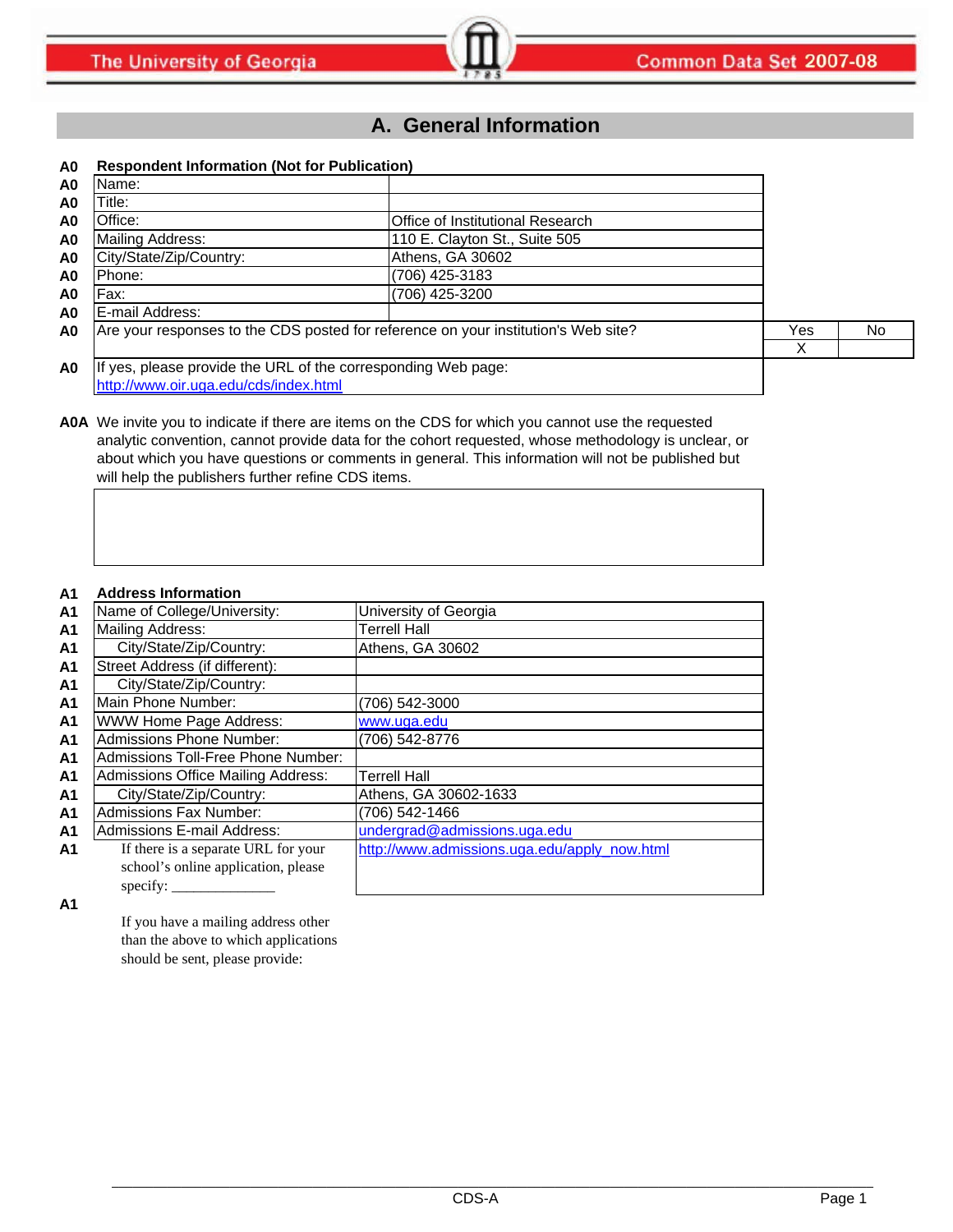### **A2 Source of institutional control** (Check only one)**:**

| A <sub>2</sub> | <b>IPublic</b>      |  |
|----------------|---------------------|--|
| A <sub>2</sub> | Private (nonprofit) |  |
| A <sub>2</sub> | Proprietary         |  |

### **A3 Classify your undergraduate institution:**

| A <sub>3</sub> | Coeducational college |  |
|----------------|-----------------------|--|
| A3             | Men's college         |  |
| A3             | Women's college       |  |

### **A4 Academic year calendar:**

| A <sub>4</sub> | Semester                       | х |
|----------------|--------------------------------|---|
| A <sub>4</sub> | Quarter                        |   |
| A <sub>4</sub> | Trimester                      |   |
| A <sub>4</sub> | 4-1-4                          |   |
| A <sub>4</sub> | Continuous                     |   |
| A <sub>4</sub> | Differs by program (describe): |   |
|                |                                |   |
| A <sub>4</sub> | Other (describe):              |   |
|                |                                |   |

### **A5 Degrees offered by your institution:**

| A <sub>5</sub> | Certificate                    | х |
|----------------|--------------------------------|---|
| A <sub>5</sub> | Diploma                        |   |
| A5             | Associate                      |   |
| A5             | Transfer Associate             |   |
| A <sub>5</sub> | <b>Terminal Associate</b>      |   |
| A <sub>5</sub> | Bachelor's                     | x |
| A <sub>5</sub> | Postbachelor's certificate     | x |
| A <sub>5</sub> | Master's                       | x |
| A5             | Post-master's certificate      | x |
| A <sub>5</sub> | Doctoral                       | x |
| A5             | First professional             | x |
| A <sub>5</sub> | First professional certificate | x |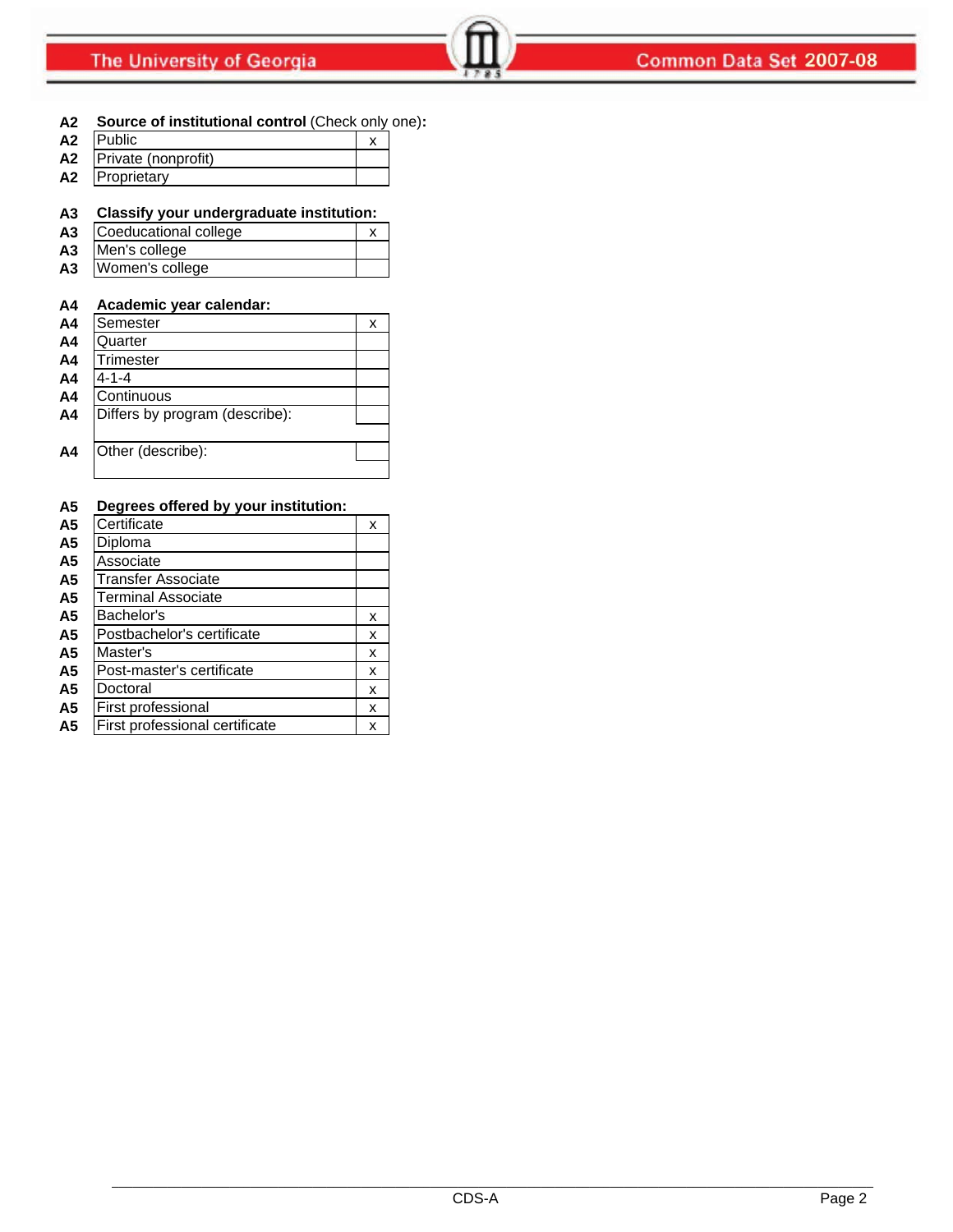# **B. ENROLLMENT AND PERSISTENCE**

**B1 Institutional Enrollment - Men and Women** Provide numbers of students for each of the following categories as of the institution's official fall reporting date or as of October 15, 2007.

| <b>B1</b> |                                              |       | <b>FULL-TIME</b> | <b>PART-TIME</b> |        |
|-----------|----------------------------------------------|-------|------------------|------------------|--------|
| <b>B1</b> |                                              | Men   | Women            | Men              | Women  |
| <b>B1</b> | <b>Undergraduates</b>                        |       |                  |                  |        |
| <b>B1</b> | Degree-seeking, first-time                   |       |                  |                  |        |
|           | freshmen                                     | 1,730 | 2,934            | 6                | 5      |
| <b>B1</b> | Other first-year, degree-seeking             | 374   | 463              | 15               | 23     |
| <b>B1</b> | All other degree-seeking                     | 7,774 | 10,024           | 777              | 846    |
| <b>B1</b> | Total degree-seeking                         | 9,878 | 13,421           | 798              | 874    |
| <b>B1</b> | All other undergraduates enrolled            |       |                  |                  |        |
|           | in credit courses                            | 38    | 81               | 28               | 217    |
| <b>B1</b> | Total undergraduates                         | 9,916 | 13,502           | 826              | 1,091  |
| <b>B1</b> | <b>First-Professional</b>                    |       |                  |                  |        |
| <b>B1</b> | First-time, first-professional               |       |                  |                  |        |
|           | students                                     | 189   | 253              |                  |        |
| <b>B1</b> | All other first-professionals                | 447   | 645              |                  | 14     |
| <b>B1</b> | Total first-professional                     | 636   | 898              |                  | 14     |
| <b>B1</b> | Graduate                                     |       |                  |                  |        |
| <b>B1</b> | Degree-seeking, first-time                   | 589   | 826              | 163              | 222    |
| <b>B1</b> | All other degree-seeking                     | 1292  | 1536             | 700              | 1057   |
| <b>B1</b> | All other graduates enrolled in              |       |                  |                  |        |
|           | credit courses                               | 31    | 51               | 112              | 368    |
| <b>B1</b> | Total graduate                               | 1912  | 2413             | 975              | 1647   |
| <b>B1</b> | Total all undergraduates                     |       |                  |                  | 25,335 |
| <b>B1</b> | Total all graduate and professional students |       |                  |                  | 8,496  |
| <b>B1</b> | <b>GRAND TOTAL ALL STUDENTS</b>              |       |                  |                  | 33,831 |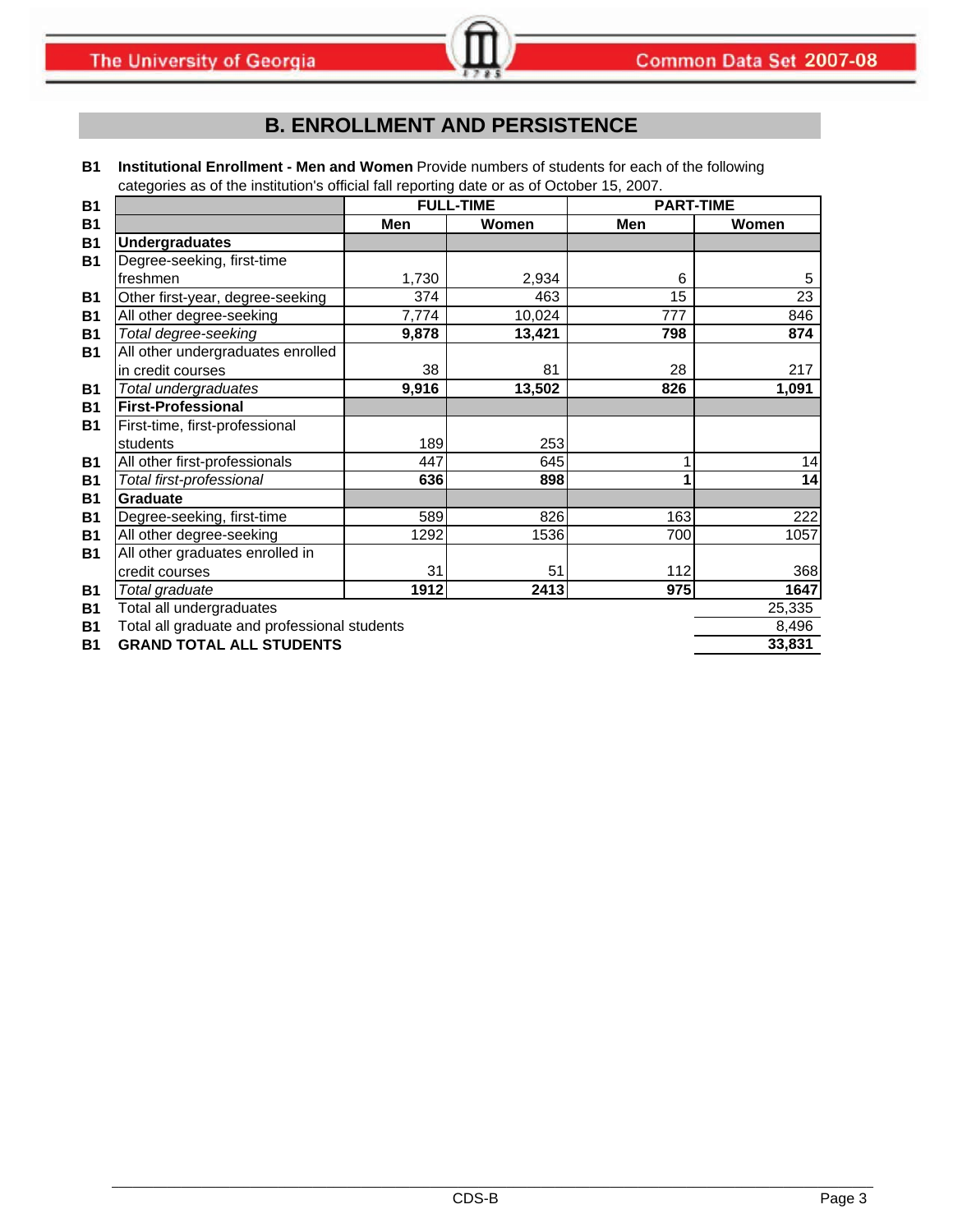**The University of Georgia** 

**B2 Enrollment by Racial/Ethnic Category.** Provide numbers of undergraduate students for each of the following categories as of the institution's official fall reporting date or as of October 15, 2007. Include international students only in the category "Nonresident aliens." Complete the "Total Undergraduates" column only if you cannot provide data for the first two columns.

| <b>B2</b> |                                  | Degree-Seeking<br>First-Time<br><b>First Year</b> | Degree-Seeking<br>Undergraduates<br>(include first-time<br>first-year) | Total<br>Undergraduates<br>(both degree- and<br>non-degree-seeking) |
|-----------|----------------------------------|---------------------------------------------------|------------------------------------------------------------------------|---------------------------------------------------------------------|
| <b>B2</b> | Nonresident aliens               | 28                                                | 185                                                                    |                                                                     |
| <b>B2</b> | Black, non-Hispanic              | 323                                               | 1,544                                                                  |                                                                     |
| <b>B2</b> | American Indian or Alaska Native | 8                                                 | 70                                                                     |                                                                     |
| <b>B2</b> | Asian or Pacific Islander        | 374                                               | 1,595                                                                  |                                                                     |
| <b>B2</b> | Hispanic                         | 103                                               | 539                                                                    |                                                                     |
| <b>B2</b> | White, non-Hispanic              | 3,836                                             | 20,709                                                                 |                                                                     |
| <b>B2</b> | Race/ethnicity unknown           | 3                                                 | 329                                                                    |                                                                     |
| <b>B2</b> | <b>TOTAL</b>                     | 4,675                                             | 24,971                                                                 |                                                                     |

### **Persistence**

**B3 Number of degrees awarded from July 1, 2006 to June 30, 2007**

| <b>B3</b> | Certificate/diploma             |      |
|-----------|---------------------------------|------|
| <b>B3</b> | Associate degrees               |      |
| <b>B3</b> | Bachelor's degrees              | 6203 |
| <b>B3</b> | Postbachelor's certificates     |      |
| <b>B3</b> | Master's degrees                | 1627 |
| <b>B3</b> | Post-Master's certificates      |      |
| <b>B3</b> | Doctoral degrees                | 388  |
| <b>B3</b> | First professional degrees      | 470  |
| <b>B3</b> | First professional certificates |      |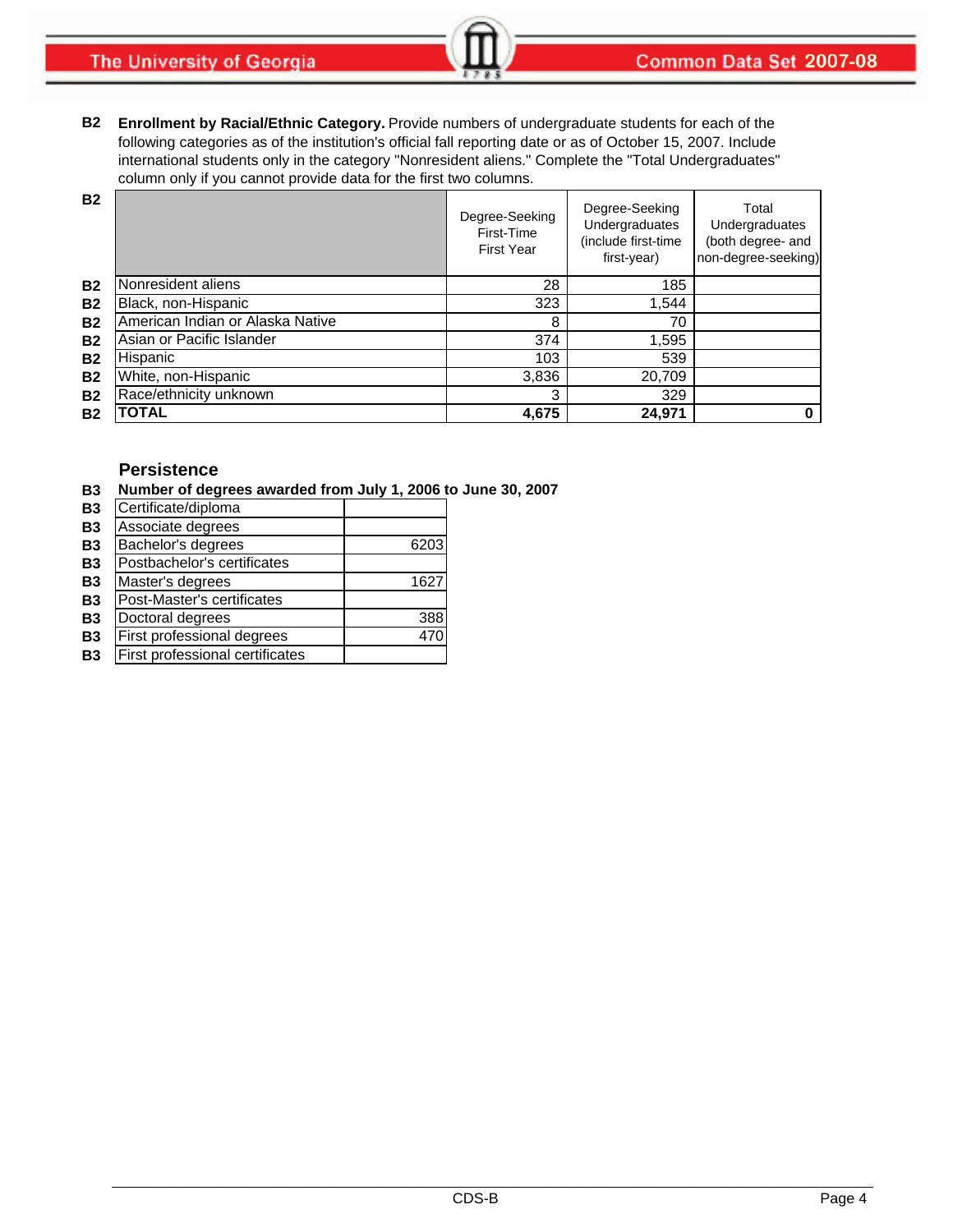## **Graduation Rates**

The items in this section correspond to data elements collected by the IPEDS Web-based Data Collection System's Graduation Rate Survey (GRS). For complete instructions and definitions of data elements, see the IPEDS GRS instructions and glossary on the 2007 Web-based survey.

### **For Bachelor's or Equivalent Programs**

Please provide data for the fall 2001 cohort if available. If fall 2001 cohort data are not available, provide data for the fall 2000 cohort.

### *Fall 2001 Cohort*

Report for the cohort of full-time first-time bachelor's (or equivalent) degree-seeking undergraduate students who entered in fall 2001. Include in the cohort those who entered your institution during the summer term preceding fall 2001.

| <b>B4</b>  | Initial 2001 cohort of first-time, full-time bachelor's (or equivalent) degree-seeking   |       |
|------------|------------------------------------------------------------------------------------------|-------|
|            | undergraduate students; total all students:                                              | 4,454 |
| <b>B5</b>  | Of the initial 2001 cohort, how many did not persist and did not graduate for the        |       |
|            | following reasons: death, permanent disability, service in the armed forces, foreign aid |       |
|            | service of the federal government, or official church missions; total allowable          |       |
|            | exclusions:                                                                              |       |
| <b>B6</b>  | Final 2001 cohort, after adjusting for allowable exclusions: (subtract question B5 from  |       |
|            | question B4)                                                                             | 4,454 |
| <b>B7</b>  | Of the initial 2001 cohort, how many completed the program in four years or less (by     |       |
|            | August 31, 2005):                                                                        | 2,146 |
| <b>B8</b>  | Of the initial 2001 cohort, how many completed the program in more than four years but   |       |
|            | in five years or less (after August 31, 2005 and by August 31, 2006):                    | 1,136 |
| <b>B9</b>  | Of the initial 2001 cohort, how many completed the program in more than five years but   |       |
|            | in six years or less (after August 31, 2006 and by August 31, 2007):                     | 191   |
| <b>B10</b> | Total graduating within six years (sum of questions B7, B8, and B9):                     | 3,473 |
| <b>B11</b> | Six-year graduation rate for 2001 cohort (question B10 divided by question B6):          | 78.0% |

### *Fall 2000 Cohort*

Report for the cohort of full-time first-time bachelor's (or equivalent) degree-seeking undergraduate students who entered in fall 2000. Include in the cohort those who entered your institution during the summer term preceding fall 2000.

| <b>B4</b>  | Initial 2000 cohort of first-time, full-time bachelor's (or equivalent) degree-seeking   |       |
|------------|------------------------------------------------------------------------------------------|-------|
|            | undergraduate students; total all students:                                              | 4,203 |
| <b>B5</b>  | Of the initial 2000 cohort, how many did not persist and did not graduate for the        |       |
|            | following reasons: death, permanent disability, service in the armed forces, foreign aid |       |
|            | service of the federal government, or official church missions; total allowable          |       |
|            | exclusions:                                                                              |       |
| <b>B6</b>  | Final 2000 cohort, after adjusting for allowable exclusions: (subtract question B5 from  |       |
|            | question B4)                                                                             | 4,203 |
| <b>B7</b>  | Of the initial 2000 cohort, how many completed the program in four years or less (by     |       |
|            | August 31, 2004):                                                                        | 1,929 |
| <b>B8</b>  | Of the initial 2000 cohort, how many completed the program in more than four years but   |       |
|            | in five years or less (after August 31, 2004 and by August 31, 2005):                    | 1,109 |
| <b>B9</b>  | Of the initial 2000 cohort, how many completed the program in more than five years but   |       |
|            | in six years or less (after August 31, 2005 and by August 31, 2006):                     | 194   |
| <b>B10</b> | Total graduating within six years (sum of questions B7, B8, and B9):                     | 3,232 |
| <b>B11</b> | Six-year graduation rate for 2000 cohort (question B10 divided by question B6):          | 76.9% |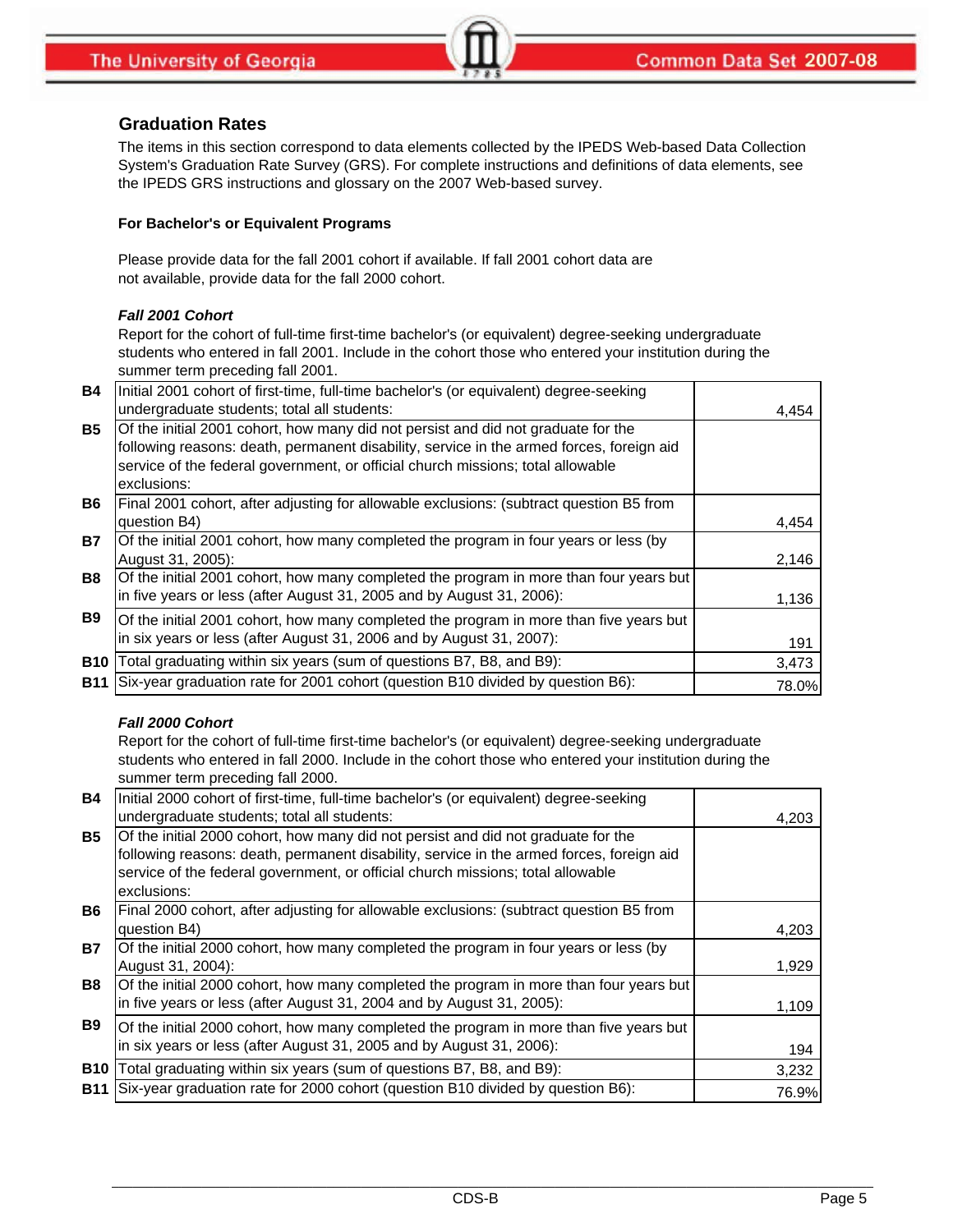### **For Two-Year Institutions**

Please provide data for the 2004 cohort if available. If 2004 cohort data are not available, provide data for the 2003 cohort.

### *2004 Cohort*

|            | B12 Initial 2004 cohort, total of first-time, full-time degree/certificate-seeking students:       |  |
|------------|----------------------------------------------------------------------------------------------------|--|
|            | <b>B13</b> Of the initial 2004 cohort, how many did not persist and did not graduate for the       |  |
|            | following reasons: death, permanent disability, service in the armed forces, foreign aid           |  |
|            | service of the federal government, or official church missions; total allowable                    |  |
|            | exclusions:                                                                                        |  |
|            | <b>B14</b> Final 2004 cohort, after adjusting for allowable exclusions (Subtract question B13 from |  |
|            | question B12):                                                                                     |  |
|            | B15 Completers of programs of less than two years duration (total):                                |  |
|            | <b>B16</b> Completers of programs of less than two years within 150 percent of normal time:        |  |
|            | B17 Completers of programs of at least two but less than four years (total):                       |  |
|            | <b>B18</b> Completers of programs of at least two but less than four-years within 150 percent of   |  |
|            | normal time:                                                                                       |  |
| <b>B19</b> | Total transfers-out (within three years) to other institutions:                                    |  |
| <b>B20</b> | Total transfers to two-year institutions:                                                          |  |
|            | <b>B21</b> Total transfers to four-year institutions:                                              |  |

### *2003 Cohort*

|            | B12 Initial 2003 cohort, total of first-time, full-time degree/certificate-seeking students: |  |
|------------|----------------------------------------------------------------------------------------------|--|
|            | <b>B13</b> Of the initial 2003 cohort, how many did not persist and did not graduate for the |  |
|            | following reasons: death, permanent disability, service in the armed forces, foreign aid     |  |
|            | service of the federal government, or official church missions; total allowable              |  |
|            | exclusions:                                                                                  |  |
|            | B14 Final 2003 cohort, after adjusting for allowable exclusions (Subtract question B13 from  |  |
|            | question B12):                                                                               |  |
|            | B15 Completers of programs of less than two years duration (total):                          |  |
|            | <b>B16</b> Completers of programs of less than two years within 150 percent of normal time:  |  |
|            | <b>B17</b> Completers of programs of at least two but less than four years (total):          |  |
|            | B18 Completers of programs of at least two but less than four-years within 150 percent of    |  |
|            | normal time:                                                                                 |  |
| <b>B19</b> | Total transfers-out (within three years) to other institutions:                              |  |
| <b>B20</b> | Total transfers to two-year institutions:                                                    |  |
|            | <b>B21</b> Total transfers to four-year institutions:                                        |  |

#### **Retention Rates**

Report for the cohort of all full-time, first-time bachelor's (or equivalent) degree-seeking undergraduate students who entered in fall 2006 (or the preceding summer term). The initial cohort may be adjusted for students who departed for the following reasons: death, permanent disability, service in the armed forces, foreign aid service of the federal government or official church missions. No other adjustments to the initial cohort should be made.

| B22  For the cohort of all full-time bachelor's (or equivalent) degree-seeking undergraduate |       |
|----------------------------------------------------------------------------------------------|-------|
| students who entered your institution as freshmen in fall 2006 (or the preceding             |       |
| summer term), what percentage was enrolled at your institution as of the date your           |       |
| linstitution calculates its official enrollment in fall 2007?                                | 93.1% |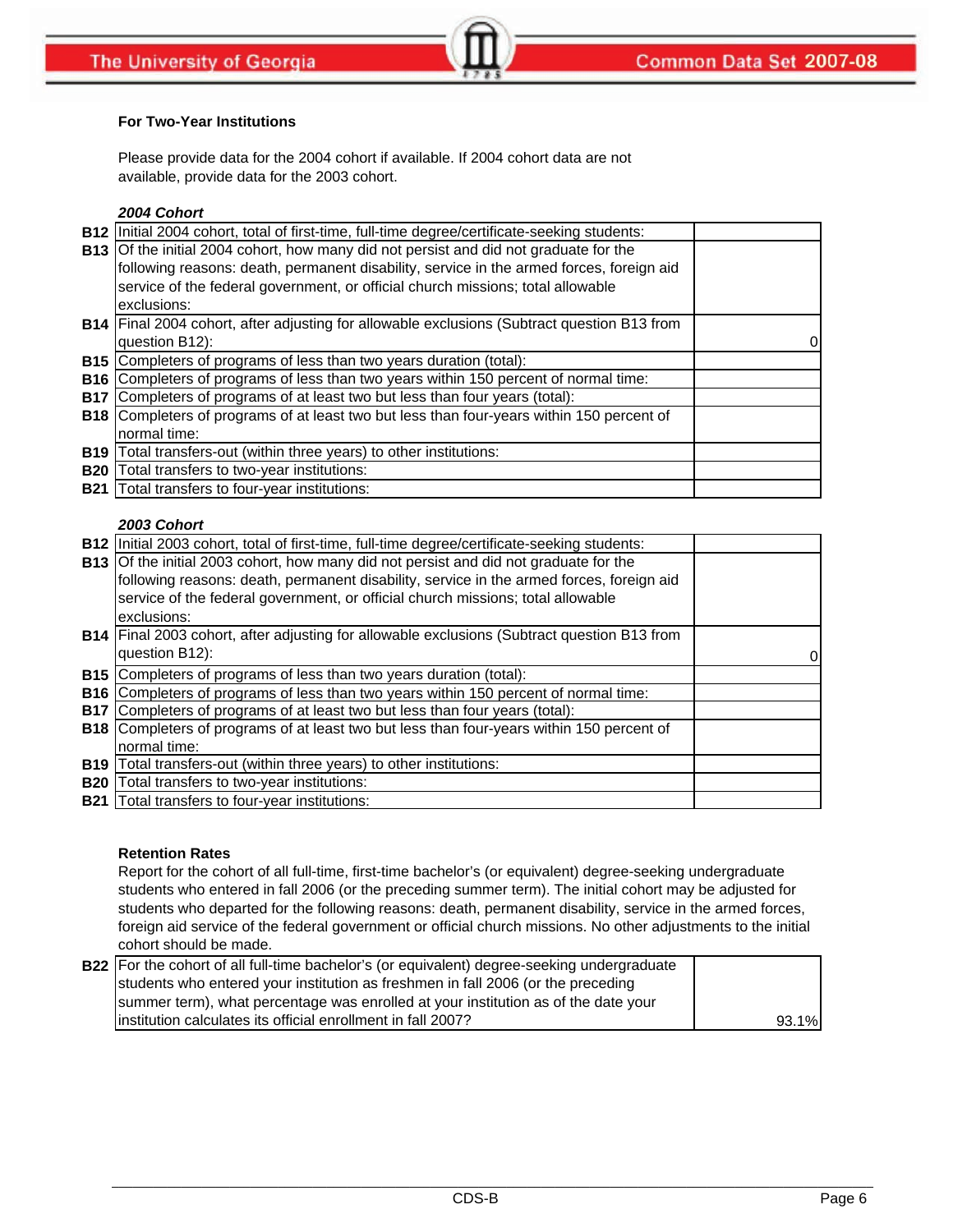# **C. FIRST-TIME, FIRST-YEAR (FRESHMAN) ADMISSION**

### **Applications**

**C1 First-time, first-year, (freshmen) students:** Provide the number of degree-seeking, first-time, first-year students who applied, were admitted, and enrolled (full- or part-time) in fall 2007. Include early decision, early action, and students who began studies during summer in this cohort. Applicants should include only those students who fulfilled the requirements for consideration for admission (i.e., who completed actionable applications) and who have been notified of one of the following actions: admission, nonadmission, placement on waiting list, or application withdrawn (by applicant or institution). Admitted applicants should include wait-listed students who were subsequently offered admission.

| C <sub>1</sub> | Total first-time, first-year (freshman) men who applied               | 6602  |
|----------------|-----------------------------------------------------------------------|-------|
| C <sub>1</sub> | Total first-time, first-year (freshman) women who applied             | 10269 |
|                |                                                                       |       |
| C <sub>1</sub> | Total first-time, first-year (freshman) men who were admitted         | 3404  |
| C <sub>1</sub> | Total first-time, first-year (freshman) women who were admitted       | 5838  |
|                |                                                                       |       |
| C <sub>1</sub> | Total full-time, first-time, first-year (freshman) men who enrolled   | 1744  |
| C <sub>1</sub> | Total part-time, first-time, first-year (freshman) men who enrolled   |       |
|                |                                                                       |       |
| C <sub>1</sub> | Total full-time, first-time, first-year (freshman) women who enrolled | 2952  |
| C <sub>1</sub> | Total part-time, first-time, first-year (freshman) women who enrolled | 18    |

### **C2 Freshman wait-listed students (students who met admission requirements but whose final admission was contingent on space availability)**

|                |                                                                  | Yes  | No |
|----------------|------------------------------------------------------------------|------|----|
| C <sub>2</sub> | Do you have a policy of placing students on a waiting list?      |      |    |
| C <sub>2</sub> | yes, please answer the questions below for fall 2007 admissions: |      |    |
| C <sub>2</sub> | Number of qualified applicants offered a placed on waiting list  | 502  |    |
| C <sub>2</sub> | Number accepting a place on the waiting list                     | 342  |    |
| C <sub>2</sub> | Number of wait-listed students admitted                          | 175I |    |
| C <sub>2</sub> | Is your waiting list ranked?                                     | No   |    |

**C2** If yes, do you release that information to students?

**C2** Do you release that information to school counselors?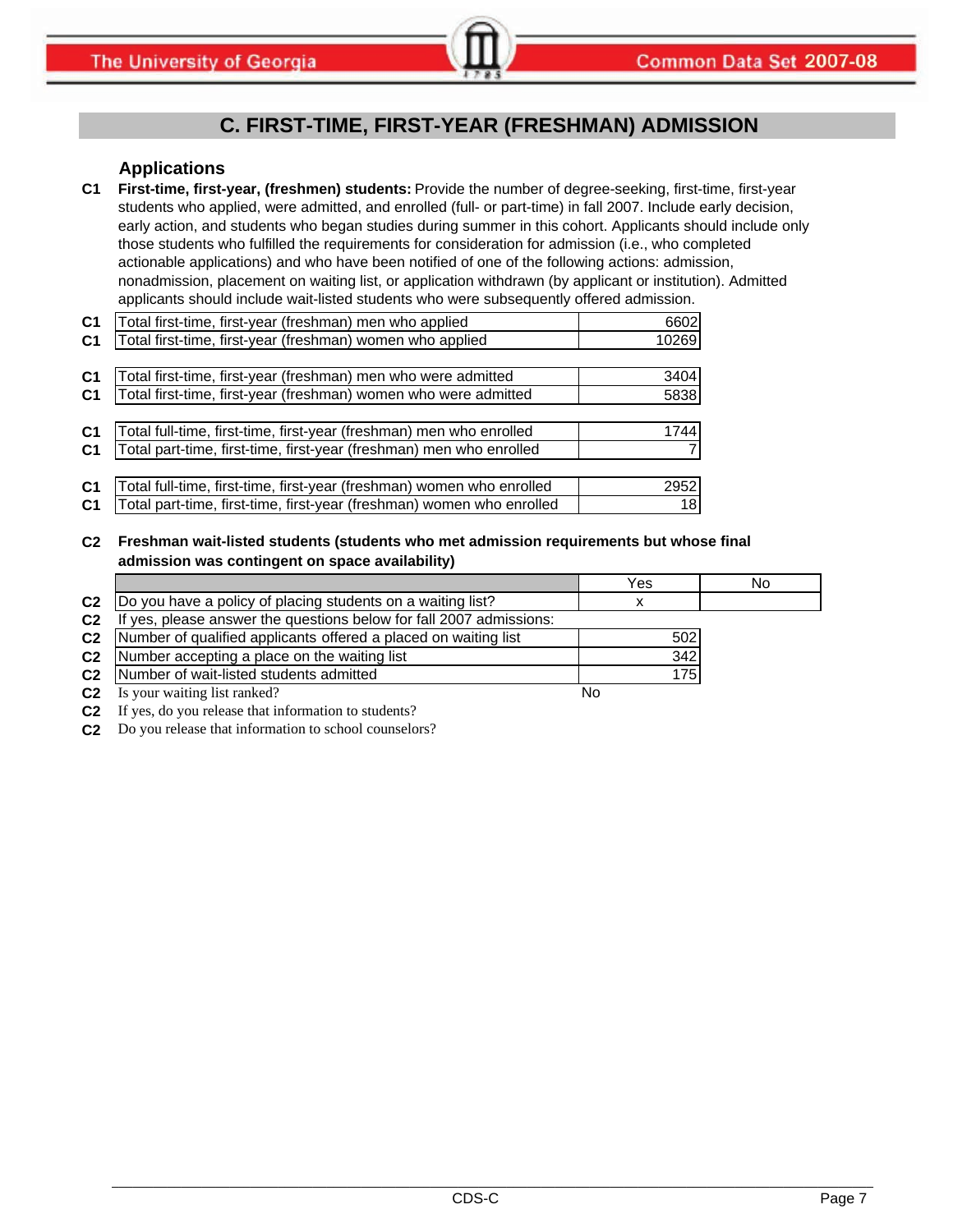# **Admission Requirements**

### **C3 High school completion requirement**

| C <sub>3</sub> | High school diploma is required and GED is<br>accepted     |  |
|----------------|------------------------------------------------------------|--|
| C <sub>3</sub> | High school diploma is required and GED is not<br>accepted |  |
| C <sub>3</sub> | High school diploma or equivalent is not required          |  |

**C4 Does your institution require or recommend a general college-preparatory program for degreeseeking students?**

| C4 Require                              |  |
|-----------------------------------------|--|
| C4 Recommend                            |  |
| <b>C4</b> Neither require nor recommend |  |

**C5 Distribution of high school units required and/or recommended.** Specify the distribution of academic high school course units required and/or recommended of all or most degree-seeking students using Carnegie units (one unit equals one year of study or its equivalent). If you use a different system for calculating units, please convert.

| C <sub>5</sub> |                                     | <b>Units</b>    | <b>Units</b> |
|----------------|-------------------------------------|-----------------|--------------|
|                |                                     | <b>Required</b> | Recommended  |
| C <sub>5</sub> | Total academic units                | 16              | 18           |
| C <sub>5</sub> | English                             | 4               | 4            |
| C <sub>5</sub> | <b>Mathematics</b>                  | 4               | 4            |
| C <sub>5</sub> | Science                             | 3               | 3            |
| C <sub>5</sub> | Of these, units that must be<br>lab | $\overline{2}$  | 2            |
| C <sub>5</sub> | Foreign language                    | 2               | 3            |
| C <sub>5</sub> | Social studies                      | 3               |              |
| C <sub>5</sub> | History                             |                 | 2            |
| C <sub>5</sub> | Academic electives                  |                 | 1            |
| C <sub>5</sub> | <b>Computer Science</b>             |                 |              |
| C <sub>5</sub> | <b>Visual/Performing Arts</b>       |                 |              |
| C <sub>5</sub> | Other (specify)                     |                 |              |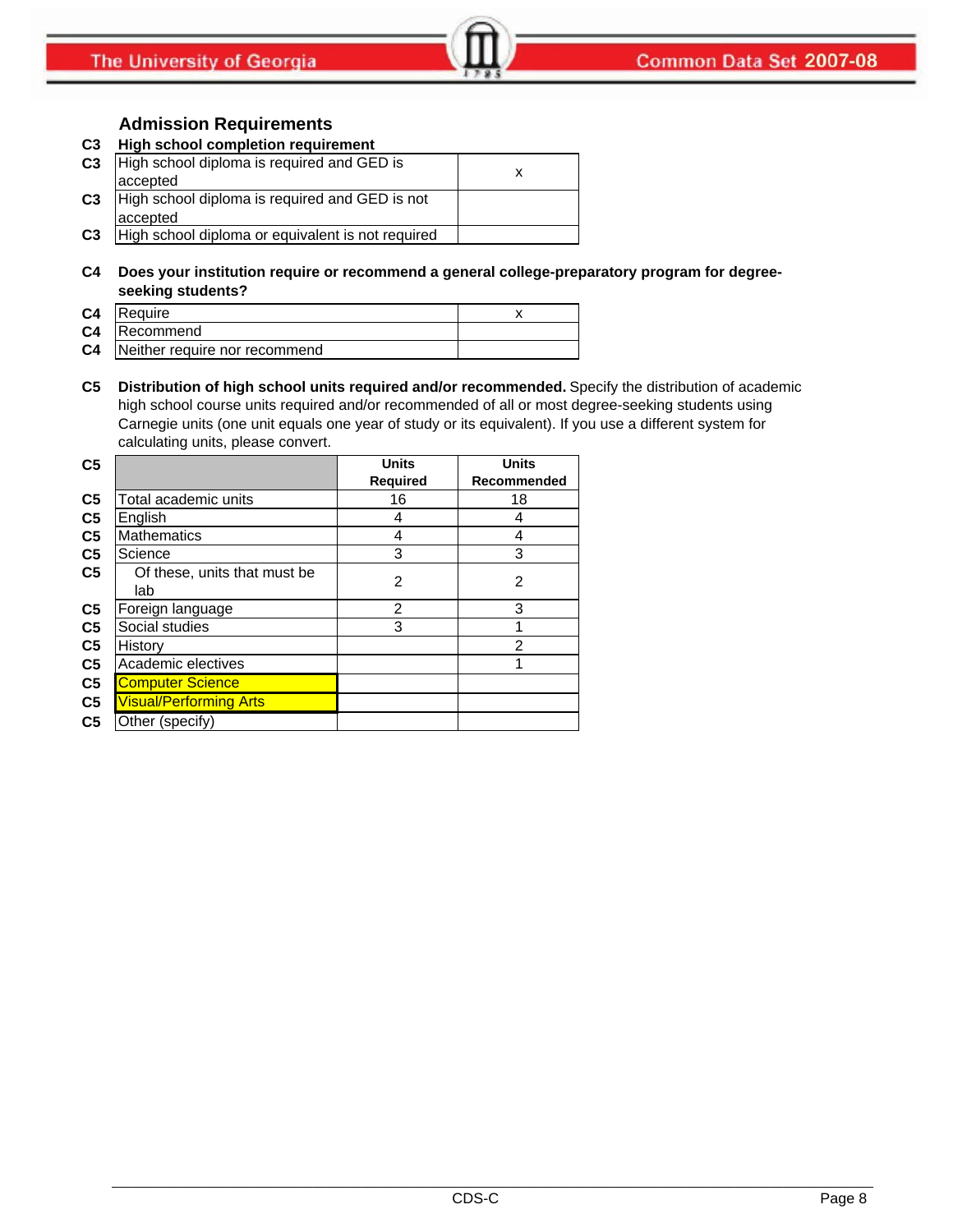## **Basis for Selection**

**C6** Do you have an open admission policy, under which virtually all secondary school graduates or students with GED equivalency diplomas are admitted without regard to academic record, test scores, or other qualifications? If so, check which applies:

| C6 | Open admission policy as described above for all students         |  |
|----|-------------------------------------------------------------------|--|
| C6 | Open admission policy as described above for most students, but-- |  |
| C6 | selective admission for out-of-state students                     |  |
| C6 | selective admission to some programs                              |  |
| C6 | other (explain)                                                   |  |
|    |                                                                   |  |

### **C7 Relative importance of each of the following academic and nonacademic factors in first-time, firstyear, degree-seeking (freshman) admission decisions.**

| C7             |                                     | <b>Very Important</b> | Important | <b>Considered</b>         | <b>Not Considered</b> |
|----------------|-------------------------------------|-----------------------|-----------|---------------------------|-----------------------|
| C7             | <b>Academic</b>                     |                       |           |                           |                       |
| C7             | Rigor of secondary school<br>record | X                     |           |                           |                       |
| C7             | Class rank                          |                       |           |                           | X                     |
| C7             | Academic GPA                        | X                     |           |                           |                       |
| C7             | Standardized test scores            |                       | X         |                           |                       |
| C7             | <b>Application Essay</b>            |                       |           | X                         |                       |
| C7             | Recommendation(s)                   |                       |           | X                         |                       |
| C7             | Nonacademic                         |                       |           |                           |                       |
| C <sub>7</sub> | Interview                           |                       |           |                           | X                     |
| C7             | <b>Extracurricular activities</b>   |                       |           | X                         |                       |
| C7             | Talent/ability                      |                       |           | $\boldsymbol{\mathsf{x}}$ |                       |
| C <sub>7</sub> | Character/personal qualities        |                       |           | X                         |                       |
| C <sub>7</sub> | First generation                    |                       |           |                           | X                     |
| C <sub>7</sub> | Alumni/ae relation                  |                       |           |                           | X                     |
| C <sub>7</sub> | Geographical residence              |                       |           |                           | X                     |
| C7             | State residency                     |                       |           |                           | X                     |
| C7             | Religious<br>affiliation/commitment |                       |           |                           | X                     |
| C <sub>7</sub> | Racial/ethnic status                |                       |           |                           | X                     |
| C <sub>7</sub> | Volunteer work                      |                       |           | X                         |                       |
| C <sub>7</sub> | Work experience                     |                       |           | X                         |                       |
| C7             | Level of applicant's interest       |                       |           |                           | X                     |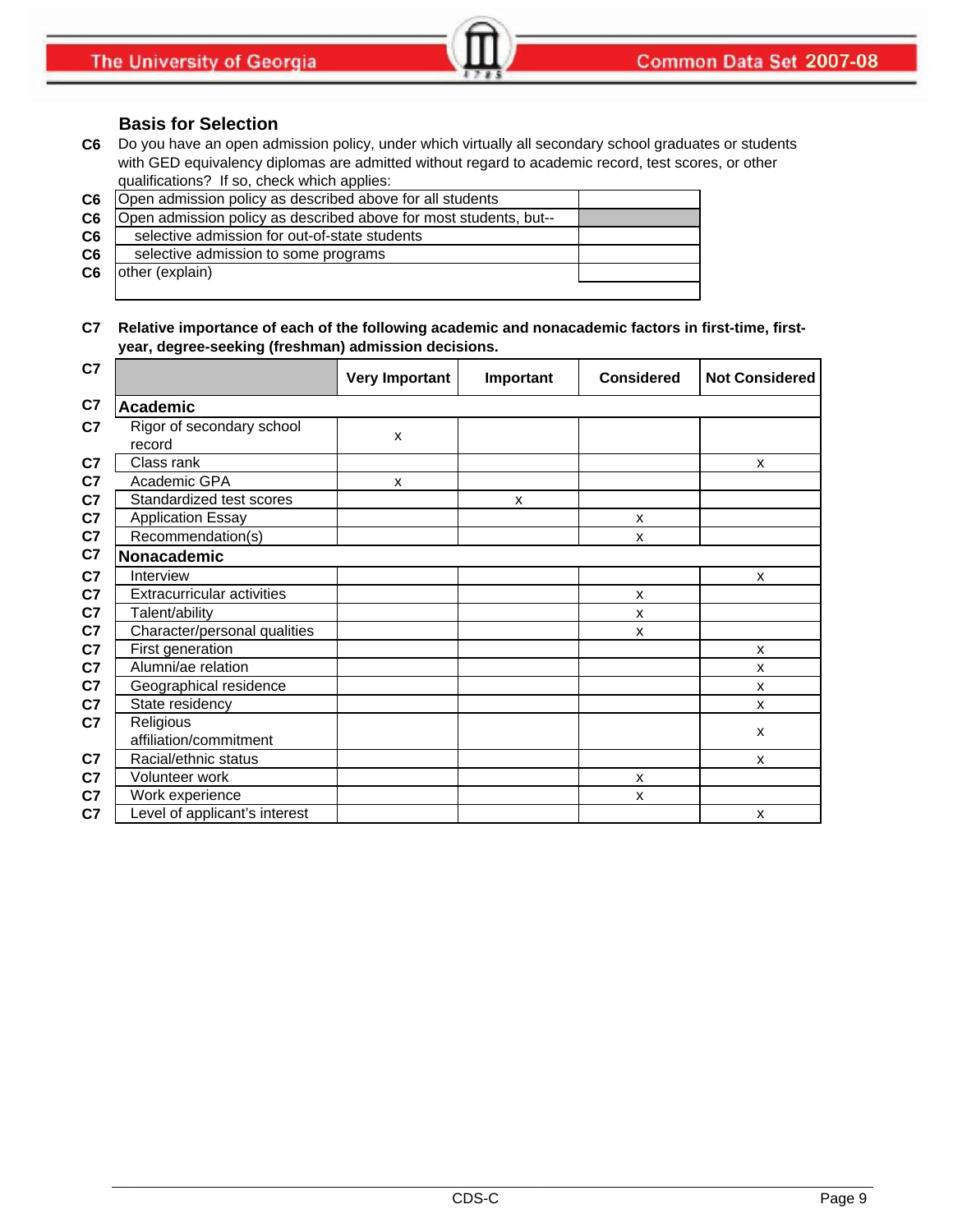# **SAT and ACT Policies**

## **C8 Entrance exams**

|                                                                            | Yes | Νo |
|----------------------------------------------------------------------------|-----|----|
| <b>C8A</b> Does your institution make use of SAT, ACT, or SAT Subject Test |     |    |
| scores in admission decisions for first-time, first-year, degree-seeking   |     |    |
| applicants?                                                                |     |    |

**C8A** If yes, place check marks in the appropriate boxes below to reflect your institution's policies for use in admission for **Fall 2009**.

| C8A |                                         | <b>ADMISSION</b> |                  |                         |                    |                 |
|-----|-----------------------------------------|------------------|------------------|-------------------------|--------------------|-----------------|
| C8A |                                         | Require          | <b>Recommend</b> | <b>Require for Some</b> | <b>Consider if</b> | <b>Not Used</b> |
|     |                                         |                  |                  |                         | <b>Submitted</b>   |                 |
|     | C8A SAT or ACT                          |                  |                  |                         |                    |                 |
|     | C8A ACT only                            |                  |                  |                         |                    |                 |
|     | <b>C8A</b> SAT only                     |                  |                  |                         |                    |                 |
|     | <b>C8A SAT and SAT Subject Tests or</b> |                  |                  |                         |                    |                 |
|     | <b>ACT</b>                              |                  |                  |                         |                    |                 |
|     | <b>C8A SAT Subject Tests only</b>       |                  |                  |                         |                    |                 |

**C8B** If your institution will make use of the ACT in **admission** decisions for first-time, first-year, degree-seeking applicants for **Fall 2009**, please indicate which ONE of the following applies: (regardless of whether the writing score will be used in the admissions process):

**C8B** ACT with Writing Component required **ACT 100 AM R** 2

**C8B** ACT with Writing component recommended

**C8B** ACT with or without Writing component accepted

**C8C** Please indicate how your institution will use the SAT or ACT writing component; check all that apply:

**C8C** For admission

**C8C** For placement

**C8C** For advising

**C8C** In place of an application essay

**C8C** As a validity check on the application essay

**C8C** No college policy as of now **x** x

**C8C** Not using essay component

**C8D In addition**, does your institution use applicants' test scores for academic advising?

| C8D | ဗၖ | Nс |
|-----|----|----|
|     |    |    |

| <b>C8E</b> Latest date by which SAT or ACT scores must be received for fall- | 1/15 |
|------------------------------------------------------------------------------|------|
| <b>C8E</b> Latest date by which SAT Subject Test scores must be received for |      |
| fall-term admission                                                          |      |

|     | C8F If necessary, use this space to clarify your test policies (e.g., if tests are recommended for some students, |
|-----|-------------------------------------------------------------------------------------------------------------------|
| C8F |                                                                                                                   |

**C8G** Please indicate which tests your institution uses for placement (e.g., state tests):

| C8G SAT |                               |   |  |
|---------|-------------------------------|---|--|
| C8G ACT |                               |   |  |
|         | <b>C8G</b> SAT Subject Tests  |   |  |
| C8G AP  |                               | x |  |
|         | C8G CLEP                      |   |  |
|         | <b>C8G</b> Institutional Exam |   |  |
|         | C8G State Exam (specify):     |   |  |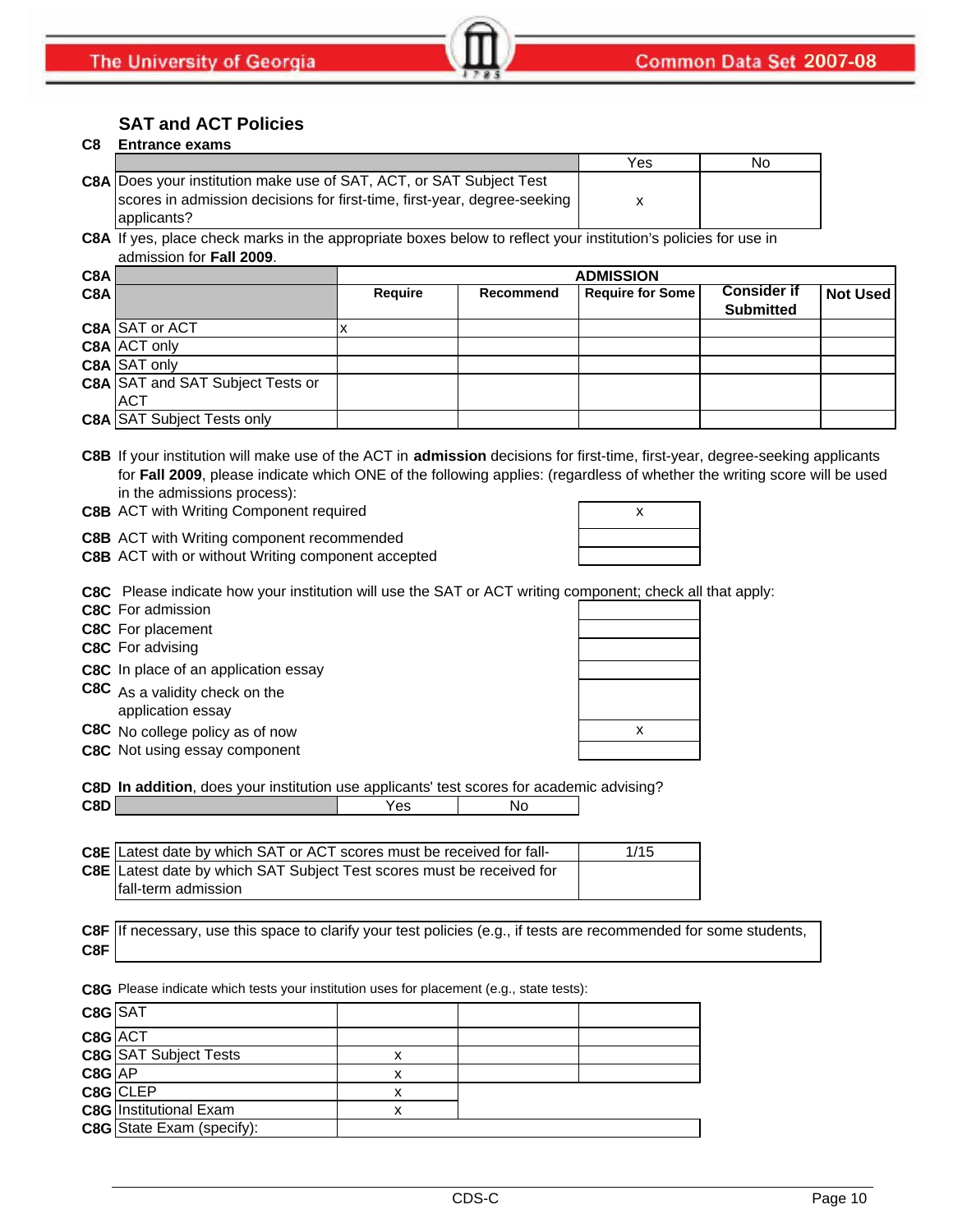### **Freshman Profile**

Provide percentages for **ALL enrolled, degree-seeking, full-time and part-time, first-time, first-year (freshman) students** enrolled in fall 2007, including students who began studies during summer, international students/nonresident aliens, and students admitted under special arrangements.

**C9 Percent and number of first-time, first-year (freshman) students enrolled in fall 2007 who submitted national standardized (SAT/ACT) test scores.** Include information for **ALL enrolled, degree-seeking, first-time, first-year (freshman) students who submitted test scores**. Do not include partial test scores (e.g., mathematics scores but not critical reading for a category of students) or combine other standardized test results (such as TOEFL) in this item. Do not convert SAT scores to ACT scores and vice versa. The 25th percentile is the score that 25 percent scored at or below; the 75th percentile score is the one that 25 percent scored at or above.

| <b>C9</b> Percent submitting SAT scores | 96% Number submitting SAT scores | 4508 |
|-----------------------------------------|----------------------------------|------|
| <b>C9</b> Percent submitting ACT scores | 47% Number submitting ACT scores | 2240 |

| C9             |                             | 25th Percentile | 75th Percentile |
|----------------|-----------------------------|-----------------|-----------------|
| C <sub>9</sub> | <b>SAT Critical Reading</b> | 560             | 660             |
| C9             | <b>SAT Math</b>             | 570             | 650             |
|                | <b>SAT Writing</b>          | 560             | 640             |
|                | <b>SAT Essay</b>            | 8               | 9               |
| C <sub>9</sub> | <b>ACT Composite</b>        | 25              | 29              |
| C <sub>9</sub> | <b>ACT Math</b>             | 24              | 29              |
| C <sub>9</sub> | <b>ACT English</b>          | 25              | 31              |
| C <sub>9</sub> | <b>ACT Writing</b>          | 8               | 9               |

**C9** Percent of first-time, first-year (freshman) students with scores in each range:

| C9             |                         | <b>SAT Critical</b>  |                    |                    |
|----------------|-------------------------|----------------------|--------------------|--------------------|
|                |                         | Reading              | <b>SAT Math</b>    | <b>SAT Writing</b> |
| C <sub>9</sub> | 700-800                 | 14.82%               | 13.72%             | 11.24%             |
| C <sub>9</sub> | 600-699                 | 45.67%               | 48.53%             | 45.78%             |
| C <sub>9</sub> | 500-599                 | 34.13%               | 33.50%             | 36.03%             |
| C <sub>9</sub> | 400-499                 | 5.30%                | 4.20%              | 6.65%              |
| C <sub>9</sub> | 300-399                 | 0.09%                | 0.06%              | 0.27%              |
| C <sub>9</sub> | 200-299                 | $0.00\%$             | $0.00\%$           | 0.03%              |
|                | Totals should = 100%    | 100.00%              | 100.00%            | 100.00%            |
| C9             |                         | <b>ACT Composite</b> | <b>ACT English</b> | <b>ACT Math</b>    |
| C <sub>9</sub> | 30-36                   | 22.17%               | 35.68%             | 20.78%             |
| C <sub>9</sub> | 24-29                   | 64.61%               | 50.95%             | 61.82%             |
| C <sub>9</sub> | $18 - 23$               | 12.78%               | 12.63%             | 16.08%             |
| C9             | $12 - 17$               | 0.44%                | 0.66%              | 1.32%              |
| C <sub>9</sub> | $6 - 11$                | 0.00%                | 0.07%              | 0.00%              |
| C <sub>9</sub> | Below 6                 |                      |                    |                    |
|                | Totals should = $100\%$ | 100.00%              | 100.00%            | 100.00%            |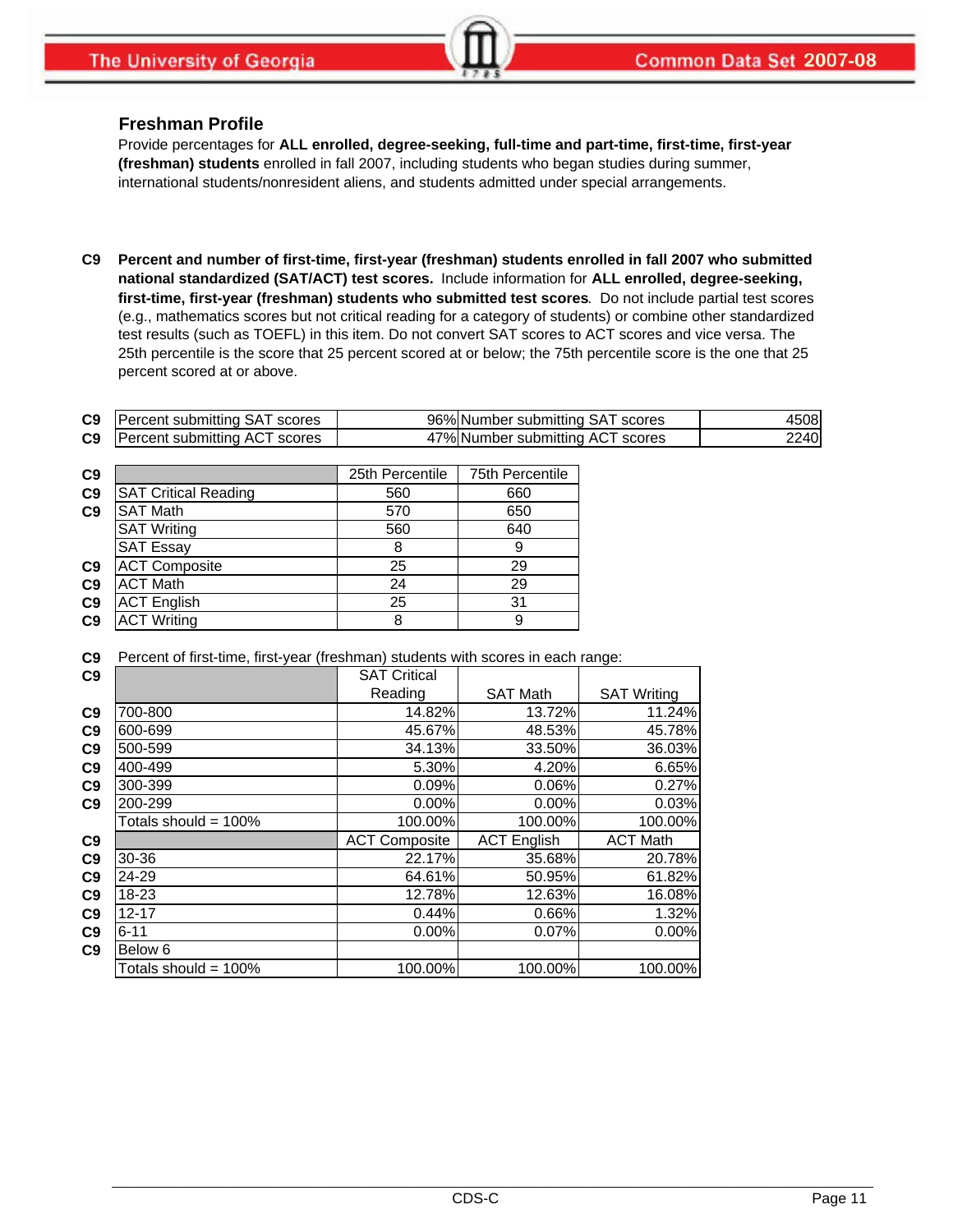The University of Georgia

**C10** Percent of all degree-seeking, first-time, first-year (freshman) students who had high school class rank within each of the following ranges (report information for those students from whom you collected high school rank information).

| C10 Percent in top tenth of high school graduating class                                          | 51% |                          |     |
|---------------------------------------------------------------------------------------------------|-----|--------------------------|-----|
| C10 Percent in top quarter of high school graduating class                                        | 85% |                          |     |
| <b>C10</b> Percent in top half of high school graduating class                                    |     | $98\%$ Top half +        |     |
| C10 Percent in bottom half of high school graduating class                                        |     | 2% bottom half = $100\%$ |     |
| C10 Percent in bottom quarter of high school graduating class                                     |     |                          |     |
| C10   Percent of total first-time, first-year (freshmen) students who submitted high school class |     |                          |     |
| rank:                                                                                             |     |                          | 77% |

**C11** Percentage of all enrolled, degree-seeking, first-time, first-year (freshman) students who had high school grade-point averages within each of the following ranges (using 4.0 scale). Report information only for those students from whom you collected high school GPA.

| C <sub>11</sub> | Percent who had GPA of 3.75 and higher                                      | 63.16%  |  |  |
|-----------------|-----------------------------------------------------------------------------|---------|--|--|
| C <sub>11</sub> | IPercent who had GPA between 3.50 and 3.74                                  | 22.68%  |  |  |
| C <sub>11</sub> | IPercent who had GPA between 3.25 and 3.49                                  | 9.80%   |  |  |
| C <sub>11</sub> | IPercent who had GPA between 3.00 and 3.24                                  | 2.71%   |  |  |
| C <sub>11</sub> | Percent who had GPA between 2.50 and 2.99                                   | 1.40%   |  |  |
| C <sub>11</sub> | Percent who had GPA between 2.0 and 2.49                                    | 0.21%   |  |  |
| C <sub>11</sub> | Percent who had GPA between 1.0 and 1.99                                    | 0.04%   |  |  |
| C <sub>11</sub> | Percent who had GPA below 1.0                                               |         |  |  |
|                 | Totals should = $100\%$                                                     | 100.00% |  |  |
|                 |                                                                             |         |  |  |
|                 | C12   Average high school GPA of all degree-seeking, first-time, first-year |         |  |  |
|                 | (freshman) students who submitted GPA:                                      |         |  |  |

| $\mu$ and $\mu$ and $\mu$ and $\mu$ and $\mu$ and $\mu$ and $\mu$   | 3.79   |
|---------------------------------------------------------------------|--------|
| C12 Percent of total first-time, first-year (freshman) students who |        |
| submitted high school GPA:                                          | 99.91% |
|                                                                     |        |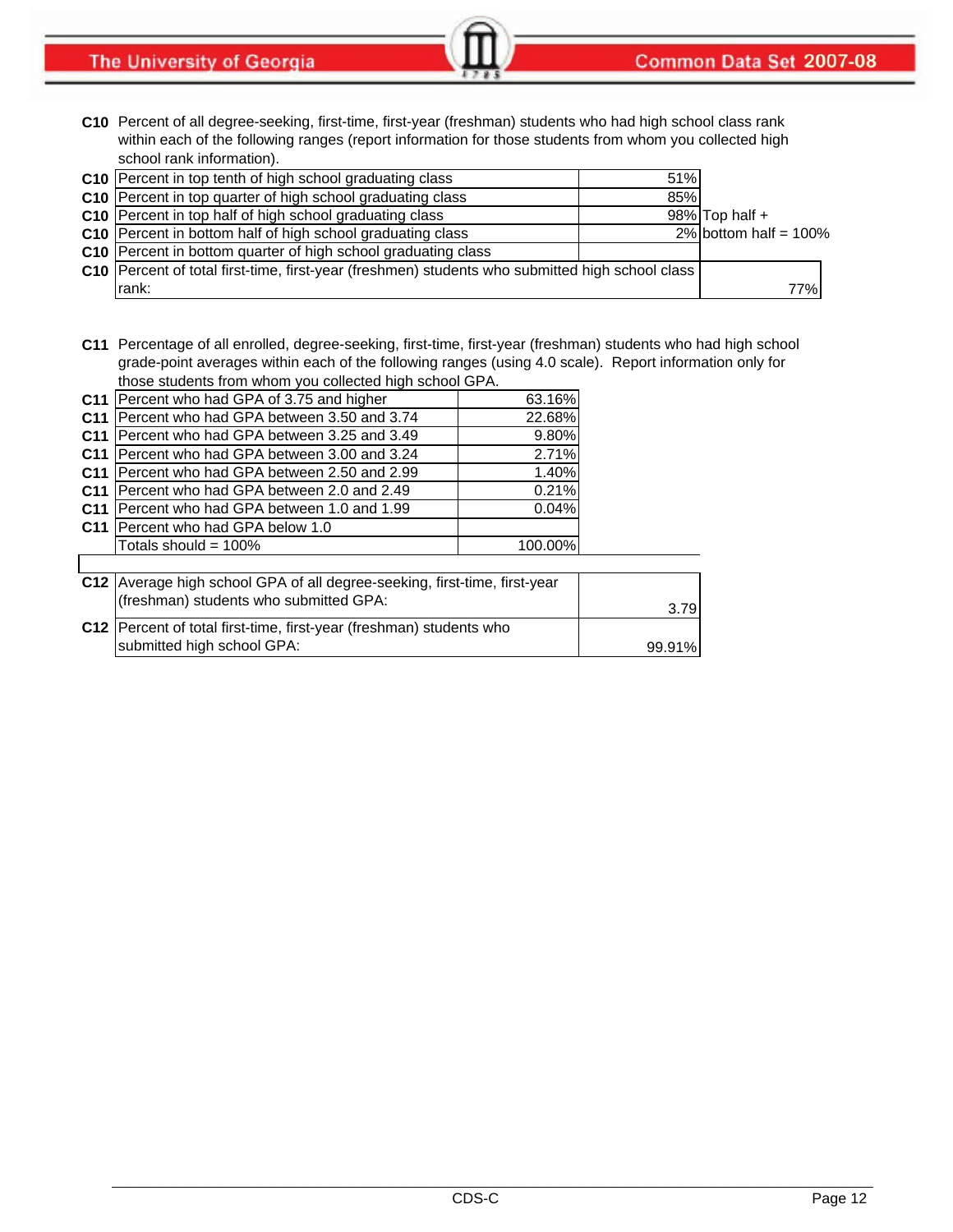# **Admission Policies**

|                 | C13 Application Fee                                         |         |    |  |  |
|-----------------|-------------------------------------------------------------|---------|----|--|--|
| C <sub>13</sub> |                                                             | Yes     | No |  |  |
|                 | C13 Does your institution have an<br>application fee?       |         |    |  |  |
|                 | C13 Amount of application fee:                              | \$50.00 |    |  |  |
| C <sub>13</sub> |                                                             | Yes     | No |  |  |
|                 | C13 Can it be waived for applicants<br>with financial need? |         |    |  |  |

**C13** If you have an application fee and an on-line application option,

**C13** Free: **C13** Reduced:

|  |  | х |  |
|--|--|---|--|
|  |  |   |  |
|  |  |   |  |
|  |  |   |  |
|  |  |   |  |

| C13 |                                                                                     | Yes | N٥ |
|-----|-------------------------------------------------------------------------------------|-----|----|
|     | C13 Can on-line application fee be<br>waived for applicants with<br>financial need? |     |    |

### **C14 Application closing date**

| C <sub>14</sub> |                                      | Yes   | No |
|-----------------|--------------------------------------|-------|----|
|                 | C14   Does your institution have an  |       |    |
|                 | application closing date?            |       |    |
|                 | C14 Application closing date (fall): | 1/15  |    |
|                 | C14 Priority date:                   | 10/15 |    |

| C <sub>15</sub> |                                                                       | res |  |
|-----------------|-----------------------------------------------------------------------|-----|--|
|                 | C15 Are first-time, first-year students accepted for terms other than |     |  |

### **C16 Notification to applicants of admission decision sent** *(fill in one only)*

| C16 On a rolling basis beginning |         |
|----------------------------------|---------|
| (data):                          | 15-Decl |
| $C16$ By (date):                 |         |
| C16 Other:                       |         |
|                                  |         |

### **C17 Reply policy for admitted applicants** *(fill in one only)*

|                 | C17 Must reply by (date):              | 5/1 |      |
|-----------------|----------------------------------------|-----|------|
| C <sub>17</sub> | No set date:                           |     |      |
|                 | C17 Must reply by May 1 or within      |     |      |
|                 | weeks if notified                      |     |      |
|                 | thereafter                             |     |      |
| C <sub>17</sub> | Other:                                 |     |      |
|                 |                                        |     |      |
| C <sub>17</sub> | Deadline for housing deposit (MM/DD):  |     | 5/15 |
| C <sub>17</sub> | Amount of housing deposit:             |     |      |
| C <sub>17</sub> | Refundable if student does not enroll? |     |      |
| C <sub>17</sub> | Yes, in full                           |     |      |
| C <sub>17</sub> | Yes, in part                           |     |      |
| C <sub>17</sub> | No                                     |     |      |
|                 |                                        |     |      |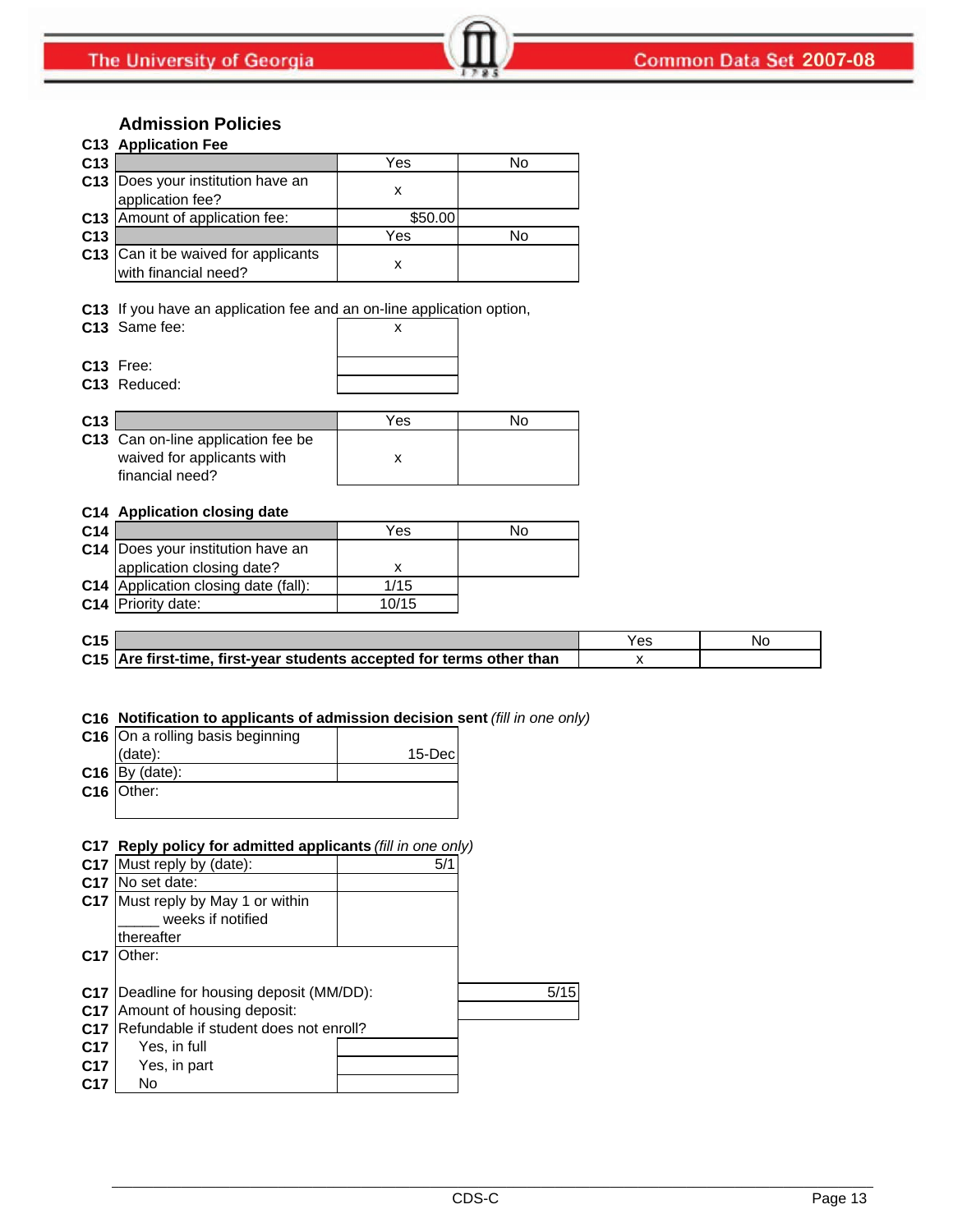### **C18 Deferred admission**

| C <sub>18</sub> |                                                                                             | Yes | No |
|-----------------|---------------------------------------------------------------------------------------------|-----|----|
|                 | <b>C18</b> IDoes your institution allow students to postpone enrollment after<br>admission? |     |    |
|                 | <b>C18</b> If yes, maximum period of postponement:<br>$\mathbf{v}$                          |     |    |

### **C19 Early admission of high school students**

Question removed from CDS.

**C20 Common Application Question removed from CDS.** (Initiated during 2006-2007 cycle)

# **Early Decision and Early Action Plans**

|                 | <b>C21 Early Decision</b>                                                                                                                                                                                                                                                                                                                   |     |     |
|-----------------|---------------------------------------------------------------------------------------------------------------------------------------------------------------------------------------------------------------------------------------------------------------------------------------------------------------------------------------------|-----|-----|
| C <sub>21</sub> |                                                                                                                                                                                                                                                                                                                                             | Yes | No. |
| C <sub>21</sub> | Does your institution offer an early decision plan (an admission plan<br>that permits students to apply and be notified of an admission<br>decision well in advance of the regular notification date and that asks<br>students to commit to attending if accepted) for first-time, first-year<br>(freshman) applicants for fall enrollment? |     | x   |
|                 | C21 If "yes," please complete the following:                                                                                                                                                                                                                                                                                                |     |     |
|                 | C21 First or only early decision plan closing date                                                                                                                                                                                                                                                                                          |     |     |
|                 | C21 First or only early decision plan notification date                                                                                                                                                                                                                                                                                     |     |     |
|                 | C21 Other early decision plan closing date                                                                                                                                                                                                                                                                                                  |     |     |
|                 | C21 Other early decision plan notification date                                                                                                                                                                                                                                                                                             |     |     |
|                 | C21 For the Fall 2007 entering class:                                                                                                                                                                                                                                                                                                       |     |     |
|                 | C21 Number of early decision applications received by your institution                                                                                                                                                                                                                                                                      |     |     |
|                 | C21 Number of applicants admitted under early decision plan                                                                                                                                                                                                                                                                                 |     |     |
|                 | C21 Please provide significant details about your early decision plan:                                                                                                                                                                                                                                                                      |     |     |

# **C22 Early action C22** Yes No **C22** Do you have a nonbinding early action plan whereby students are x **C22** If "yes," please complete the following: **C22** Early action closing date **Action** 2001 10/15 **C22** Early action notification date **C22** 12/15 notified of an admission decision well in advance of the regular notification date but do not have to commit to attending your college?

**C22** Is your early action plan a "restrictive" plan under which you limit students from applying to other early plans?

| C <sub>22</sub> | ′es | ٧c |
|-----------------|-----|----|
| C <sub>22</sub> |     |    |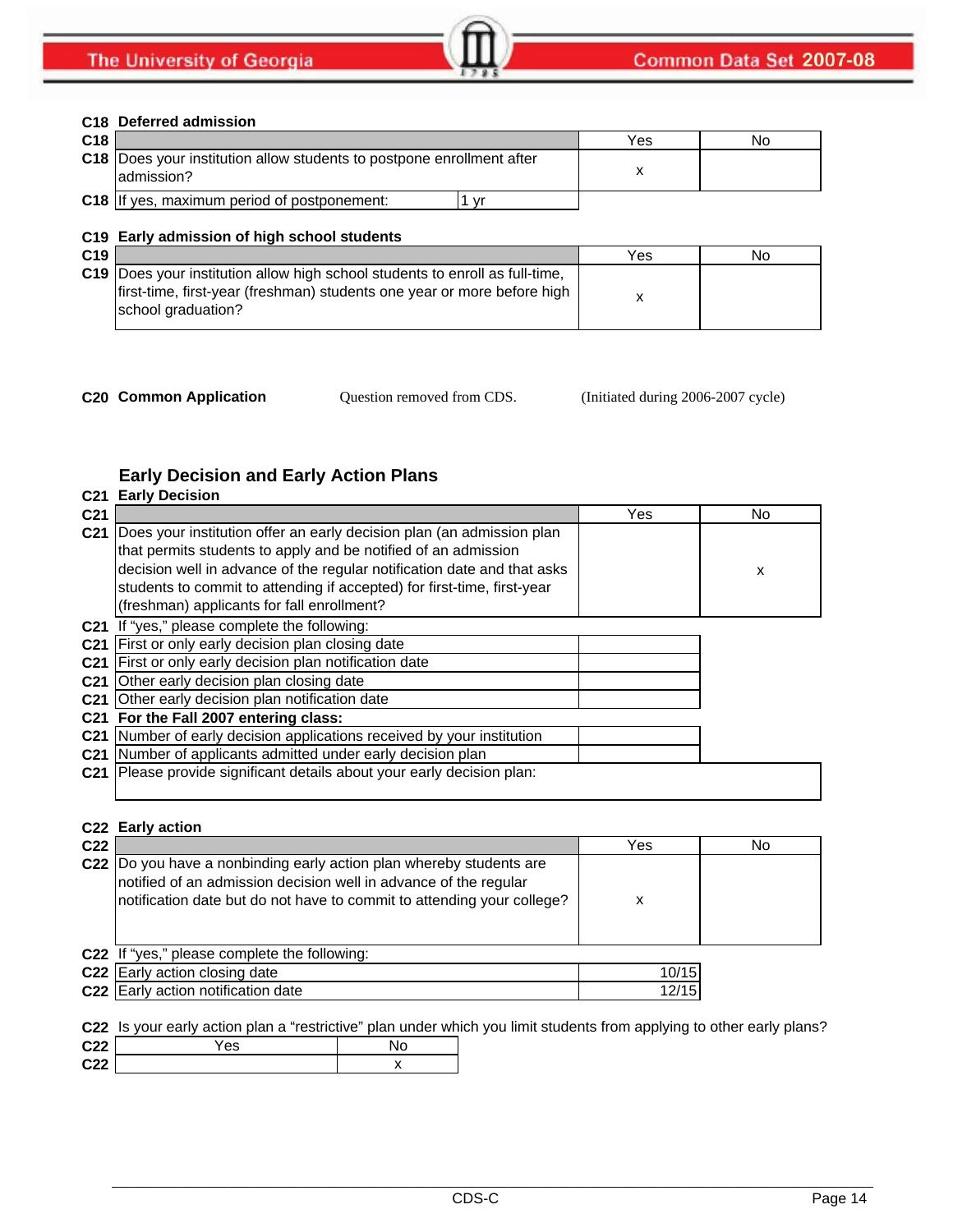# **D. TRANSFER ADMISSION**

### **Fall Applicants**

| D1             |                                                                                                                                                             | Yes | No |
|----------------|-------------------------------------------------------------------------------------------------------------------------------------------------------------|-----|----|
| D <sub>1</sub> | Does your institution enroll transfer students? (If no, please<br>skip to Section E)                                                                        |     |    |
| D1             | If yes, may transfer students earn advanced standing credit<br>by transferring credits earned from course work completed<br>at other colleges/universities? | x   |    |

**D2** Provide the number of students who applied, were admitted, and enrolled as degree-seeking transfer students in fall 2007.

| D <sub>2</sub> |       |            | Admitted   | Enrolled   |
|----------------|-------|------------|------------|------------|
|                |       | Applicants | Applicants | Applicants |
| D <sub>2</sub> | Men   | 1.244      | 724        | 559        |
| D <sub>2</sub> | Women | 1.410      | 800        | 574        |
| D <sub>2</sub> | 'otal | 2.654      | 1.524      | 1.133      |

# **Application for Admission**

| D <sub>3</sub> | Indicate terms for which transfers may enroll: |  |
|----------------|------------------------------------------------|--|
|                |                                                |  |

| D <sub>3</sub> | <sup>=</sup> all | ᠊᠆ |
|----------------|------------------|----|
| <b>DO</b>      | .                |    |

| D3 Winter |  |
|-----------|--|
| D3 Spring |  |

**D3** Summer X

| D4 |                                                                                                                         | Yes | N٥ |
|----|-------------------------------------------------------------------------------------------------------------------------|-----|----|
| D4 | Must a transfer applicant have a minimum number of<br>credits completed or else must apply as an entering<br>lfreshman? |     |    |
| D4 | If yes, what is the minimum number of credits and the unit<br>of measure?                                               | 30  |    |

**D5** Indicate all items required of transfer students to apply for admission:

| D <sub>5</sub> |                                                         | Required of All | Recommended<br>of All | Recommended<br>of Some | Required of Some | Not Required |
|----------------|---------------------------------------------------------|-----------------|-----------------------|------------------------|------------------|--------------|
| D <sub>5</sub> | High school transcript                                  |                 |                       |                        |                  |              |
| D <sub>5</sub> | College transcript(s)                                   |                 |                       |                        |                  |              |
| D <sub>5</sub> | Essay or personal<br>statement                          |                 |                       |                        |                  |              |
| D <sub>5</sub> | Interview                                               |                 |                       |                        |                  |              |
| D <sub>5</sub> | Standardized test scores                                |                 |                       |                        | x                |              |
| D <sub>5</sub> | Statement of good standing<br>from prior institution(s) |                 |                       |                        | x                |              |

**D6** If a minimum high school grade point average is required of transfer applicants, specify (on a 4.0 scale):

**D7** If a minimum college grade point average is required of transfer applicants, specify (on a 4.0 scale):

**D8** List any other application requirements specific to transfer applicants:Transfers with less than 30 hrs are not accepted. A transfer GPA of 3.2 is required of all sophomores (30-59 hrs) and 2.5 required with 60 hrs or more. These students are admitted based on space availability.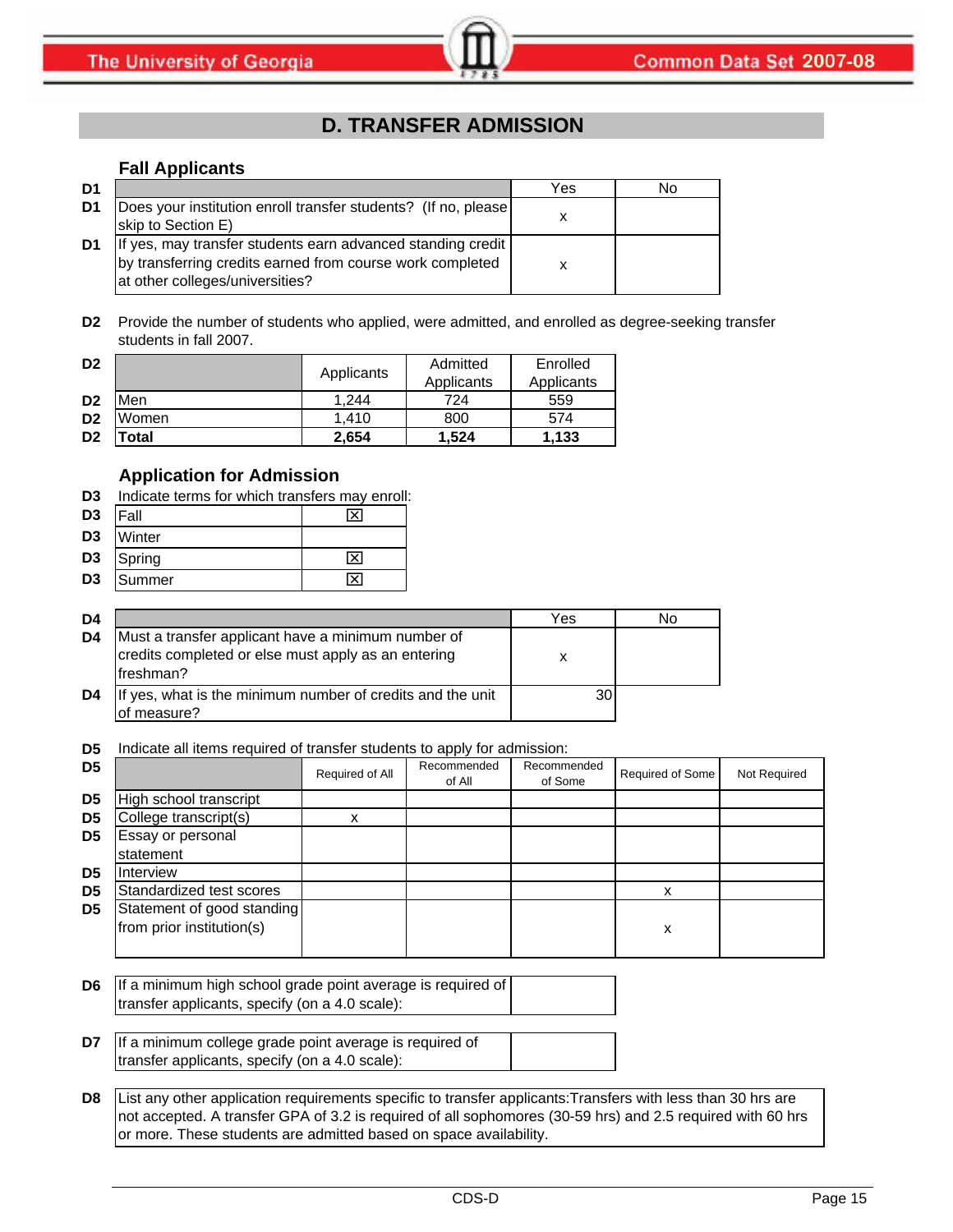**D9** List application priority, closing, notification, and candidate reply dates for transfer students. If applications are reviewed on a continuous or rolling basis, place a check mark in the "Rolling admission" column.

| D <sub>9</sub>  |                                                                                                                 | <b>Priority Date</b> | <b>Closing Date</b> | <b>Notification Date</b> | <b>Reply Date</b> | <b>Rolling</b><br><b>Admission</b> |
|-----------------|-----------------------------------------------------------------------------------------------------------------|----------------------|---------------------|--------------------------|-------------------|------------------------------------|
| D <sub>9</sub>  | Fall                                                                                                            |                      | 4/1                 |                          |                   | х                                  |
| D <sub>9</sub>  | Winter                                                                                                          |                      |                     |                          |                   |                                    |
| D <sub>9</sub>  | Spring                                                                                                          |                      | 9/15                |                          |                   | x                                  |
| D <sub>9</sub>  | Summer                                                                                                          |                      | 3/1                 |                          |                   | X                                  |
|                 |                                                                                                                 |                      |                     |                          |                   |                                    |
| D <sub>10</sub> |                                                                                                                 |                      |                     | Yes                      | No                |                                    |
| D <sub>10</sub> | Does an open admission policy, if reported, apply to                                                            |                      |                     |                          | x                 |                                    |
|                 | transfer students?                                                                                              |                      |                     |                          |                   |                                    |
|                 |                                                                                                                 |                      |                     |                          |                   |                                    |
| D <sub>11</sub> | Describe additional requirements for transfer admission, if applicable:                                         |                      |                     |                          |                   |                                    |
|                 |                                                                                                                 |                      |                     |                          |                   |                                    |
|                 | <b>Transfer Credit Policies</b>                                                                                 |                      |                     |                          |                   |                                    |
|                 | <b>D12</b> Report the lowest grade earned for any course that may be                                            |                      |                     |                          |                   |                                    |
|                 | transferred for credit:                                                                                         |                      |                     |                          |                   |                                    |
|                 |                                                                                                                 |                      |                     | 65.00                    |                   |                                    |
| D <sub>13</sub> |                                                                                                                 |                      |                     | Number                   | Unit Type         |                                    |
|                 | D13 Maximum number of credits or courses that may be                                                            |                      |                     |                          |                   |                                    |
|                 | transferred from a two-year institution:                                                                        |                      |                     |                          |                   |                                    |
|                 |                                                                                                                 |                      |                     |                          |                   |                                    |
| D <sub>14</sub> |                                                                                                                 |                      |                     | Number                   | Unit Type         |                                    |
| D <sub>14</sub> | Maximum number of credits or courses that may be                                                                |                      |                     |                          |                   |                                    |
|                 | transferred from a four-year institution:                                                                       |                      |                     |                          |                   |                                    |
|                 |                                                                                                                 |                      |                     |                          |                   |                                    |
|                 | D15 Minimum number of credits that transfers must complete at                                                   |                      |                     |                          |                   |                                    |
|                 | your institution to earn an associate degree:                                                                   |                      |                     |                          |                   |                                    |
|                 |                                                                                                                 |                      |                     |                          |                   |                                    |
|                 | D16 Minimum number of credits that transfers must complete at                                                   |                      |                     |                          |                   |                                    |
|                 | your institution to earn a bachelor's degree:                                                                   |                      |                     | 45.00                    |                   |                                    |
|                 |                                                                                                                 |                      |                     |                          |                   |                                    |
|                 | D17 Describe other transfer credit policies: A grade of 'C' or higher is required for ENG1101 and an average of |                      |                     |                          |                   |                                    |
|                 | 'C' is required for both 1101 and 1102 in order to guarantee transfer credit.                                   |                      |                     |                          |                   |                                    |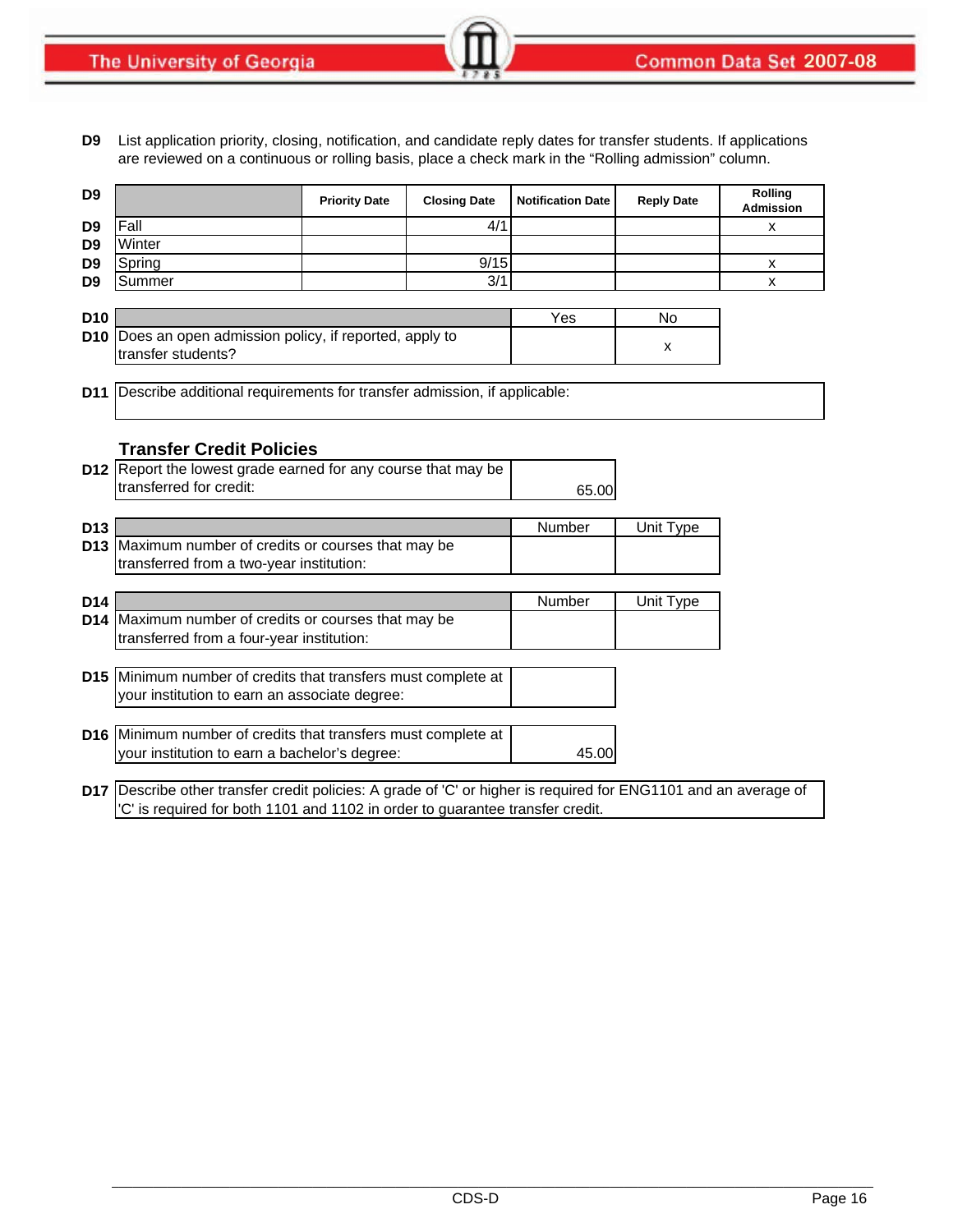# **E. ACADEMIC OFFERINGS AND POLICIES**

**E1 Special study options:** Identify those programs available at your institution. Refer to the glossary for definitions.

| E <sub>1</sub> | Accelerated program                 | x |
|----------------|-------------------------------------|---|
| E <sub>1</sub> | Cooperative education program       | X |
| E <sub>1</sub> | Cross-registration                  | x |
| E <sub>1</sub> | Distance learning                   | x |
| E <sub>1</sub> | Double major                        | x |
| E <sub>1</sub> | Dual enrollment                     | x |
| E <sub>1</sub> | English as a Second Language (ESL)  |   |
| E <sub>1</sub> | Exchange student program (domestic) | x |
| E <sub>1</sub> | External degree program             | x |
| E <sub>1</sub> | Honors Program                      | x |
| E <sub>1</sub> | Independent study                   | x |
| E <sub>1</sub> | Internships                         | x |
| E <sub>1</sub> | Liberal arts/career combination     | x |
| E <sub>1</sub> | Student-designed major              | x |
| E <sub>1</sub> | Study abroad                        | x |
| E <sub>1</sub> | Teacher certification program       | x |
| E <sub>1</sub> | Weekend college                     |   |
| E <sub>1</sub> | Other (specify):                    |   |
|                |                                     |   |

### **E2 This question has been removed from the Common Data Set.**

**E3 Areas in which all or most students are required to complete some course work prior to graduation:**

|                | . <b>.</b>                                                              |        |
|----------------|-------------------------------------------------------------------------|--------|
| E <sub>3</sub> | Arts/fine arts                                                          | ᄉ      |
| E <sub>3</sub> | <b>Computer literacy</b>                                                | ́^     |
| E <sub>3</sub> | English (including composition)                                         | ີ<br>⋏ |
| E <sub>3</sub> | Foreign languages                                                       |        |
| E <sub>3</sub> | History                                                                 | ́^     |
| E <sub>3</sub> | <b>Humanities</b>                                                       | x      |
| E <sub>3</sub> | <b>Mathematics</b>                                                      | x      |
| E <sub>3</sub> | Philosophy                                                              |        |
| E <sub>3</sub> | Sciences (biological or physical)                                       | x      |
| E <sub>3</sub> | Social science                                                          | ́      |
| E <sub>3</sub> | Other (describe): Environmental literacy, cultural diversity and one PE |        |
|                |                                                                         |        |

### **Library Collections: The CDS Publishers will collect library data again when a new Academic Libraries Survey is in place.**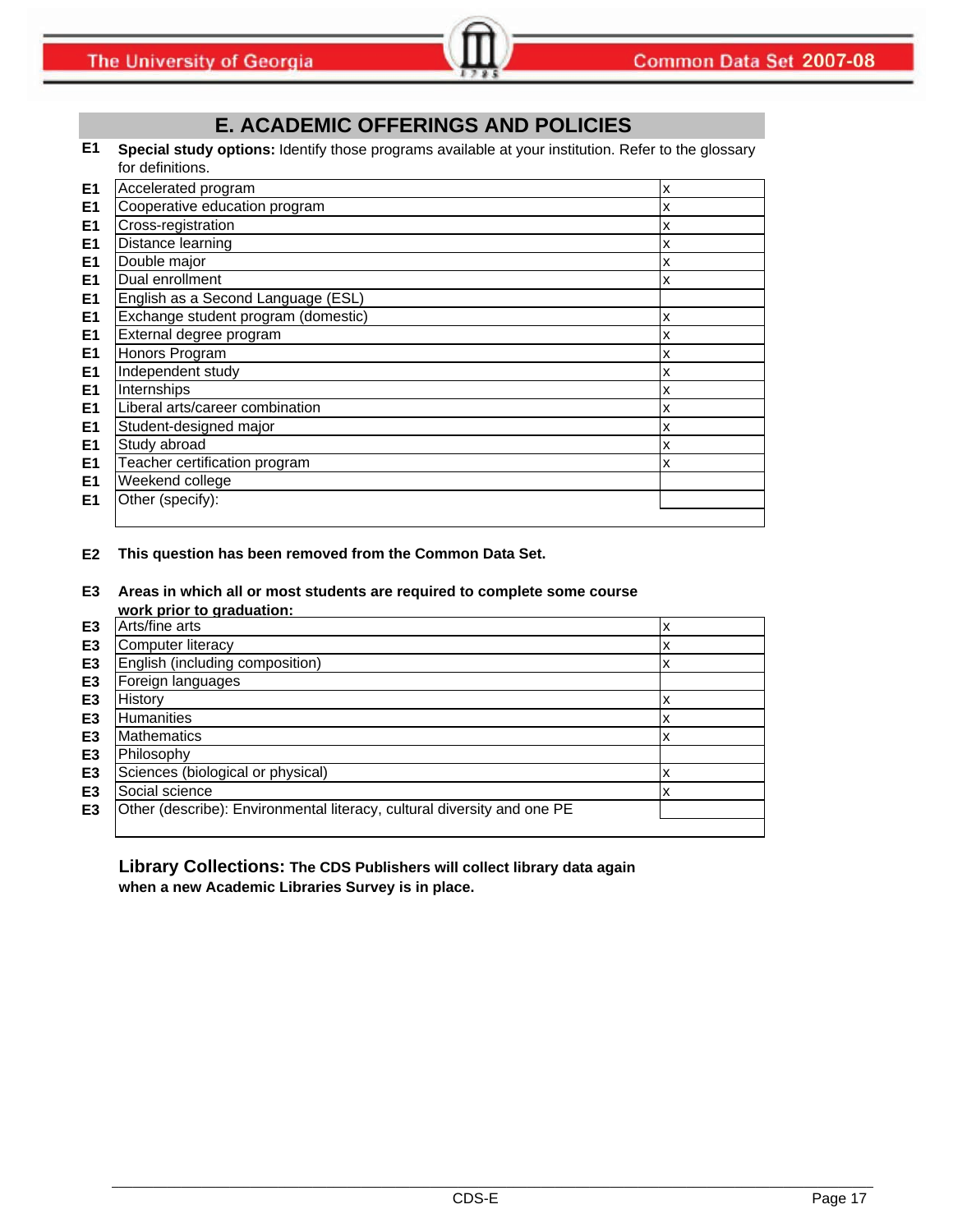# **F. STUDENT LIFE**

**F1** Percentages of first-time, first-year (freshman) students and all degree-seeking undergraduates enrolled in fall 2007 who fit the following categories:

| F <sub>1</sub> |                                                                          | First-time, first-year<br>(freshman) students | Undergraduates |
|----------------|--------------------------------------------------------------------------|-----------------------------------------------|----------------|
| F <sub>1</sub> | Percent who are from out of state (exclude                               |                                               |                |
|                | international/nonresident aliens from the numerator<br>and denominator)  | 16%                                           | 11%            |
| F1             | Percent of men who join fraternities                                     | 28%                                           | 20%            |
| F <sub>1</sub> | Percent of women who join sororities                                     | 29%                                           | 25%            |
| F <sub>1</sub> | Percent who live in college-owned, -operated, or -<br>affiliated housing | 98%                                           | 27%            |
| F <sub>1</sub> | Percent who live off campus or commute                                   | 2%                                            | 73%            |
| F1             | Percent of students age 25 and older                                     | 0%                                            | 6%             |
| F <sub>1</sub> | Average age of full-time students                                        | 18                                            | 21             |
| F1             | Average age of all students (full- and part-time)                        | 18                                            | 21             |

**F2 Activities offered** Identify those programs available at your institution.

| F <sub>2</sub> | <b>Campus Ministries</b>     | X |
|----------------|------------------------------|---|
| F <sub>2</sub> | Choral groups                | X |
| F <sub>2</sub> | Concert band                 | X |
| F <sub>2</sub> | Dance                        | X |
| F <sub>2</sub> | Drama/theater                | X |
| F <sub>2</sub> | <b>International Student</b> |   |
|                | <b>Organization</b>          | x |
| F <sub>2</sub> | Jazz band                    | X |
| F <sub>2</sub> | Literary magazine            | X |
| F <sub>2</sub> | Marching band                | X |
| F <sub>2</sub> | <b>Model UN</b>              | X |
| F <sub>2</sub> | Music ensembles              | X |
| F <sub>2</sub> | Musical theater              | X |
| F <sub>2</sub> | Opera                        | X |
| F <sub>2</sub> | Pep band                     | x |
| F <sub>2</sub> | Radio station                | X |
| F <sub>2</sub> | Student government           | X |
| F <sub>2</sub> | Student newspaper            | X |
| F <sub>2</sub> | Student-run film society     | X |
| F <sub>2</sub> | Symphony orchestra           | X |
| F <sub>2</sub> | <b>Television station</b>    | X |
| F2             | Yearbook                     | X |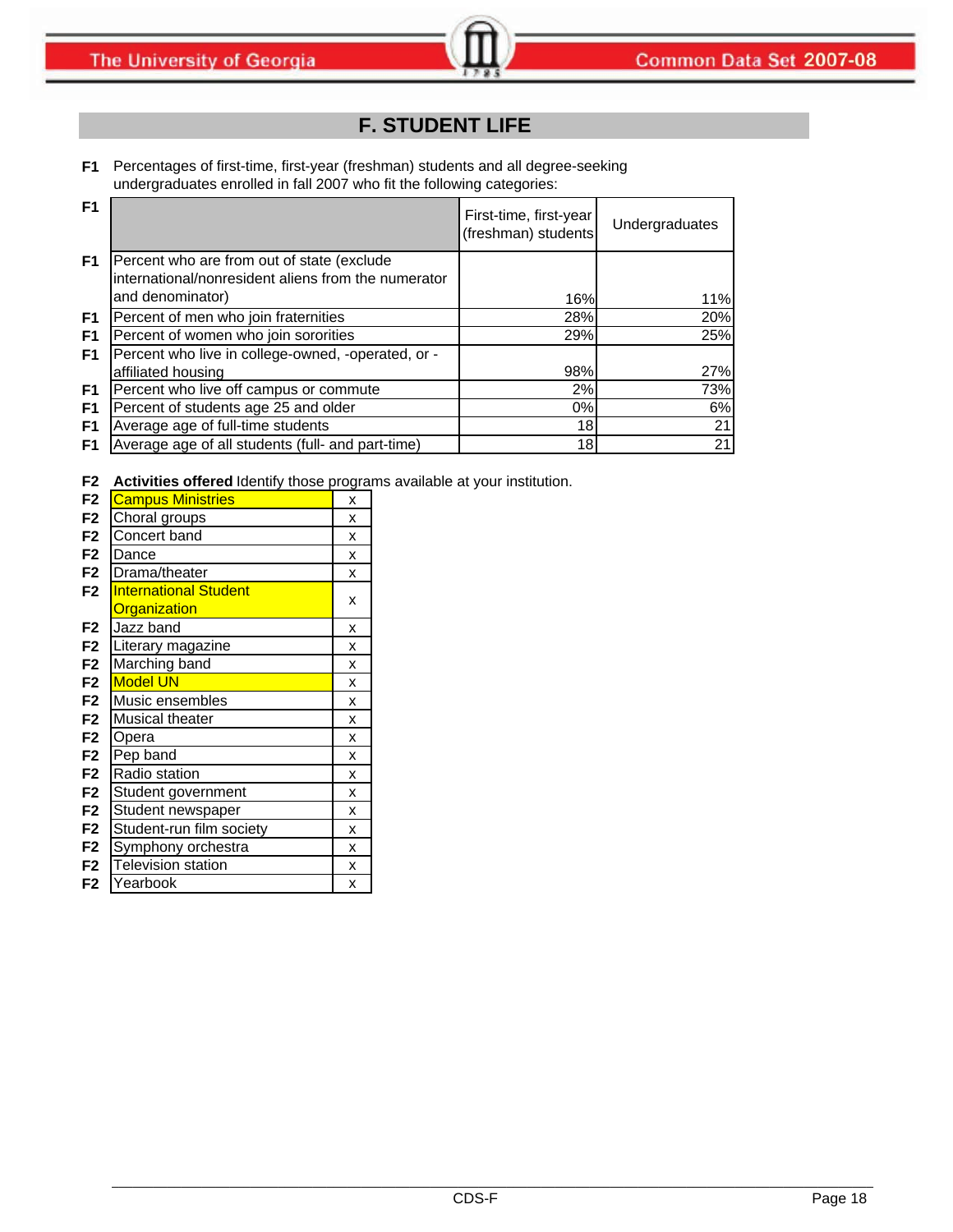|                | <b>F3</b> ROTC (program offered in cooperation with Reserve Officers' Training Corps) |           |                               |                                 |  |
|----------------|---------------------------------------------------------------------------------------|-----------|-------------------------------|---------------------------------|--|
| F <sub>3</sub> |                                                                                       | On Campus | At Cooperating<br>Institution | Name of Cooperating Institution |  |
|                | <b>F3</b> Army ROTC is offered:                                                       |           |                               |                                 |  |
|                | <b>F3</b> Naval ROTC is offered:                                                      |           |                               |                                 |  |
|                | <b>F3</b> Air Force ROTC is offered:                                                  |           |                               |                                 |  |
|                |                                                                                       |           |                               |                                 |  |

**F4 Housing:** Check all types of college-owned, -operated, or -affiliated housing available for undergraduates at your institution.

| F4 | Coed dorms                                    | x |
|----|-----------------------------------------------|---|
| F4 | Men's dorms                                   |   |
| F4 | Women's dorms                                 | x |
| F4 | Apartments for married students               | x |
| F4 | Apartments for single students                | x |
| F4 | Special housing for disabled<br>students      | x |
| F4 | Special housing for international<br>students | x |
| F4 | Fraternity/sorority housing                   | x |
| F4 | Cooperative housing                           |   |
| F4 | Other housing options (specify):              | x |
|    | Honors and Language focused dorms             |   |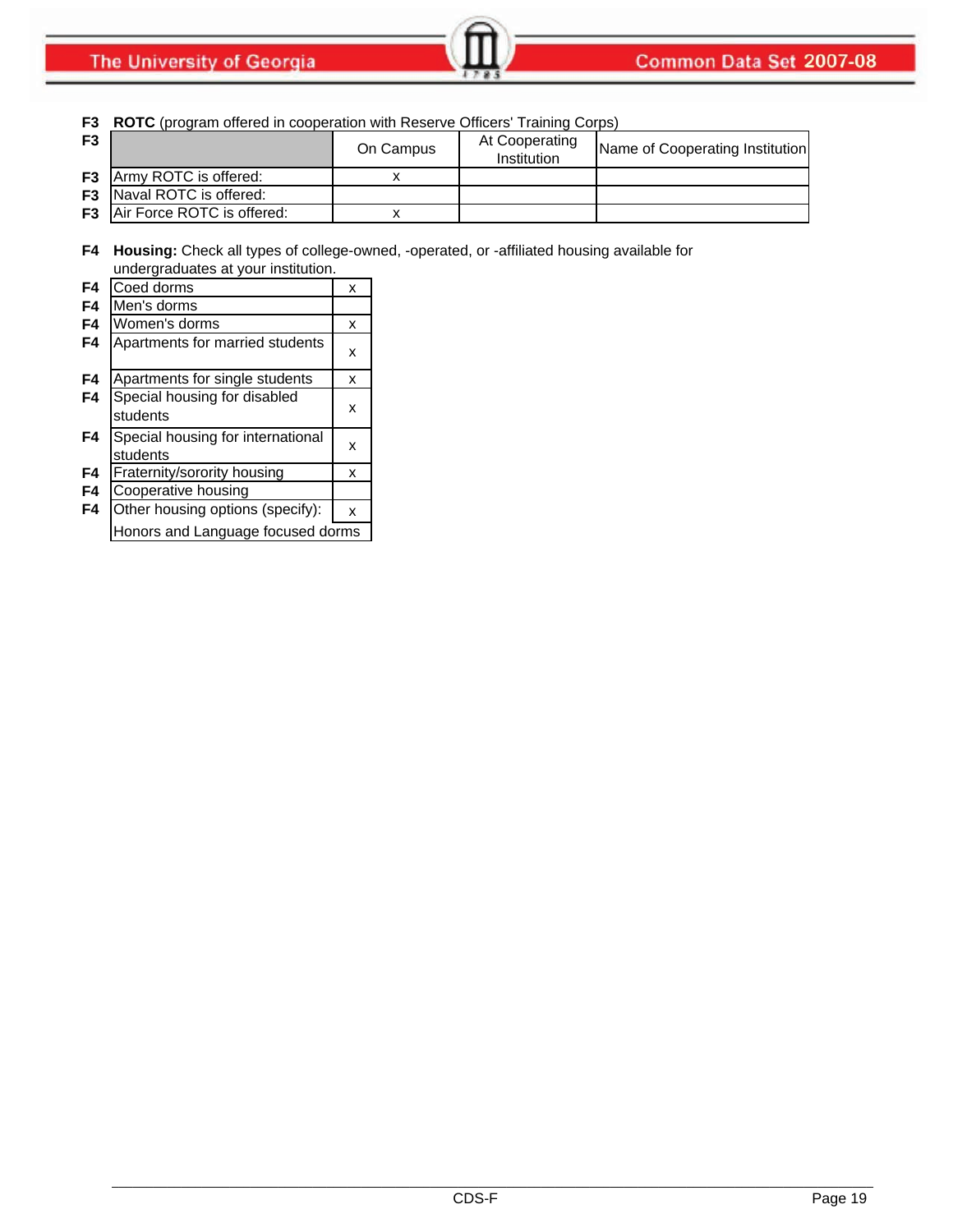# **G. ANNUAL EXPENSES**

**Provide 2008-2009 academic year costs of attendance for the following categories that are applicable to your institution.**

Check here if your institution's 2008-2009 academic year costs of attendance are not available at this time and provide an approximate date (i.e., month/day) when your institution's final 2008-2009 academic year costs of attendance will be available:

**G1 Undergraduate full-time tuition, required fees, room and board** List the typical tuition, required fees, and room and board for a full-time undergraduate student for the FULL 2008-2009 academic year (30 semester or 45 quarter hours for institutions that derive annual tuition by multiplying credit hour cost by number of credits). A full academic year refers to the period of time generally extending from September to June; usually equated to two semesters, two trimesters, three quarters, or the period covered by a fourone-four plan. Room and board is defined as double occupancy and 19 meals per week or the maximum meal plan. Required fees include only charges that all full-time students must pay that are not included in tuition (e.g., registration, health, or activity fees.) Do not include optional fees (e.g., parking, laboratory use).

| G <sub>1</sub> |                                                       | First-Year | Undergraduates |  |  |
|----------------|-------------------------------------------------------|------------|----------------|--|--|
| G <sub>1</sub> | PRIVATE INSTITUTIONS                                  |            |                |  |  |
|                | Tuition:                                              |            |                |  |  |
| G <sub>1</sub> | PUBLIC INSTITUTIONS                                   |            |                |  |  |
|                | Tuition:                                              |            |                |  |  |
|                | In-district                                           | \$4,856    | \$4,395        |  |  |
| G <sub>1</sub> | PUBLIC INSTITUTIONS                                   |            |                |  |  |
|                | In-state (out-of-district):                           |            |                |  |  |
| G1             | PUBLIC INSTITUTIONS                                   |            |                |  |  |
|                | Out-of-state:                                         | \$21,168   | \$19,156       |  |  |
| G <sub>1</sub> | NONRESIDENT ALIENS                                    |            |                |  |  |
|                | Tuition:                                              |            |                |  |  |
|                |                                                       |            |                |  |  |
| G <sub>1</sub> | <b>REQUIRED FEES:</b>                                 | \$1,174    | \$1,174        |  |  |
|                |                                                       |            |                |  |  |
| G <sub>1</sub> | ROOM AND BOARD:                                       |            |                |  |  |
|                | (on-campus)                                           | \$7,528    | \$7,528        |  |  |
| G <sub>1</sub> | <b>ROOM ONLY:</b>                                     |            |                |  |  |
|                | (on-campus)                                           | \$4,238    | \$4,238        |  |  |
| G <sub>1</sub> | <b>BOARD ONLY:</b>                                    |            |                |  |  |
|                | (on-campus meal plan)                                 | \$3,290    | \$3,290        |  |  |
|                |                                                       |            |                |  |  |
| G <sub>1</sub> | Comprehensive tuition and room and board fee (if your |            |                |  |  |
|                | college cannot provide separate tuition and room and  |            |                |  |  |
|                | board fees):                                          |            |                |  |  |

**G1** Other: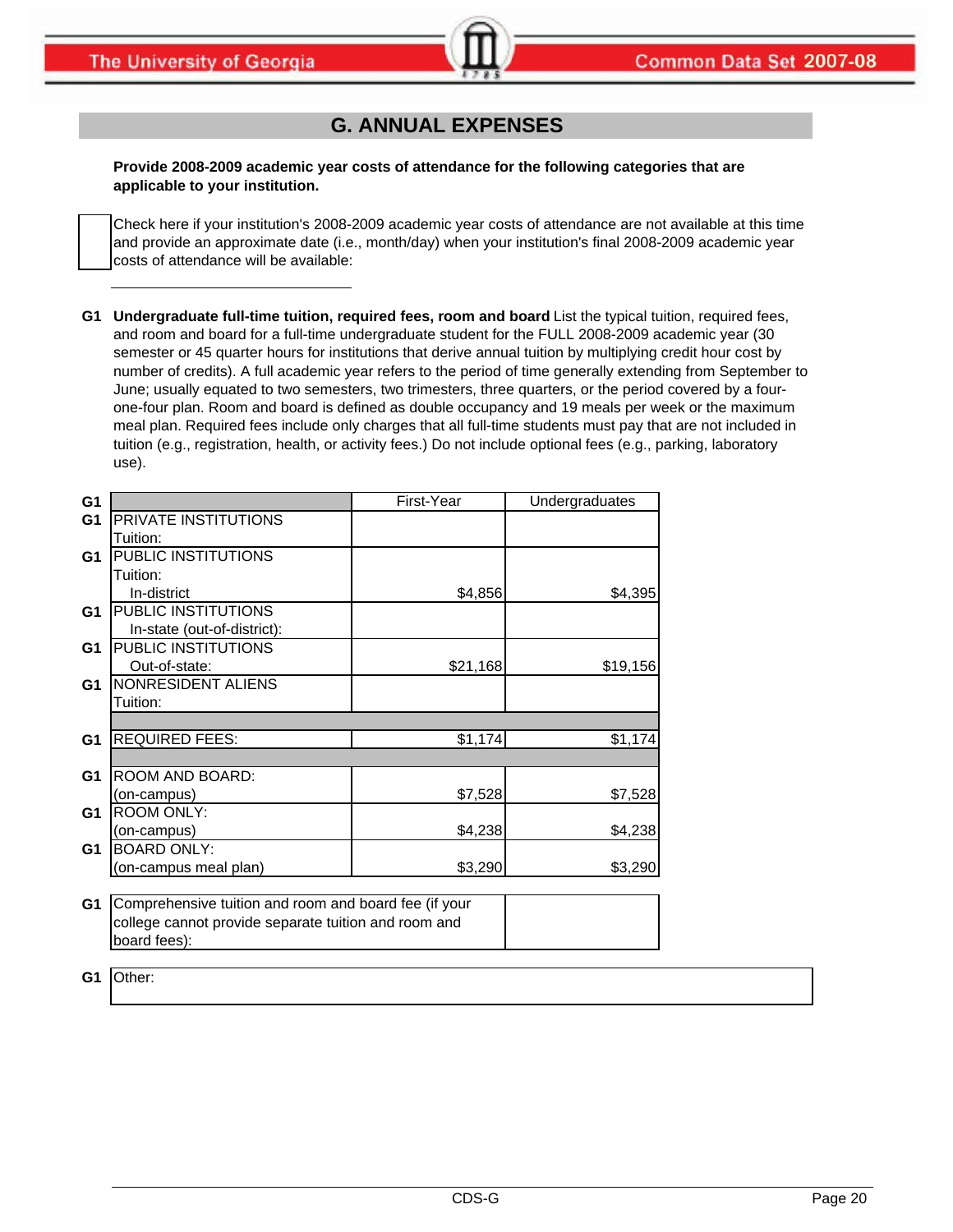The University of Georgia

| G <sub>2</sub> |                                                                                      | Minimum | Maximum |
|----------------|--------------------------------------------------------------------------------------|---------|---------|
|                | G2 Number of credits per term a student can take for the<br>stated full-time tuition | 12      |         |
|                |                                                                                      |         |         |
| G3             |                                                                                      | Yes     | No      |
| G <sub>3</sub> | Do tuition and fees vary by year of study (e.g., sophomore,<br>junior, senior)?      |         |         |

**G4** If tuition and fees vary by undergraduate instructional program, describe briefly:

### **G5** Provide the estimated expenses for a typical full-time undergraduate student:

| G <sub>5</sub> |                                 | <b>Residents</b> | Commuters<br>(living at home) | Commuters<br>(not living at home) |
|----------------|---------------------------------|------------------|-------------------------------|-----------------------------------|
| G <sub>5</sub> | Books and supplies              | \$900            | \$900                         | \$900                             |
| G <sub>5</sub> | Room only                       |                  |                               |                                   |
| G <sub>5</sub> | Board only                      |                  |                               |                                   |
| G5             | Room and board total (if your   |                  |                               |                                   |
|                | college cannot provide separate |                  |                               |                                   |
|                | room and board figures for      |                  |                               |                                   |
|                | commuters not living at home):  |                  |                               |                                   |
| G5             | ransportation                   |                  |                               |                                   |
| G5             | Other expenses                  |                  |                               |                                   |

### **G6** Undergraduate per-credit-hour charges (tuition only)

|    | <b>G6 PRIVATE INSTITUTIONS:</b> |          |
|----|---------------------------------|----------|
| G6 | <b>PUBLIC INSTITUTIONS</b>      |          |
|    | In-district:                    | \$203.00 |
| G6 | <b>PUBLIC INSTITUTIONS</b>      |          |
|    | In-state (out-of-district):     |          |
| G6 | <b>PUBLIC INSTITUTIONS</b>      |          |
|    | Out-of-state:                   | \$882.00 |
| G6 | NONRESIDENT ALIENS:             |          |
|    |                                 |          |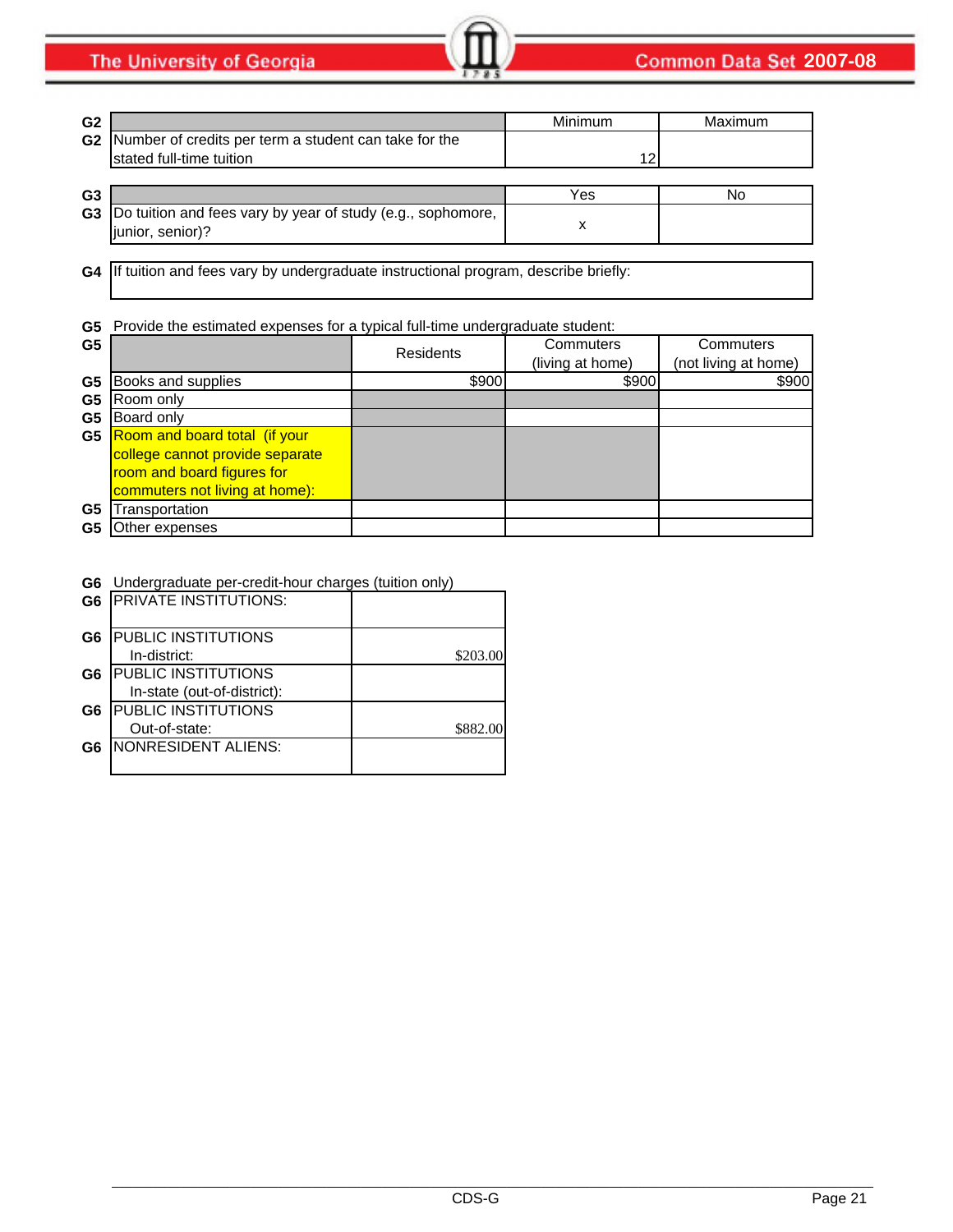# **H. FINANCIAL AID**

# **Aid Awarded to Enrolled Undergraduates**

Enter total dollar amounts **awarded** to enrolled full-time and less than full-time degree-seeking undergraduates **(using the same cohort reported in CDS Question B1, "total degree-seeking" undergraduates)** in the following categories. (Note: If the data being reported are final figures for the 2006- 2007 academic year (see the next item below), use the 2006-2007 academic year's CDS Question B1 cohort.) Include aid awarded to international students (i.e., those not qualifying for federal aid). **Aid that is non-need-based but that was used to meet need should be reported in the need-based aid columns. (For a suggested order of precedence in assigning categories of aid to cover need, see the entry for "non-need-based scholarship or grant aid" on the last page of the definitions section.)**

| H <sub>1</sub> |                                                                                                 | 2007-2008 | 2006-2007 |
|----------------|-------------------------------------------------------------------------------------------------|-----------|-----------|
|                |                                                                                                 | estimated | final     |
| H <sub>1</sub> | Indicate the academic year for which data are reported for items H1,<br>IH2. H2A, and H6 below: |           |           |

**H3** Which needs-analysis methodology does your institution use in awarding institutional aid?

| H <sub>3</sub> | Federal methodology (FM)       |  |
|----------------|--------------------------------|--|
| H <sub>3</sub> | Institutional methodology (IM) |  |
| H <sub>3</sub> | <b>IBoth FM and IM</b>         |  |

| H1             |                                                                                                                                                                                   | Need-based \$<br>(Include non-need-<br>based aid used to<br>meet need.) | Non-need-<br>based \$<br>(Exclude non-need-<br>based aid used to<br>meet need.) |
|----------------|-----------------------------------------------------------------------------------------------------------------------------------------------------------------------------------|-------------------------------------------------------------------------|---------------------------------------------------------------------------------|
| H1             | <b>Scholarships/Grants</b>                                                                                                                                                        |                                                                         |                                                                                 |
| H1             | Federal                                                                                                                                                                           | \$11,661,505                                                            | \$299,740                                                                       |
| H <sub>1</sub> | State (i.e., all states, not only the state in which your institution is<br>located)                                                                                              | \$20,328,718                                                            | \$63,320,637                                                                    |
| H1             | Institutional: Endowed scholarships, annual gifts and tuition funded<br>grants, awarded by the college, excluding athletic aid and tuition<br>waivers (which are reported below). | \$769,612                                                               | \$3,107,127                                                                     |
| H1             | Scholarships/grants from external sources (e.g., Kiwanis, National<br>Merit) not awarded by the college                                                                           | \$1,504,201                                                             | \$3,017,842                                                                     |
| H1             | <b>Total Scholarships/Grants</b>                                                                                                                                                  | \$34,264,036                                                            | \$69,745,346                                                                    |
| H1             | <b>Self-Help</b>                                                                                                                                                                  |                                                                         |                                                                                 |
| H1             | Student loans from all sources (excluding parent loans)                                                                                                                           | \$19,281,770                                                            | \$20,412,634                                                                    |
| H1             | <b>Federal Work-Study</b>                                                                                                                                                         | \$1,010,986                                                             |                                                                                 |
| H1             | State and other (e.g., institutional) work-study/employment (Note:<br>Excludes Federal Work-Study captured above.)                                                                |                                                                         |                                                                                 |
| H1             | <b>Total Self-Help</b>                                                                                                                                                            | \$20,292,756                                                            | \$20,412,634                                                                    |
| H1             | <b>Other</b>                                                                                                                                                                      |                                                                         |                                                                                 |
| H1             | <b>Parent Loans</b>                                                                                                                                                               | \$2,516,552                                                             | \$9,546,241                                                                     |
| H <sub>1</sub> | <b>Tuition Waivers</b><br>Reporting is optional. Report tuition waivers in this row if you choose to report them. Do<br>not report tuition waivers elsewhere.                     | \$618,689                                                               | \$4,760,991                                                                     |
| H1             | <b>Athletic Awards</b>                                                                                                                                                            | \$1,298,476                                                             | \$4,257,612                                                                     |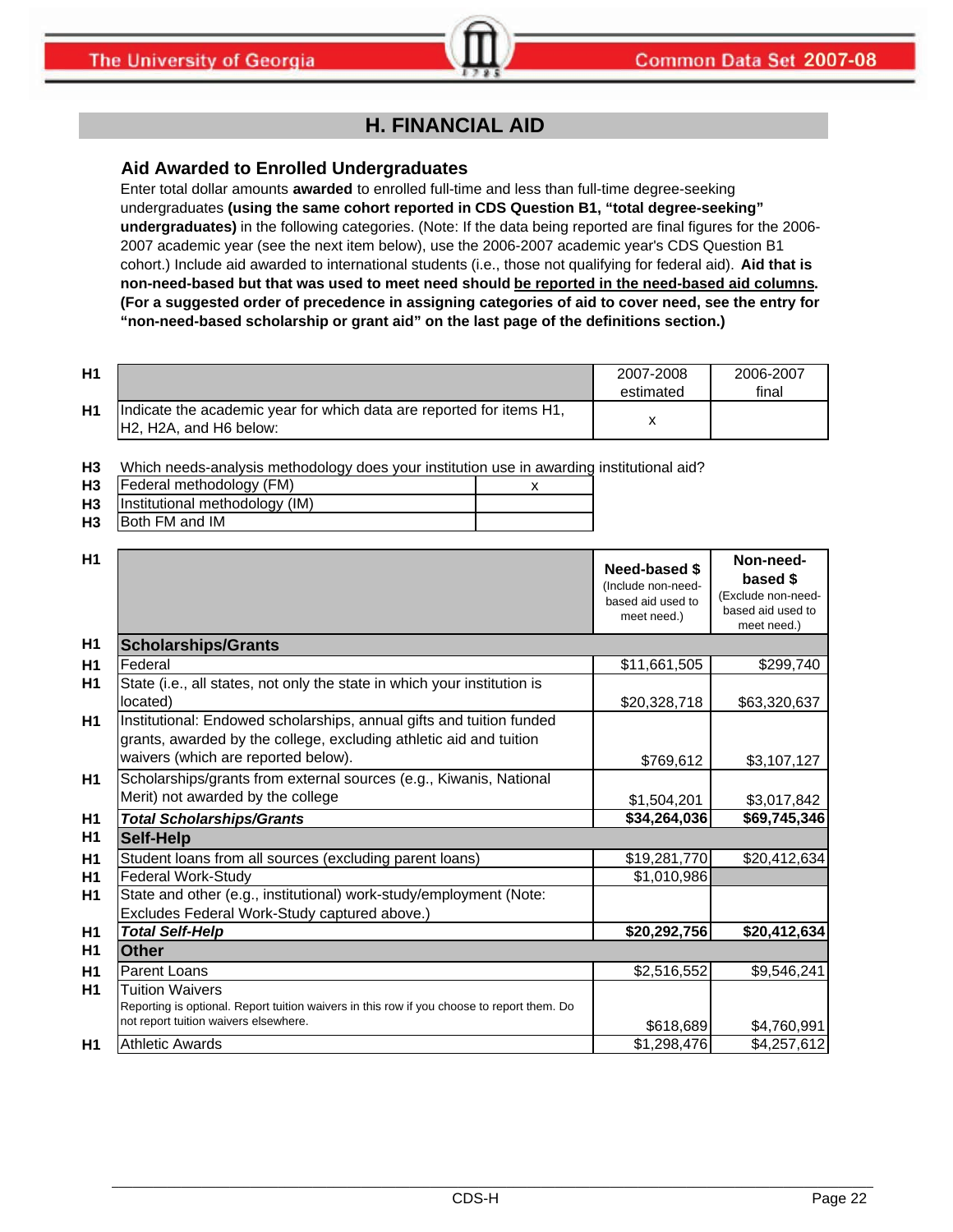**The University of Georgia** 

**H2 Number of Enrolled Students Awarded Aid:** List the number of degree-seeking full-time and less-thanfull-time undergraduates who applied for and were awarded financial aid from any source. **Aid that is nonneed-based but that was used to meet need should be counted as need-based aid.** Numbers should reflect the cohort awarded the dollars reported in H1. Note: In the chart below, students may be counted in more than one row, and full-time freshmen should also be counted as full-time undergraduates.

| H <sub>2</sub> |              |                                                                                                                                                                                                                                                                                              | <b>First-time</b><br><b>Full-time</b><br><b>Freshmen</b> | <b>Full-time</b><br>Undergraduate<br>(Incl. Fresh.) | <b>Less Than</b><br><b>Full-time</b><br>Undergraduate |
|----------------|--------------|----------------------------------------------------------------------------------------------------------------------------------------------------------------------------------------------------------------------------------------------------------------------------------------------|----------------------------------------------------------|-----------------------------------------------------|-------------------------------------------------------|
| H <sub>2</sub> |              | a) Number of degree-seeking undergraduate students<br>(CDS Item B1 if reporting on Fall 2007 cohort)                                                                                                                                                                                         | 4674                                                     | 23385                                               | 1662                                                  |
| H <sub>2</sub> |              | b) Number of students in line a who applied for need-based<br>financial aid                                                                                                                                                                                                                  | 2960                                                     | 10720                                               | 720                                                   |
| H <sub>2</sub> |              | c) Number of students in line <b>b</b> who were determined to<br>have financial need                                                                                                                                                                                                         | 1449                                                     | 6310                                                | 548                                                   |
| H <sub>2</sub> |              | d) Number of students in line c who were awarded any<br>financial aid                                                                                                                                                                                                                        | 1439                                                     | 6181                                                | 488                                                   |
| H <sub>2</sub> |              | e) Number of students in line d who were awarded any<br>need-based scholarship or grant aid                                                                                                                                                                                                  | 1383                                                     | 5341                                                | 333                                                   |
| H2             | $f$ )        | Number of students in line d who were awarded any<br>need-based self-help aid                                                                                                                                                                                                                | 722                                                      | 3940                                                | 387                                                   |
| H <sub>2</sub> |              | g) Number of students in line <b>d</b> who were awarded any non-<br>need-based scholarship or grant aid                                                                                                                                                                                      | 393                                                      | 1066                                                | 9                                                     |
| H <sub>2</sub> |              | h) Number of students in line <b>d</b> whose need was fully met<br>(exclude PLUS loans, unsubsidized loans, and private<br>alternative loans)                                                                                                                                                | 613                                                      | 2170                                                | 51                                                    |
| H <sub>2</sub> | li)          | On average, the percentage of need that was met of<br>students who were awarded any need-based aid.<br>Exclude any aid that was awarded in excess of need as<br>well as any resources that were awarded to replace EFC<br>(PLUS loans, unsubsidized loans, and private alternative<br>loans) | 79.9%                                                    | 75.0%                                               | 53.8%                                                 |
| H <sub>2</sub> | li)          | The average financial aid package of those in line d.<br>Exclude any resources that were awarded to replace<br>EFC (PLUS loans, unsubsidized loans, and private<br>alternative loans)                                                                                                        | \$8,750                                                  | \$8,170                                             | \$<br>5,673                                           |
| H <sub>2</sub> | $\mathsf{k}$ | Average need-based scholarship and grant award of<br>those in line e                                                                                                                                                                                                                         | \$7,492                                                  | \$6,540                                             | \$3,749                                               |
| H <sub>2</sub> | II)          | Average need-based self-help award (excluding PLUS<br>loans, unsubsidized loans, and private alternative loans)<br>of those in line f                                                                                                                                                        | \$3,157                                                  | \$3,979                                             | \$<br>3,995                                           |
| H <sub>2</sub> |              | m) Average need-based loan (excluding PLUS loans,<br>unsubsidized loans, and private alternative loans) of<br>those in line f who were awarded a need-based loan                                                                                                                             | \$2,917                                                  | \$3,825                                             | \$3,972                                               |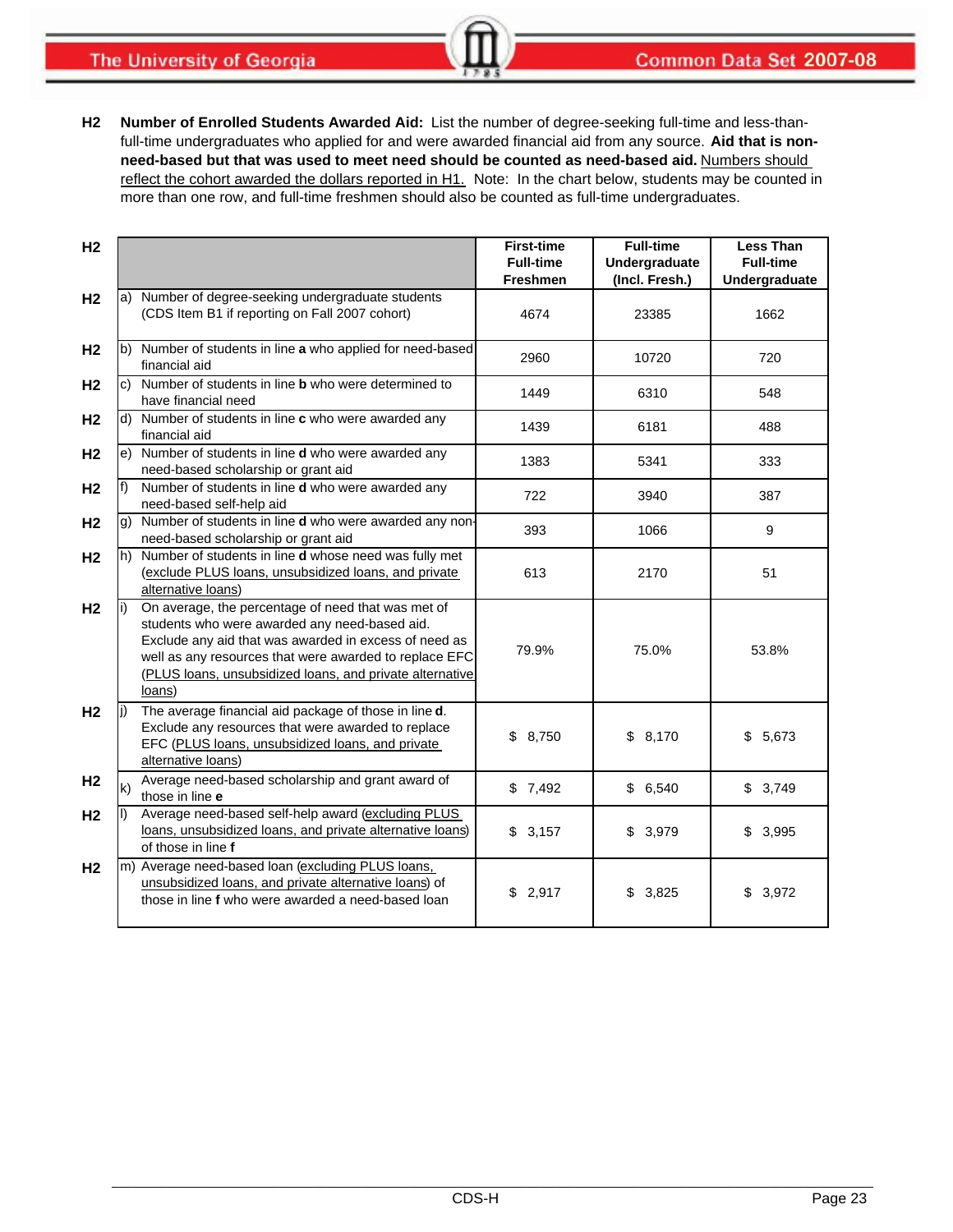**H2A Number of Enrolled Students Awarded Non-need-based Scholarships and Grants**: List the number of degree-seeking full-time and less-than-full-time undergraduates who had no financial need and who were awarded institutional non-need-based scholarship or grant aid. Numbers should reflect the cohort awarded the dollars reported in H1. Note: In the chart below, students may be counted in more than one row, and full-time freshmen should also be counted as full-time undergraduates.

| H2A               |                                                                                                                                                                                                                  | <b>First-time</b><br><b>Full-time</b><br><b>Freshmen</b> | <b>Full-time</b><br>Undergrad<br>(Incl. Fresh.) | <b>Less Than</b><br><b>Full-time</b><br>Undergrad |
|-------------------|------------------------------------------------------------------------------------------------------------------------------------------------------------------------------------------------------------------|----------------------------------------------------------|-------------------------------------------------|---------------------------------------------------|
| $H2A \n n)$       | Number of students in line a who had no financial need<br>and who were awarded institutional non-need-based<br>scholarship or grant aid (exclude those who were<br>awarded athletic awards and tuition benefits) | 272                                                      | 1462                                            | 22                                                |
| $H2A$ (0)         | Average dollar amount of institutional non-need-based<br>scholarship and grant aid awarded to students in line n                                                                                                 | \$2,196                                                  | \$<br>1,955                                     | 829<br>\$.                                        |
| $H2A$ $ p\rangle$ | Number of students in line a who were awarded an<br>institutional non-need-based athletic scholarship or grant                                                                                                   | 98                                                       | 393                                             | 14                                                |
| $H2A  q\rangle$   | Average dollar amount of institutional non-need-based<br>athletic scholarships and grants awarded to students in<br>line <b>p</b>                                                                                | 10,640<br>S                                              | S<br>10,602                                     | 6,497<br>\$                                       |

**H3** Incorporated into H1 above.

**Note:** These are the graduates and loan types to include and exclude in order to fill out CDS H4, H4a, H5, and H5a.

Include: \* 2007 undergraduate class who graduated between July 1, 2006 and June 30, 2007 who started at your institution as first- time students and received a bachelor's degree between July 1, 2006 and June 30, 2007.

\* only loans made to students who borrowed

- while enrolled at your institution.
- \* co-signed loans.

Exclude: \* those who transferred in.

\* money borrowed at other institutions.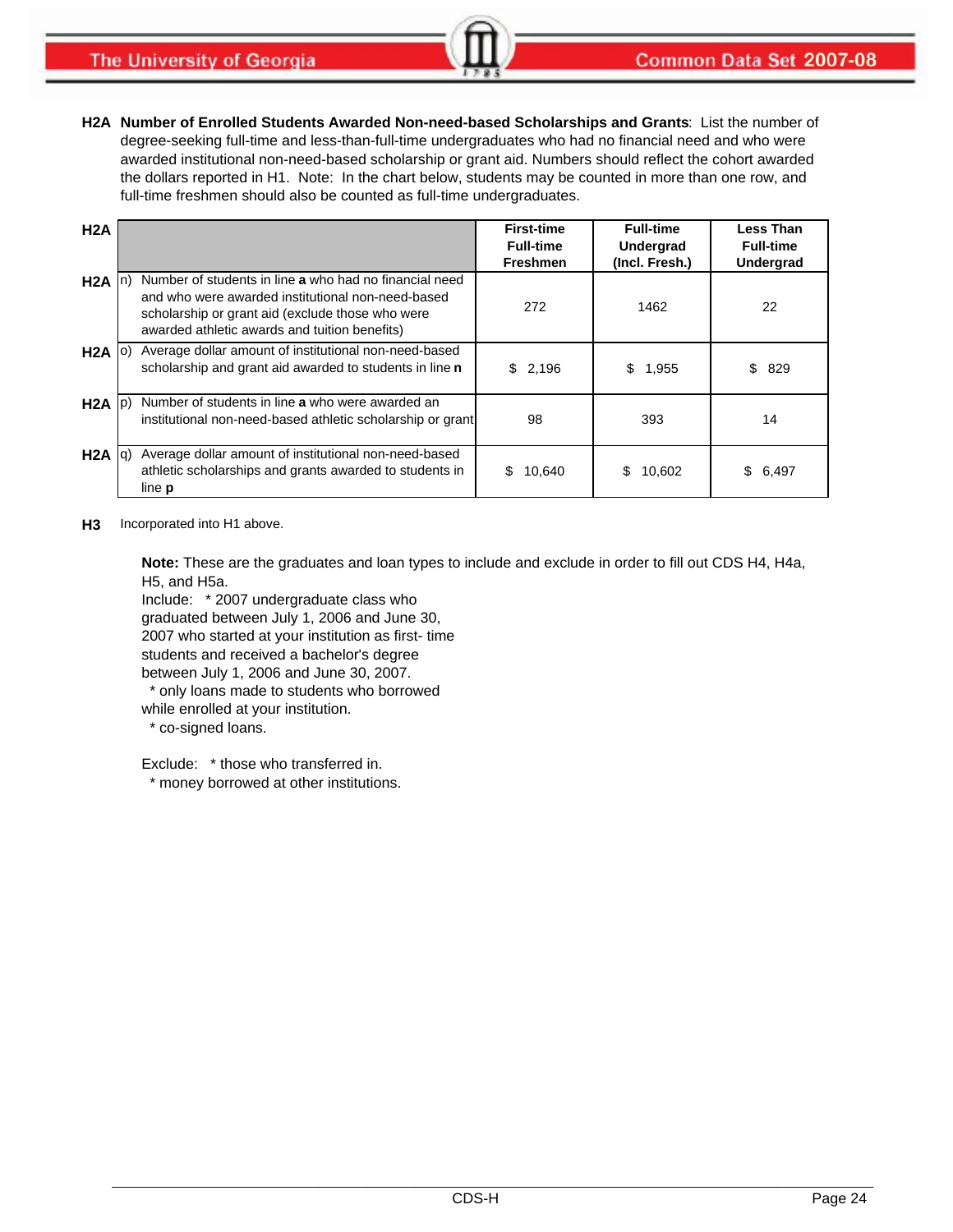**The University of Georgia** 

| H4  | Provide the percentage of the class (defined above) who borrowed at any time through<br>any loan programs (institutional, state, Federal Perkins, Federal Stafford Subsidized and<br>Unsubsidized, private loans that were certified by your institution, etc.; exclude parent<br>loans). Include both Federal Direct Student Loans and Federal Family Education Loans. |          |
|-----|-------------------------------------------------------------------------------------------------------------------------------------------------------------------------------------------------------------------------------------------------------------------------------------------------------------------------------------------------------------------------|----------|
|     |                                                                                                                                                                                                                                                                                                                                                                         | 39%      |
| H4a |                                                                                                                                                                                                                                                                                                                                                                         |          |
|     | Provide the percentage of the class (defined above) who borrowed at any time through                                                                                                                                                                                                                                                                                    |          |
|     | federal loan programs--Federal Perkins, Federal Stafford Subsidized and Unsubsidized.                                                                                                                                                                                                                                                                                   |          |
|     | Include both Federal Direct Student Loans and Federal Family Education Loans. NOTE:                                                                                                                                                                                                                                                                                     |          |
|     | exclude all institutional, state, private alternative loans and parent loans.                                                                                                                                                                                                                                                                                           | 37%      |
| H5  | Report the average per-borrower cumulative undergraduate indebtedness of those in line                                                                                                                                                                                                                                                                                  |          |
|     | H4                                                                                                                                                                                                                                                                                                                                                                      | \$14,420 |
| H5a | Report the average per-borrower cumulative undergraduate indebtedness through federal                                                                                                                                                                                                                                                                                   |          |
|     | Ioan programs--Federal Perkins, Federal Stafford Subsidized and Unsubsidized. Include                                                                                                                                                                                                                                                                                   |          |
|     | both Federal Direct Student Loan and Federal Family Education Loans. These are listed                                                                                                                                                                                                                                                                                   |          |
|     | in line 4a. NOTE: exclude all institutional, state, private alternative loans and exclude                                                                                                                                                                                                                                                                               |          |
|     | parent loans.                                                                                                                                                                                                                                                                                                                                                           | \$13,459 |
|     |                                                                                                                                                                                                                                                                                                                                                                         |          |

**Aid to Undergraduate Degree-seeking Nonresident Aliens** (Note: Report numbers and dollar amounts for the same academic year checked in item H1.)

- **H6** Indicate your institution's policy regarding institutional scholarship and grant aid for undergraduate degreeseeking nonresident aliens:
- **H6 H6 H6** Institutional scholarship or grant aid is not available **x x x x** Institutional need-based scholarship or grant aid is available Institutional non-need-based scholarship or grant aid is available
- **H6** If institutional financial aid is available for undergraduate degree-seeking nonresident aliens, provide the number of undergraduate degree-seeking nonresident aliens who were awarded need-based or non-need-based aid:
- **H6** Average dollar amount of institutional financial aid awarded to undergraduate degreeseeking nonresident aliens:
- **H6** Total dollar amount of institutional financial aid awarded to undergraduate degree-seeking nonresident aliens:
- **H7** Check off all financial aid forms nonresident alien first-year financial aid applicants must submit:

|           | H7   Institution's own financial aid form         |  |
|-----------|---------------------------------------------------|--|
| <b>H7</b> | <b>ICSS/Financial Aid PROFILE</b>                 |  |
| <b>H7</b> | International Student's Financial Aid Application |  |
| <b>H7</b> | International Student's Certification of Finances |  |
| <b>H7</b> | Other (specify):                                  |  |
|           |                                                   |  |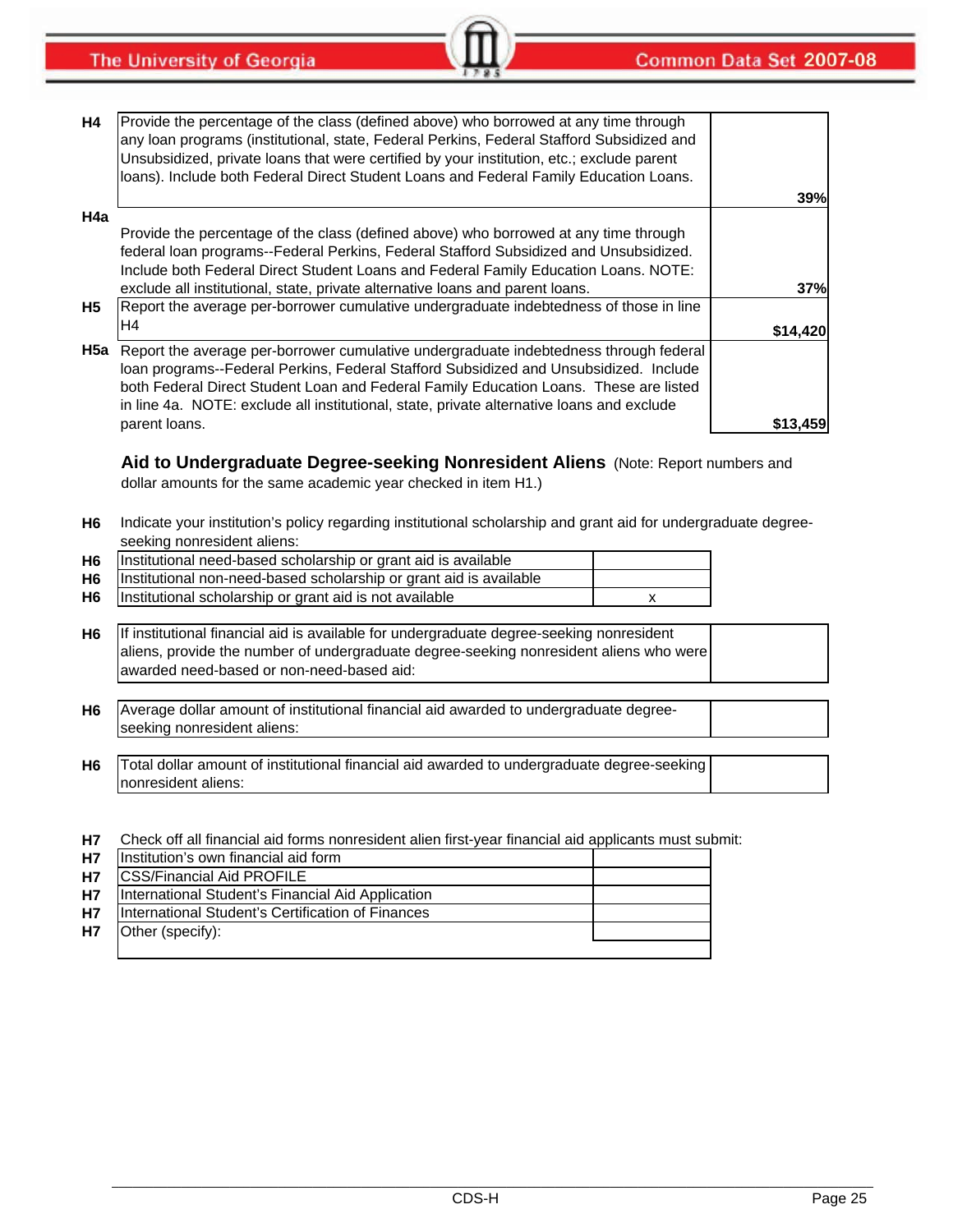# **Process for First-Year/Freshman Students**

**H8** Check off all financial aid forms domestic first-year (freshman) financial aid applicants must submit:

| H <sub>8</sub> | <b>FAFSA</b>                         |  |
|----------------|--------------------------------------|--|
| H <sub>8</sub> | Institution's own financial aid form |  |
| H <sub>8</sub> | <b>ICSS/Financial Aid PROFILE</b>    |  |
| H <sub>8</sub> | State aid form                       |  |
| H <sub>8</sub> | Noncustodial PROFILE                 |  |
| H <sub>8</sub> | <b>Business/Farm Supplement</b>      |  |
| H <sub>8</sub> | Other (specify):                     |  |
|                |                                      |  |

#### **H9** Indicate filing dates for first-year (freshman) students:

| H <sub>9</sub> | Priority date for filing required financial aid forms:                                |  |
|----------------|---------------------------------------------------------------------------------------|--|
| H <sub>9</sub> | Deadline for filing required financial aid forms:                                     |  |
| H <sub>9</sub> | No deadline for filing required forms (applications processed on a rolling<br>basis): |  |

**H10** Indicate notification dates for first-year (freshman) students (answer a or b):

|                 | <b>H10</b> $ a\rangle$ Students notified on or about (date): |      |    |
|-----------------|--------------------------------------------------------------|------|----|
| H <sub>10</sub> |                                                              | Yes  | No |
|                 | $H10$ b) Students notified on a rolling basis:               |      |    |
| H <sub>10</sub> | If yes, starting date:                                       | 5/15 |    |

#### **H11** Indicate reply dates:

| H11 Students must reply by (date):        |  |
|-------------------------------------------|--|
| $H11$ or within<br>weeks of notification. |  |

### **Types of Aid Available**

Please check off all types of aid available to undergraduates at your institution:

- **H12** Loans
- **H12** FEDERAL DIRECT STUDENT LOAN PROGRAM (DIRECT LOAN)

| <b>H12</b> Direct Subsidized Stafford Loans   |  |
|-----------------------------------------------|--|
| <b>H12</b> Direct Unsubsidized Stafford Loans |  |
| <b>H12</b> Direct PLUS Loans                  |  |

### **H12** FEDERAL FAMILY EDUCATION LOAN PROGRAM (FFEL)

| H12 FFEL Subsidized Stafford Loans                    |   |
|-------------------------------------------------------|---|
| H12 FFEL Unsubsidized Stafford Loans                  |   |
| H <sub>12</sub>   FFEL PLUS Loans                     |   |
|                                                       |   |
| <b>H12</b>   Federal Perkins Loans                    | x |
| <b>H12</b>   Federal Nursing Loans                    |   |
| <b>H12 State Loans</b>                                | x |
| H12 College/university loans from institutional funds | x |
| <b>H12</b> Other (specify):                           |   |
|                                                       |   |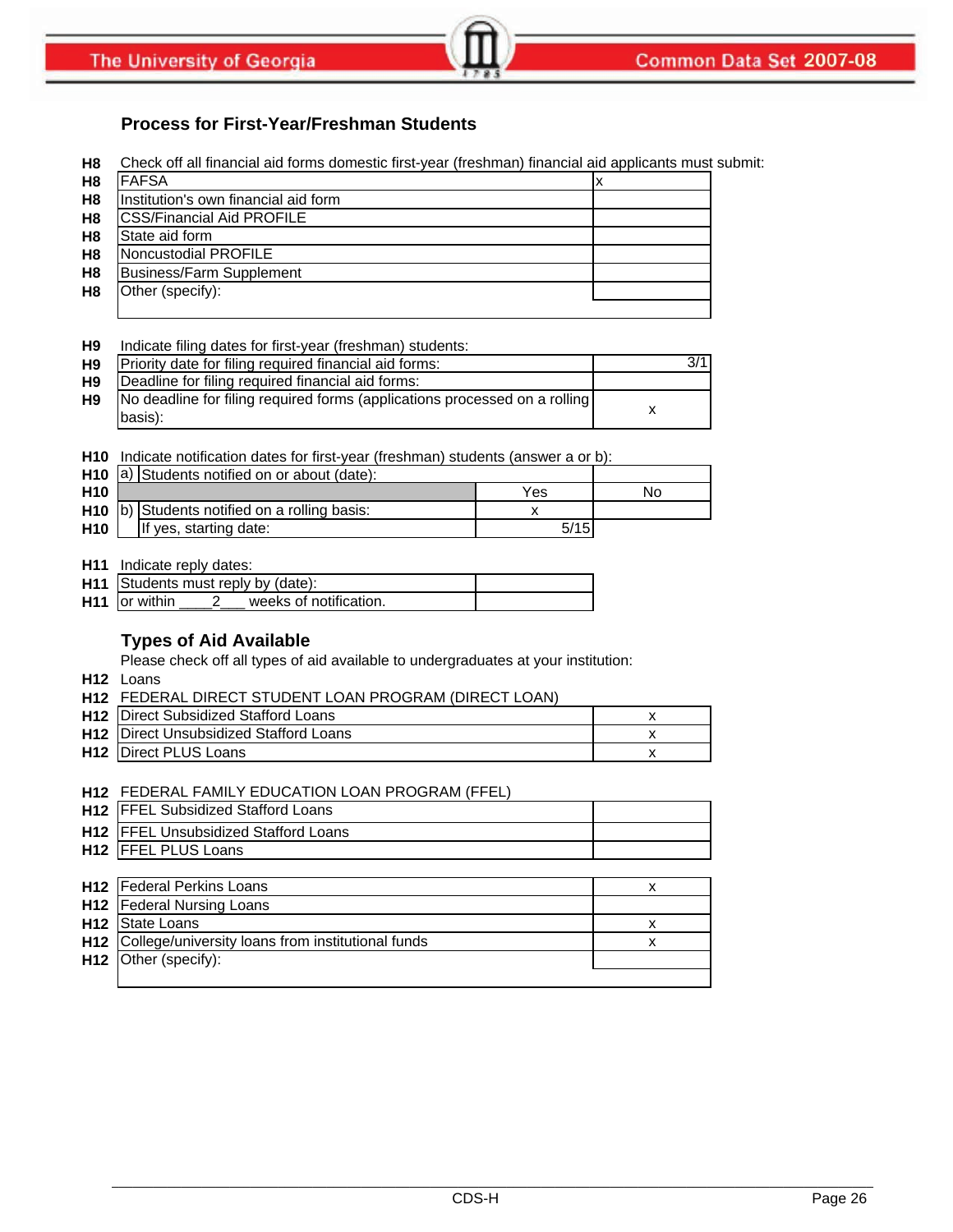#### **H13** Scholarships and Grants

| H13             | NEED-BASED:                                                          |   |
|-----------------|----------------------------------------------------------------------|---|
| H <sub>13</sub> | <b>Federal Pell</b>                                                  | x |
| H <sub>13</sub> | <b>SEOG</b>                                                          | x |
| H <sub>13</sub> | State scholarships/grants                                            | x |
| H <sub>13</sub> | Private scholarships                                                 | x |
| H <sub>13</sub> | College/university scholarship or grant aid from institutional funds | x |
| H <sub>13</sub> | United Negro College Fund                                            |   |
| H <sub>13</sub> | <b>Federal Nursing Scholarship</b>                                   |   |
|                 | H <sub>13</sub> Other (specify):                                     |   |
|                 |                                                                      |   |

**H14** Check off criteria used in awarding institutional aid. Check all that apply.

| H <sub>14</sub> |                          | Non-Need Based | Need-Based |
|-----------------|--------------------------|----------------|------------|
| H <sub>14</sub> | Academics                | x              |            |
| H <sub>14</sub> | Alumni affiliation       |                |            |
| H <sub>14</sub> | Art                      |                |            |
| H <sub>14</sub> | <b>Athletics</b>         | X              |            |
| H <sub>14</sub> | Job skills               |                |            |
| H <sub>14</sub> | <b>ROTC</b>              | X              |            |
| H <sub>14</sub> | Leadership               |                |            |
| H <sub>14</sub> | <b>Minority status</b>   |                |            |
| H <sub>14</sub> | Music/drama              |                |            |
| H <sub>14</sub> | Religious affiliation    |                |            |
| H <sub>14</sub> | State/district residency | X              |            |
|                 |                          |                |            |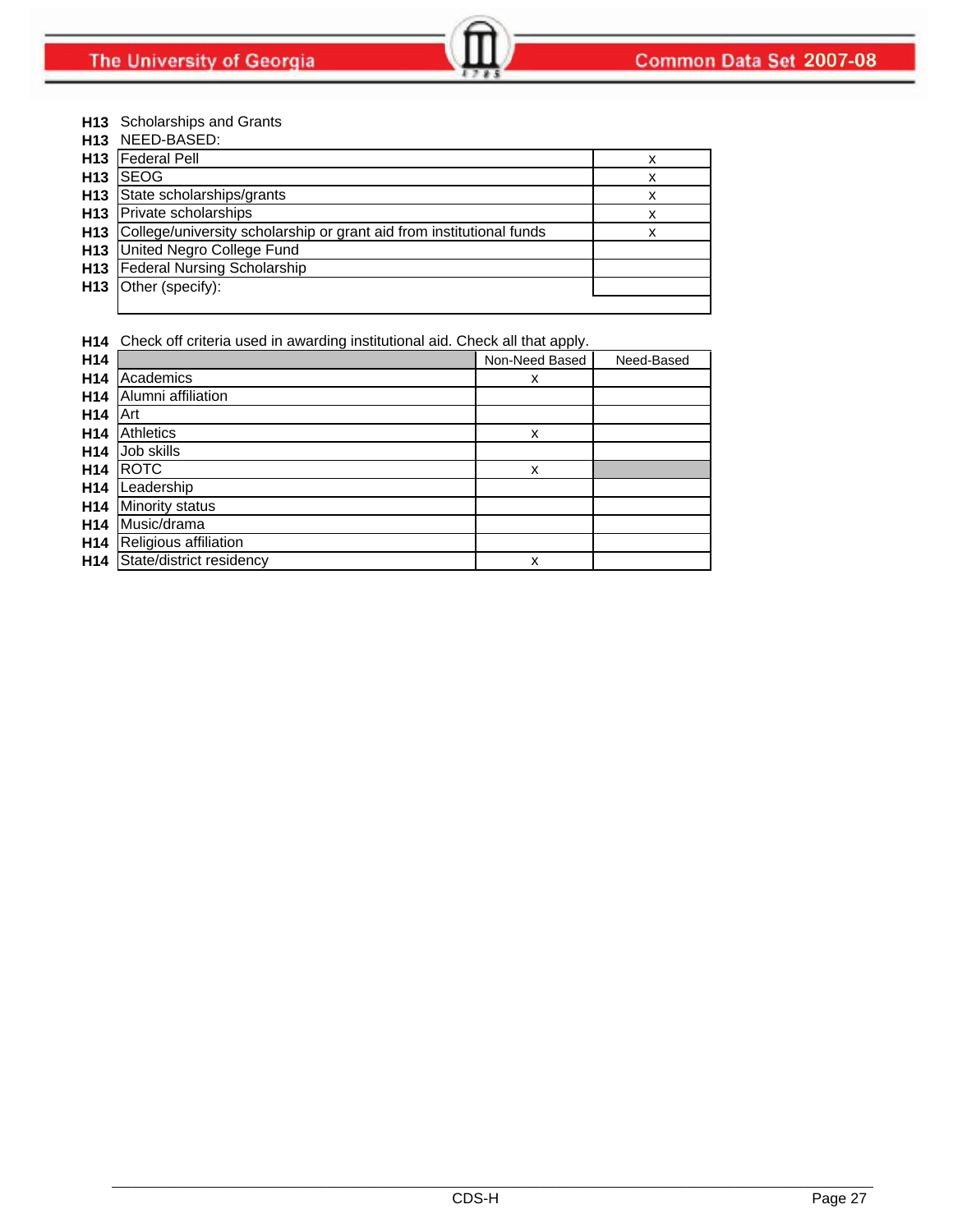# **I. INSTRUCTIONAL FACULTY AND CLASS SIZE**

# **Please report the number of instructional faculty members in each category for Fall 2007. Include faculty who are on your institution's payroll on the census date your institution uses for**

#### **I1 IPEDS/AAUP.**

The following definition of full-time instructional faculty is used by the American Association of University Professors (AAUP) in its annual Faculty Compensation Survey (the part time definitions are not used by AAUP). Instructional Faculty is defined as those members of the instructional-research staff whose major regular assignment is instruction, including those with released time for research. Use the chart below to determine inclusions and exclusions:

|                                                                                                                                                                                                                                          | Full-time | Part-time                                                                       |
|------------------------------------------------------------------------------------------------------------------------------------------------------------------------------------------------------------------------------------------|-----------|---------------------------------------------------------------------------------|
| (a) instructional faculty in preclinical and clinical medicine, faculty who are not paid (e.g.,<br>those who donate their services or are in the military), or research-only faculty, post-<br>doctoral fellows, or pre-doctoral fellows | Exclude   | Include only if<br>they teach one<br>or more non-<br>clinical credit<br>courses |
| (b) administrative officers with titles such as dean of students, librarian, registrar, coach,<br>and the like, even though they may devote part of their time to classroom instruction and<br>may have faculty status                   | Exclude   | Include if they<br>teach one or<br>more non-<br>clinical credit<br>courses      |
| (c) other administrators/staff who teach one or more non-clinical credit courses even<br>though they do not have faculty status                                                                                                          | Exclude   | Include                                                                         |
| (d) undergraduate or graduate students who assist in the instruction of courses, but have<br>titles such as teaching assistant, teaching fellow, and the like                                                                            | Exclude   | Exclude                                                                         |
| (e) faculty on sabbatical or leave with pay                                                                                                                                                                                              | Include   | Exclude                                                                         |
| (f) faculty on leave without pay                                                                                                                                                                                                         | Exclude   | Exclude                                                                         |
| (g) replacement faculty for faculty on sabbatical leave or leave with pay                                                                                                                                                                | Exclude   | Include                                                                         |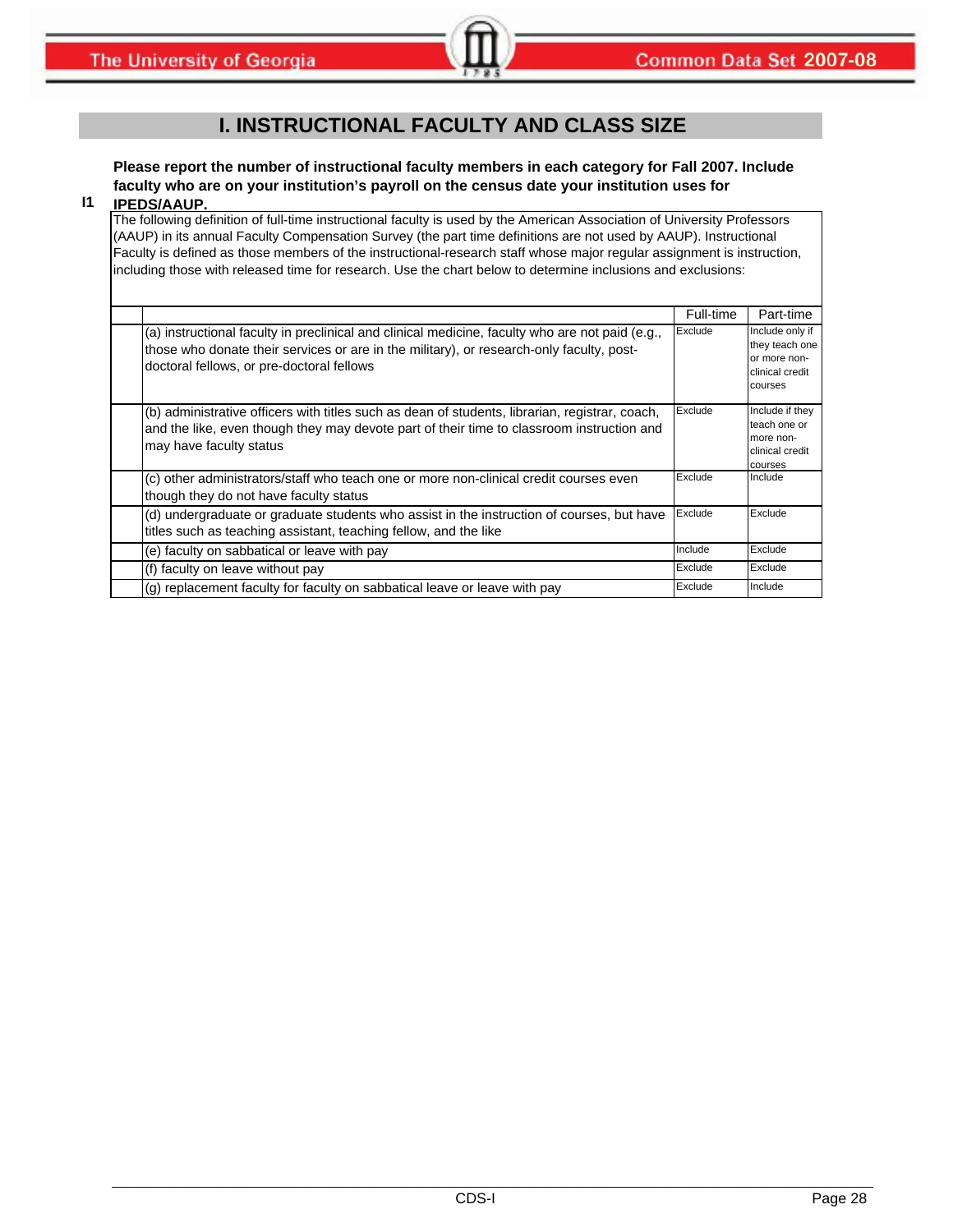*Full-time instructional faculty:* faculty employed on a full-time basis for instruction (including those with released time for research)

*Part-time instructional faculty:* Adjuncts and other instructors being paid solely for part-time classroom instruction. Also includes full-time faculty teaching less than two semesters, three quarters, two trimesters, or two four-month sessions. Employees who are not considered full-time instructional faculty but who teach one or more non-clinical credit courses may be counted as part-time faculty.

*Minority faculty:* includes faculty who designate themselves as black, non-Hispanic; American Indian or Alaska Native; Asian or Pacific Islander; or Hispanic.

*Doctorate:* includes such degrees as Doctor of Education, Doctor of Juridical Science, Doctor of Public Health, and Doctor of Philosophy degree in any field such as agronomy, food technology, education, engineering, public administration, ophthalmology, or radiology.

*First-professional:* includes the fields of dentistry (DDS or DMD), medicine (MD), optometry (OD), osteopathic medicine (DO), pharmacy (DPharm or BPharm), podiatric medicine (DPM), veterinary medicine (DVM), chiropractic (DC or DCM), law (JD) and theological professions (MDiv, MHL).

*Terminal degree:* the highest degree in a field: example, M. Arch (architecture) and MFA (master of fine arts).

| $\mathsf{I}$ |            |                                                                    | Full-Time | Part-Time       | Total |
|--------------|------------|--------------------------------------------------------------------|-----------|-----------------|-------|
| $\mathsf{I}$ | a)         | Total number of instructional faculty                              | 1733      | 441             | 2174  |
| $\mathsf{I}$ |            | Total number who are members of minority groups                    | 443       | 53 <sub>l</sub> | 496   |
| $\mathsf{I}$ | C)         | Total number who are women                                         | 569       | 188             | 757   |
| $\mathsf{I}$ | d)         | Total number who are men                                           | 1164      | 253             | 1417  |
| $\mathsf{I}$ | $\epsilon$ | Total number who are nonresident aliens (international)            | 276       | 33              | 309   |
|              |            | Total number with doctorate, first professional, or other terminal |           |                 |       |
| $\mathsf{I}$ |            | degree                                                             | 1634      | 276             | 1910  |
|              | $\vert$ g) | Total number whose highest degree is a master's but not a terminal |           |                 |       |
| $\mathsf{I}$ |            | master's                                                           | 88        | 139             | 227   |
| $\mathsf{I}$ |            | Total number whose highest degree is a bachelor's                  | 11        | <b>25</b>       | 36    |
|              |            | Total number whose highest degree is unknown or other (Note:       |           |                 |       |
| $\mathsf{I}$ |            | Items f, g, h, and i must sum up to item a.)                       |           |                 |       |
|              |            | Total number in stand-alone graduate/ professional programs in     |           |                 |       |
| $\mathsf{I}$ |            | which faculty teach virtually only graduate-level students         | 201       | 32              | 233   |

#### **I2 Student to Faculty Ratio**

Report the Fall 2007 ratio of full-time equivalent students (full-time plus 1/3 part time) to full-time equivalent instructional faculty (full time plus 1/3 part time). In the ratio calculations, exclude both faculty and students in stand-alone graduate or professional programs such as medicine, law, veterinary, dentistry, social work, business, or public health in which faculty teach virtually only graduate-level students. Do not count undergraduate or graduate student teaching assistants as faculty.

| 12 | . .<br>ul 2007 Student to Faculty.<br><b>IFall</b><br>ratio | $\sim$<br>'8Ito | (based<br>on | 29256 students |
|----|-------------------------------------------------------------|-----------------|--------------|----------------|
|    |                                                             |                 | and          | 1668 faculty,  |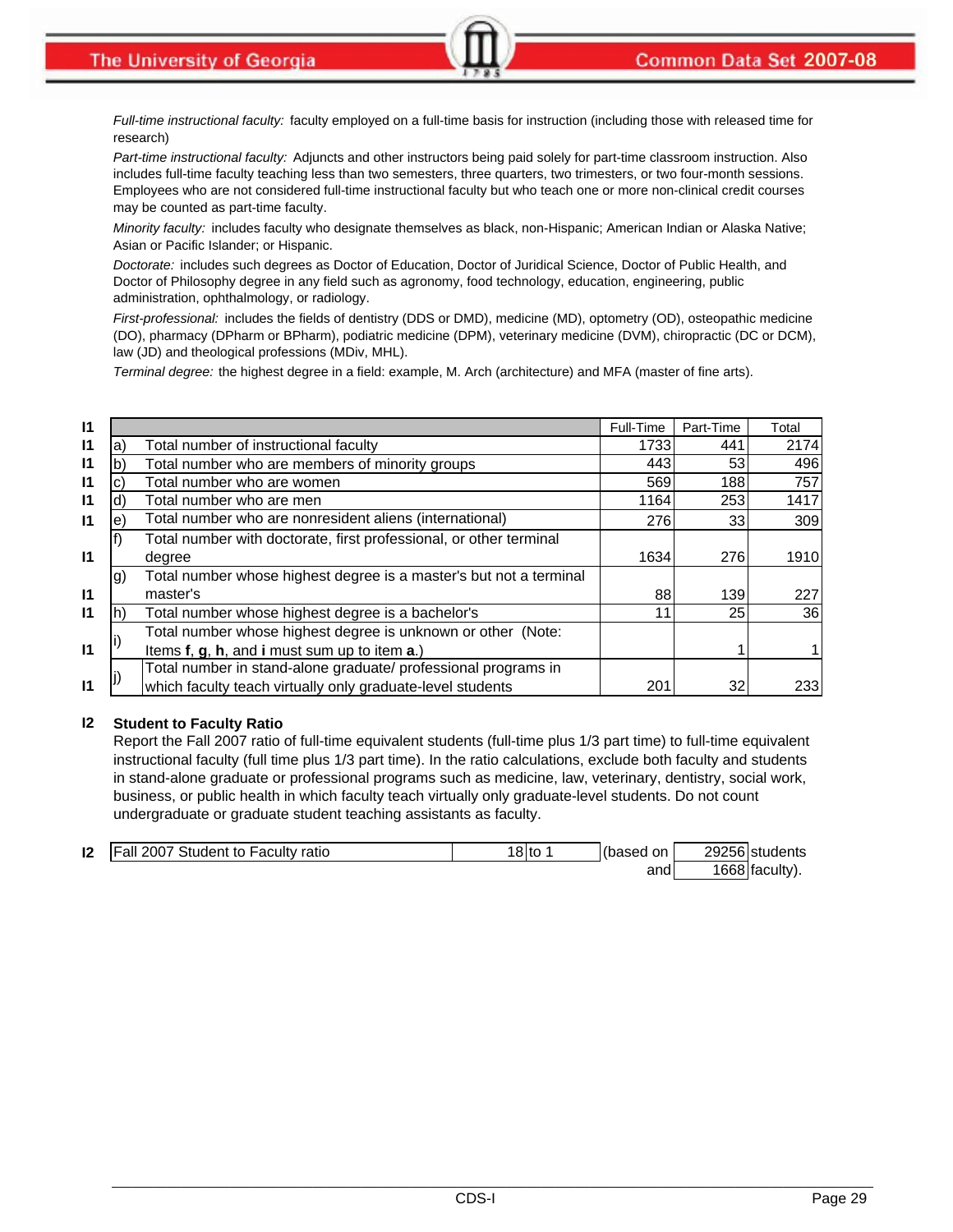#### **I3 Undergraduate Class Size**

In the table below, please use the following definitions to report information about the size of classes and class sections offered in the Fall 2007 term.

*Class Sections:* A class section is an organized course offered for credit, identified by discipline and number, meeting at a stated time or times in a classroom or similar setting, and not a subsection such as a laboratory or discussion session. Undergraduate class sections are defined as any sections in which at least one degree-seeking undergraduate student is enrolled for credit. Exclude distance learning classes and noncredit classes and individual instruction such as dissertation or thesis research, music instruction, or one-to-one readings. Exclude students in independent study, co-operative programs, internships, foreign language taped tutor sessions, practicums, and all students in one-on-one classes. Each class section should be counted only once and should not be duplicated because of course catalog cross-listings.

*Class Subsections:* A class subsection includes any subsection of a course, such as laboratory, recitation, and discussion subsections that are supplementary in nature and are scheduled to meet separately from the lecture portion of the course. Undergraduate subsections are defined as any subsections of courses in which degree-seeking undergraduate students enrolled for credit. As above, exclude noncredit classes and individual instruction such as dissertation or thesis research, music instruction, or one-to-one readings. Each class subsection should be counted only once and should not be duplicated because of cross-listings.

Using the above definitions, please report for each of the following class-size intervals the number of class sections and class subsections offered in Fall 2007. For example, a lecture class with 800 students who met at another time in 40 separate labs with 20 students should be counted once in the "100+" column in the class section column and 40 times under the "20-29" column of the class subsections table.

| 13            | <b>Number of Class Sections with Undergraduates Enrolled</b> |         |           |           |                                            |       |       |        |       |
|---------------|--------------------------------------------------------------|---------|-----------|-----------|--------------------------------------------|-------|-------|--------|-------|
| 13            |                                                              |         |           |           | Undergraduate Class Size (provide numbers) |       |       |        |       |
| 13            | <b>CLASS</b>                                                 | $2 - 9$ | $10 - 19$ | $20 - 29$ | $30 - 39$                                  | 40-49 | 50-99 | $100+$ | Total |
| $\mathsf{I}3$ | <b>SECTIONS</b>                                              | 288     | 1027      | 1031      | 474                                        | 228   | 211   | 175    | 3434  |
|               |                                                              |         |           |           |                                            |       |       |        |       |
| 13            | <b>CLASS SUB-</b>                                            | $2 - 9$ | $10 - 19$ | $20 - 29$ | $30 - 39$                                  | 40-49 | 50-99 | $100+$ | Total |
| 13            | <b>SECTIONS</b>                                              |         |           |           |                                            |       |       |        |       |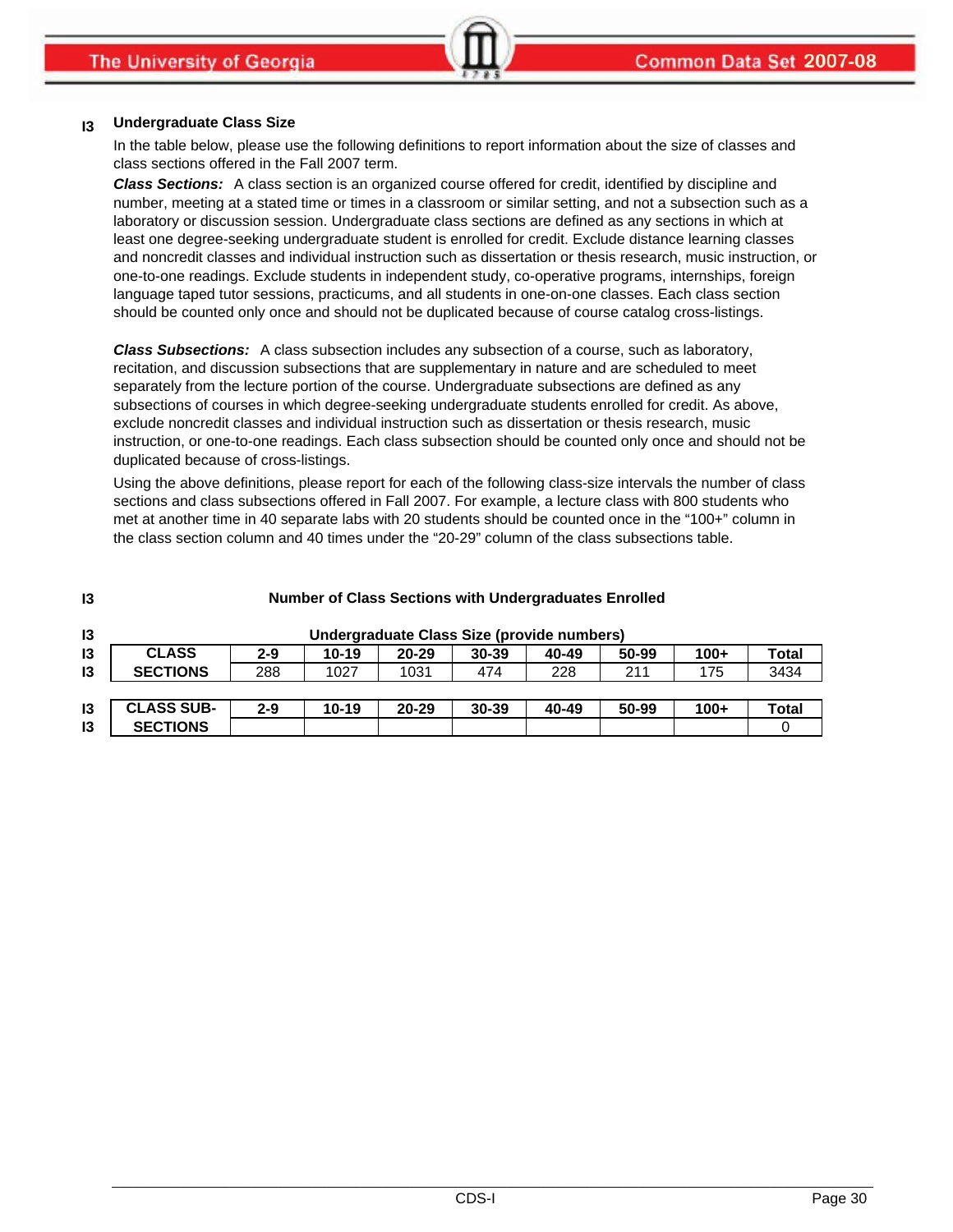# **J. DEGREES CONFERRED**

## **J1 Degrees conferred between July 1, 2006 and June 30, 2007**

**J1** For each of the following discipline areas, provide the percentage of diplomas/certificates, associate, and bachelor's degrees awarded. To determine the percentage, use majors, not headcount (e.g., students with one degree but a double major will be represented twice). Calculate the percentage from your institution's IPEDS Completions by using the sum of 1st and 2nd majors for each CIP code as the numerator and the sum of the Grand Total by 1st Majors and the Grand Total by 2nd major as the denominator. If you prefer, you can compute the percentages using 1st majors only

| J1             | Category                                  | Diploma/<br><b>Certificates</b> | <b>Associate</b> | <b>Bachelor's</b> | <b>CIP 2000 Categories</b><br>to Include |
|----------------|-------------------------------------------|---------------------------------|------------------|-------------------|------------------------------------------|
| J1             | Agriculture                               |                                 |                  | 3.2               | 1                                        |
| J1             | Natural resources/environmental science   |                                 |                  | 1.1               | 3                                        |
| J1             | Architecture                              |                                 |                  | 1.3               | 4                                        |
| J1             | Area and ethnic studies                   |                                 |                  | 0.2               | 5                                        |
| J1             | Communications/journalism                 |                                 |                  | 5.8               | 9                                        |
| J <sub>1</sub> | Communication technologies                |                                 |                  | 1.4               | 10                                       |
| J1             | Computer and information sciences         |                                 |                  | 0.7               | 11                                       |
| J1             | Personal and culinary services            |                                 |                  |                   | 12                                       |
| J1             | Education                                 |                                 |                  | 9.1               | 13                                       |
| J1             | Engineering                               |                                 |                  | 0.5               | 14                                       |
| J1             | Engineering technologies                  |                                 |                  |                   | 15                                       |
| J1             | Foreign languages and literature          |                                 |                  | 4.1               | 16                                       |
| J1             | Family and consumer sciences              |                                 |                  | 5.7               | 19                                       |
| J <sub>1</sub> | Law/legal studies                         |                                 |                  |                   | 22                                       |
| J1             | English                                   |                                 |                  | 5.6               | 23                                       |
| J1             | Liberal arts/general studies              |                                 |                  | 0.9               | 24                                       |
| J1             | Library science                           |                                 |                  |                   | 25                                       |
| J1             | Biological/life sciences                  |                                 |                  | 8.2               | 26                                       |
| J1             | Mathematics                               |                                 |                  | 0.7               | 27                                       |
| J1             | Military science and technologies         |                                 |                  |                   | 29                                       |
| J1             | Interdisciplinary studies                 |                                 |                  | 0.8               | 30                                       |
| J1             | Parks and recreation                      |                                 |                  | 0.7               | 31                                       |
| J1             | Philosophy and religious studies          |                                 |                  | 1.0               | 38                                       |
| J1             | Theology and religious vocations          |                                 |                  |                   | 39                                       |
| J1             | Physical sciences                         |                                 |                  | 0.9               | 40                                       |
| J <sub>1</sub> | Science technologies                      |                                 |                  |                   | 41                                       |
| J1             | Psychology                                |                                 |                  | 6.1               | 42                                       |
| J1             | Security and protective services          |                                 |                  | 1.3               | 43                                       |
| J1             | Public administration and social services |                                 |                  | 0.9               | 44                                       |
| J1             | Social sciences                           |                                 |                  | 10.3              | 45                                       |
| J <sub>1</sub> | Construction trades                       |                                 |                  |                   | 46                                       |
| J <sub>1</sub> | Mechanic and repair technologies          |                                 |                  |                   | 47                                       |
| J1             | Precision production                      |                                 |                  |                   | 48                                       |
| J1             | Transportation and materials moving       |                                 |                  |                   | 49                                       |
| J <sub>1</sub> | Visual and performing arts                |                                 |                  | 4.4               | $\overline{50}$                          |
| J1             | Health professions and related sciences   |                                 |                  | 2.4               | 51                                       |
| J <sub>1</sub> | Business/marketing                        |                                 |                  | 20.3              | $\overline{52}$                          |
| J <sub>1</sub> | History                                   |                                 |                  | 2.6               | 54                                       |
| J <sub>1</sub> | Other                                     |                                 |                  |                   |                                          |
| J <sub>1</sub> | TOTAL (should = 100%)                     | 0.00%                           | 0.00%            | 100               |                                          |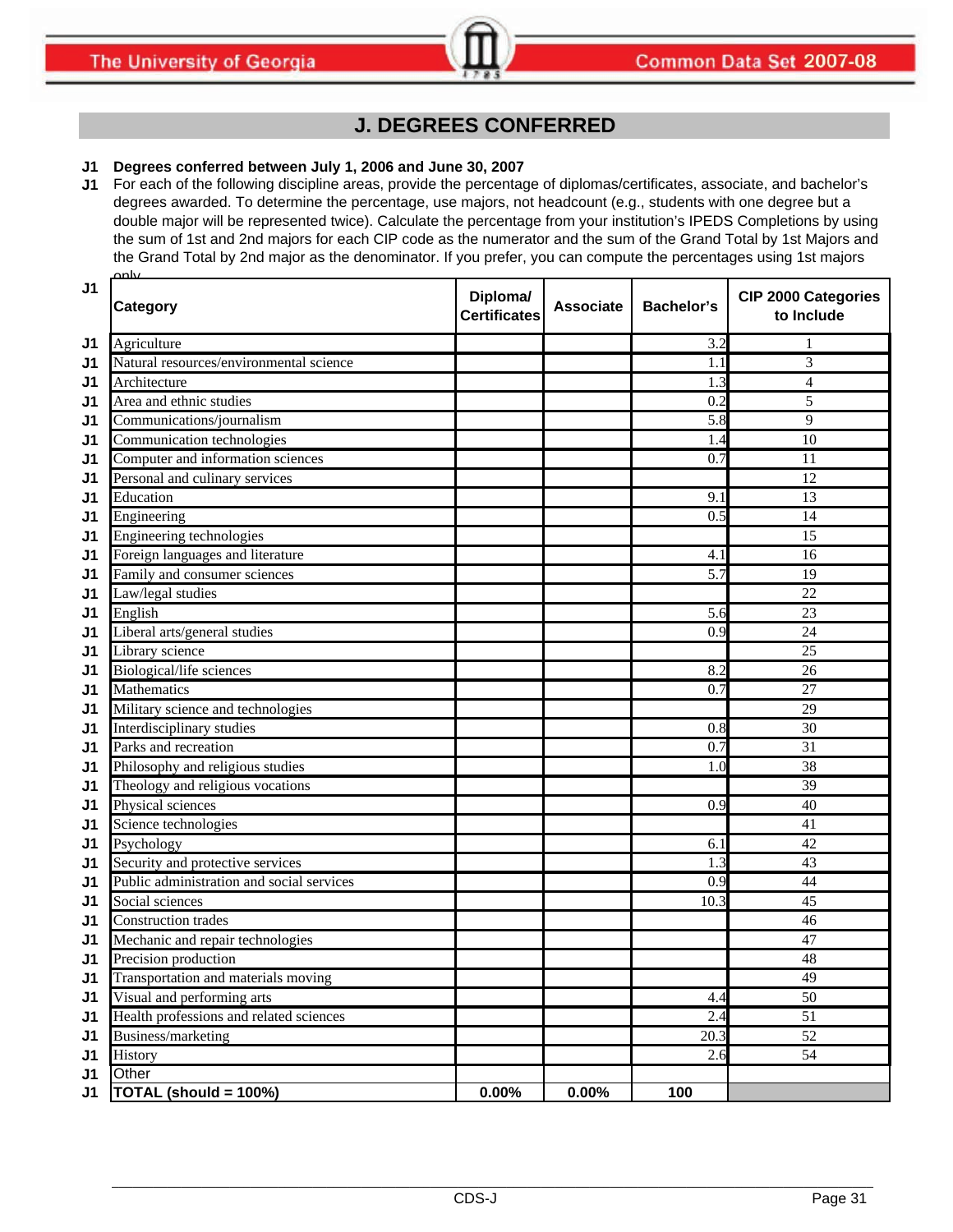# **Common Data Set Definitions**

**All definitions related to the financial aid section appear at the end of the Definitions document.**

Items preceded by an asterisk (\*) represent definitions agreed to among publishers which do not appear on the CDS document but may be present on individual publishers' surveys.

**\*Academic advisement:** Plan under which each student is assigned to a faculty member or a trained adviser, who, through regular meetings, helps the student plan and implement immediate and long-term academic and vocational goals.

**Accelerated program:** Completion of a college program of study in fewer than the usual number of years, most often by attending summer sessions and carrying extra courses during the regular academic term**.**

**Admitted student:** Applicant who is offered admission to a degree-granting program at your institution.

**\*Adult student services:** Admission assistance, support, orientation, and other services expressly for adults who have started college for the first time, or who are re-entering after a lapse of a few years.

**American Indian or Alaska native:** A person having origins in any of the original peoples of North America and who maintains cultural identification through tribal affiliation or community recognition.

**Applicant (first-time, first year):** An individual who has fulfilled the institution's requirements to be considered for admission (including payment or waiving of the application fee, if any) and who has been notified of one of the following actions: admission, nonadmission, placement on waiting list, or application withdrawn (by applicant or institution).

**Application fee:** That amount of money that an institution charges for processing a student's application for acceptance. This amount is *not* creditable toward tuition and required fees, nor is it refundable if the student is not admitted to the institution.

**Asian or Pacific Islander:** A person having origins in any of the original peoples of the Far East, Southeast Asia, the Indian Subcontinent, or Pacific Islands. This includes people from China, Japan, Korea, the Philippine Islands, American Samoa, India, and Vietnam.

**Associate degree:** An award that normally requires at least two but less than four years of full-time equivalent college work.

**Bachelor's degree:** An award (baccalaureate or equivalent degree, as determined by the Secretary of the U.S. Department of Education) that normally requires at least four years but *not* more than five years of full-time equivalent college-level work. This includes ALL bachelor's degrees conferred in a five-year cooperative (work-study plan) program. (A cooperative plan provides for alternate class attendance and employment in business, industry, or government; thus, it allows students to combine actual work experience with their college studies.) Also, it includes bachelor's degrees in which the normal four years of work are completed in three years.

**Black, non-Hispanic:** A person having origins in any of the black racial groups of Africa (except those of Hispanic origin).

**Board (charges):** Assume average cost for 19 meals per week or the maximum meal plan.

**Books and supplies (costs):** Average cost of books and supplies. Do not include unusual costs for special groups of students (e.g., engineering or art majors), unless they constitute the majority of students at your institution.

**Calendar system:** The method by which an institution structures most of its courses for the academic year. **Campus Ministry:** Religious student organizations (denominational or nondenominational) devoted to fostering religious life on college campuses. May also refer to Campus Crusade for Christ, an interdenominational Christian organization.

**\*Career and placement services:** A range of services, including (often) the following: coordination of visits of employers to campus; aptitude and vocational testing; interest inventories, personal counseling; help in resume writing, interviewing, launching the job search; listings for those students desiring employment and those seeking permanent positions; establishment of a permanent reference folder; career resource materials.

**Carnegie units:** One year of study or the equivalent in a secondary school subject.

**Certificate:** See **Postsecondary award, certificate, or diploma.**

**Class rank:** The relative numerical position of a student in his or her graduating class, calculated by the high school on the basis of grade-point average, whether weighted or unweighted.

**College-preparatory program:** Courses in academic subjects (English, history and social studies, foreign languages, mathematics, science, and the arts) that stress preparation for college or university study.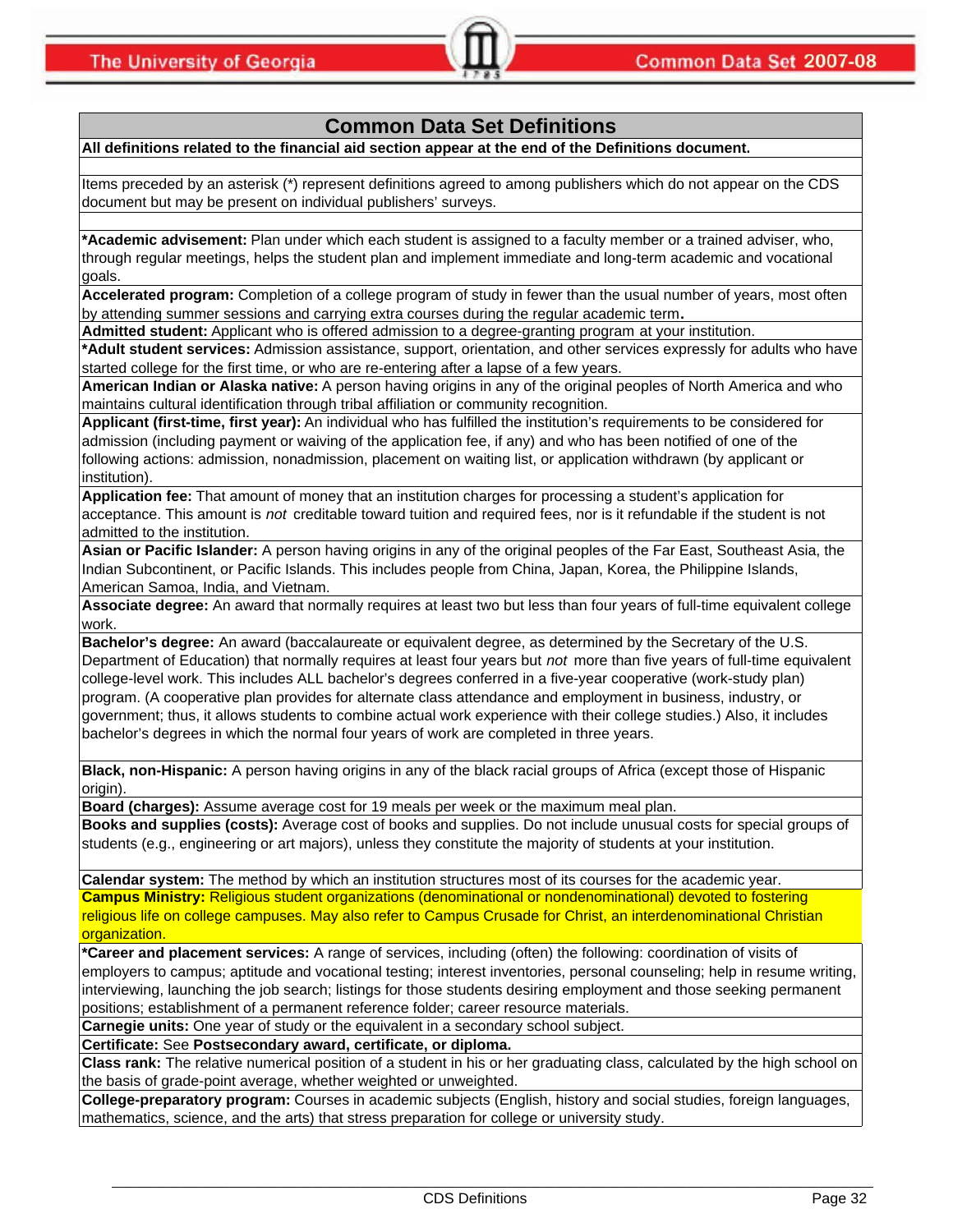**The University of Georgia** 

**Common Application:** The standard application form distributed by the National Association of Secondary School Principals for a large number of private colleges who are members of the Common Application Group.

**\*Community service program:** Referral center for students wishing to perform volunteer work in the community or participate in volunteer activities coordinated by academic departments.

**Commuter:** A student who lives off campus in housing that is not owned by, operated by, or affiliated with the college. This category includes students who commute from home and students who have moved to the area to attend college.

**Contact hour:** A unit of measure that represents an hour of scheduled instruction given to students. Also referred to as clock hour.

**Continuous basis (for program enrollment):** A calendar system classification that is used by institutions that enroll students at any time during the academic year. For example, a cosmetology school or a word processing school might allow students to enroll and begin studies at various times, with no requirement that classes begin on a certain date.

**Cooperative education program:** A program that provides for alternate class attendance and employment in business, industry, or government.

**Cooperative housing:** College-owned, -operated, or -affiliated housing in which students share room and board expenses and participate in household chores to reduce living expenses.

**\*Counseling service:** Activities designed to assist students in making plans and decisions related to their education, career, or personal development.

**Credit:** Recognition of attendance or performance in an instructional activity (course or program) that can be applied by a recipient toward the requirements for a degree, diploma, certificate, or other formal award.

**Credit course:** A course that, if successfully completed, can be applied toward the number of courses required for achieving a degree, diploma, certificate, or other formal award.

**Credit hour:** A unit of measure representing an hour (50 minutes) of instruction over a 15-week period in a semester or trimester system or a 10-week period in a quarter system. It is applied toward the total number of hours needed for completing the requirements of a degree, diploma, certificate, or other formal award.

**Cross-registration:** A system whereby students enrolled at one institution may take courses at another institution without having to apply to the second institution.

**Deferred admission:** The practice of permitting admitted students to postpone enrollment, usually for a period of one academic term or one year.

**Degree:** An award conferred by a college, university, or other postsecondary education institution as official recognition for the successful completion of a program of studies.

**Degree-seeking students:** Students enrolled in courses for credit who are recognized by the institution as seeking a degree or formal award. At the undergraduate level, this is intended to include students enrolled in vocational or occupational programs.

**Differs by program (calendar system):** A calendar system classification that is used by institutions that have occupational/vocational programs of varying length. These schools may enroll students at specific times depending on the program desired. For example, a school might offer a two-month program in January, March, May, September, and November; and a three-month program in January, April, and October.

**Diploma:** See **Postsecondary award, certificate, or diploma.**

**Distance learning:** An option for earning course credit at off-campus locations via cable television, internet, satellite classes, videotapes, correspondence courses, or other means.

**Doctoral degree:** The highest award a student can earn for graduate study. The doctoral degree classification includes such degrees as Doctor of Education, Doctor of Juridical Science, Doctor of Public Health, and the Doctor of Philosophy degree in any field such as agronomy, food technology, education, engineering, public administration, ophthalmology, or radiology. For the Doctor of Public Health degree, the prior degree is generally earned in the closely related field of medicine or in sanitary engineering.

**Double major:** Program in which students may complete two undergraduate programs of study simultaneously.

**Dual enrollment:** A program through which high school students may enroll in college courses while still enrolled in high school. Students are not required to apply for admission to the college in order to participate.

**Early action plan:** An admission plan that allows students to apply and be notified of an admission decision well in advance of the regular notification dates. If admitted, the candidate is not committed to enroll; the student may reply to the offer under the college's regular reply policy.

**Early admission:** A policy under which students who have not completed high school are admitted and enroll full time in college, usually after completion of their junior year.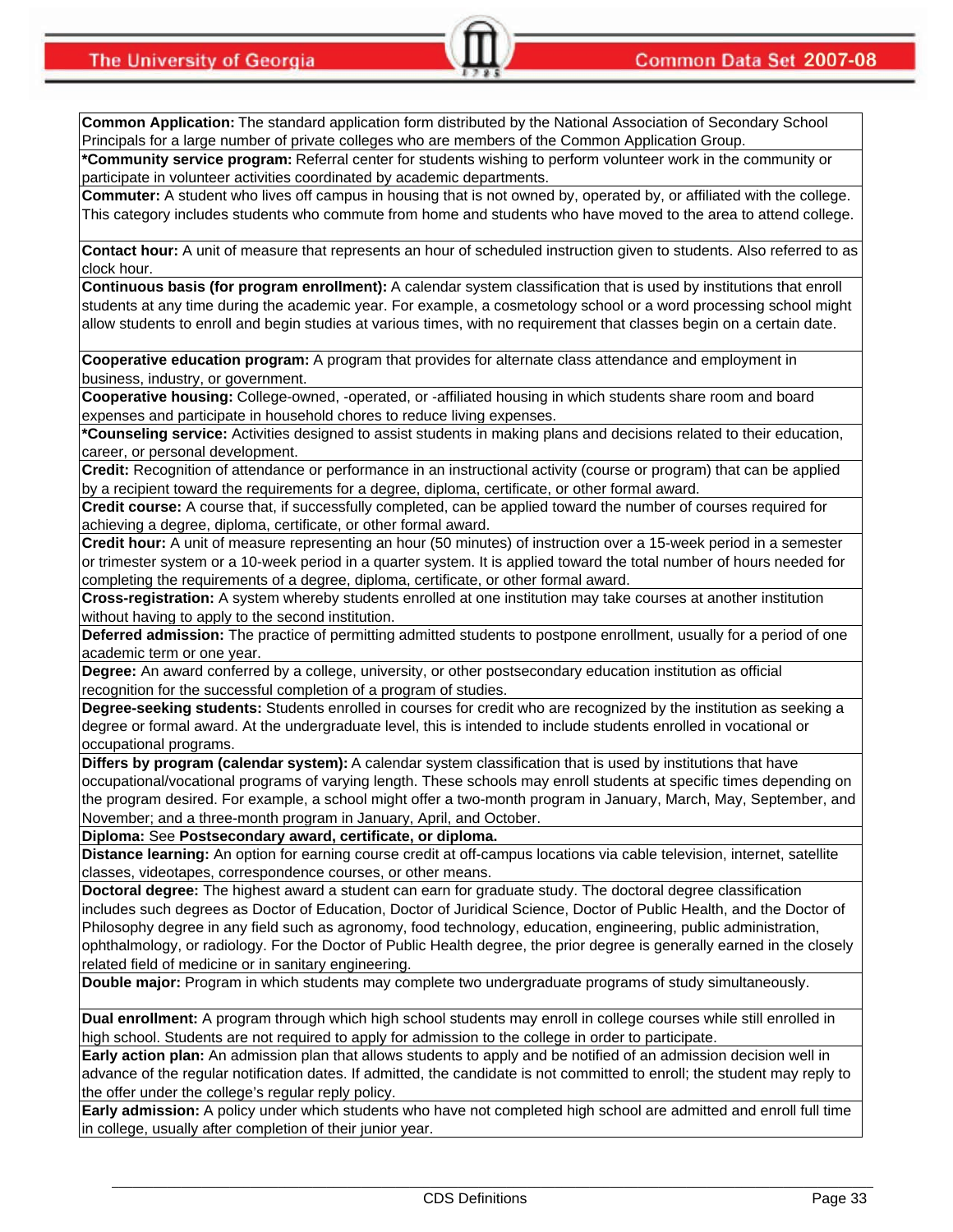**Early decision plan:** A plan that permits students to apply and be notified of an admission decision (and financial aid offer if applicable) well in advance of the regular notification date. Applicants agree to accept an offer of admission and, if admitted, to withdraw their applications from other colleges. There are three possible decisions for early decision applicants: admitted, denied, or not admitted but forwarded for consideration with the regular applicant pool, without prejudice.

**English as a Second Language (ESL):** A course of study designed specifically for students whose native language is not English.

**Exchange student program-domestic:** Any arrangement between a student and a college that permits study for a semester or more at another college **in the United States** without extending the amount of time required for a degree. **See also Study abroad**.

**External degree program:** A program of study in which students earn credits toward a degree through independent study, college courses, proficiency examinations, and personal experience. External degree programs require minimal or no classroom attendance.

**Extracurricular activities (as admission factor):** Special consideration in the admissions process given for participation in both school and nonschool-related activities of interest to the college, such as clubs, hobbies, student government, athletics, performing arts, etc.

First professional certificate (postdegree): An award that requires completion of an organized program of study designed for persons who have completed the first professional degree. Examples could be refresher courses or additional units of study in a specialty or subspecialty.

**First professional degree:** An award in one of the following fields: Chiropractic (DC, DCM), dentistry (DDS, DMD), medicine (MD), optometry (OD), osteopathic medicine (DO), rabbinical and Talmudic studies (MHL, Rav), Pharmacy (BPharm, PharmD), podiatry (PodD, DP, DPM), veterinary medicine (DVM), law (LLB, JD), divinity/ministry (BD, MDiv).

**First-time student:** A student attending any institution for the first time at the level enrolled. Includes students enrolled in the fall term who attended a postsecondary institution for the first time at the same level in the prior summer term. Also includes students who entered with advanced standing (college credit earned before graduation from high school).

**First-time, first-year (freshman) student:** A student attending any institution for the first time at the undergraduate level. Includes students enrolled in the fall term who attended college for the first time in the prior summer term. Also includes students who entered with advanced standing (college credits earned before graduation from high school).

**First-year student:** A student who has completed less than the equivalent of 1 full year of undergraduate work; that is, less than 30 semester hours (in a 120-hour degree program) or less than 900 contact hours.

**Freshman:** A first-year undergraduate student.

**\*Freshman/new student orientation:** Orientation addressing the academic, social, emotional, and intellectual issues involved in beginning college. May be a few hours or a few days in length; at some colleges, there is a fee.

**Full-time student (undergraduate):** A student enrolled for 12 or more semester credits, 12 or more quarter credits, or 24 or more contact hours a week each term.

**Geographical residence (as admission factor):** Special consideration in the admission process given to students from a particular region, state, or country of residence.

**Grade-point average (academic high school GPA):** The sum of grade points a student has earned in secondary school divided by the number of courses taken. The most common system of assigning numbers to grades counts four points for an A, three points for a B, two points for a C, one point for a D, and no points for an E or F. Unweighted GPA's assign the same weight to each course. Weighting gives students additional points for their grades in advanced or honors courses.

**Graduate student:** A student who holds a bachelor's or first professional degree, or equivalent, and is taking courses at the post-baccalaureate level.

**\*Health services:** Free or low cost on-campus primary and preventive health care available to students.

**High school diploma or recognized equivalent:** A document certifying the successful completion of a prescribed secondary school program of studies, or the attainment of satisfactory scores on the Tests of General Educational Development (GED), or another state-specified examination.

**Hispanic:** A person of Mexican, Puerto Rican, Cuban, Central or South American, or other Spanish culture or origin, regardless of race.

**Honors program:** Any special program for very able students offering the opportunity for educational enrichment, independent study, acceleration, or some combination of these.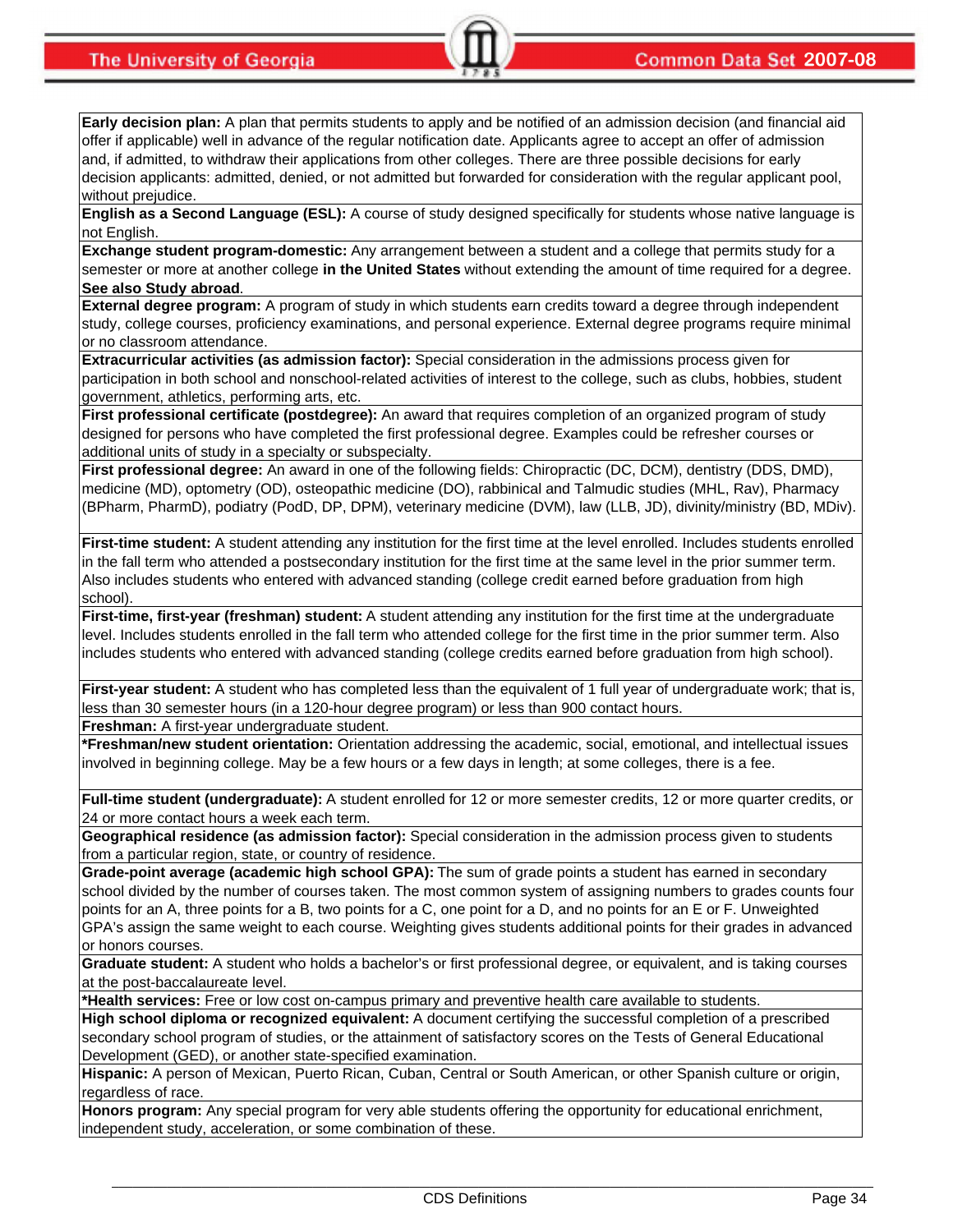**Independent study:** Academic work chosen or designed by the student with the approval of the department concerned, under an instructor's supervision, and usually undertaken outside of the regular classroom structure.

**In-state tuition:** The tuition charged by institutions to those students who meet the state's or institution's residency requirements.

**International student:** See **Nonresident alien.**

**International student group:** Student groups that facilitate cultural dialogue, support a diverse campus, assist international students in acclimation and creating a social network.

**Internship:** Any short-term, supervised work experience usually related to a student's major field, for which the student earns academic credit. The work can be full- or part-time, on- or off-campus, paid or unpaid.

**\*Learning center:** Center offering assistance through tutors, workshops, computer programs, or audiovisual equipment in reading, writing, math, and skills such as taking notes, managing time, taking tests.

**\*Legal services:** Free or low cost legal advice for a range of issues (personal and other).

**Liberal arts/career combination:** Program in which a student earns undergraduate degrees in two separate fields, one in a liberal arts major and the other in a professional or specialized major, whether on campus or through cross registration.

**Master's degree:** An award that requires the successful completion of a program of study of at least the full-time equivalent of one but not more than two academic years of work beyond the bachelor's degree.

**Minority affiliation (as admission factor):** Special consideration in the admission process for members of designated racial/ethnic minority groups.

**\*Minority student center:** Center with programs, activities, and/or services intended to enhance the college experience of students of color.

**Model United Nations:** A simulation activity focusing on conflict resolution, globalization, and diplomacy. Assuming roles as foreign ambassadors and "delegates," students conduct research, engage in debate, draft resolutions, and may participate in a national Model UN conference.

**Nonresident alien:** A person who is not a citizen or national of the United States and who is in this country on a visa or temporary basis and does not have the right to remain indefinitely.

**\*On-campus day care:** Licensed day care for students' children (usually age 3 and up); usually for a fee. **Open admission:** Admission policy under which virtually all secondary school graduates or students with GED

equivalency diplomas are admitted without regard to academic record, test scores, or other qualifications. **Other expenses (costs):** Include average costs for clothing, laundry, entertainment, medical (if not a required fee),

and furnishings.

**Out-of-state tuition:** The tuition charged by institutions to those students who do not meet the institution's or state's residency requirements.

**Part-time student (undergraduate):** A student enrolled for fewer than 12 credits per semester or quarter, or fewer than 24 contact hours a week each term.

**\*Personal counseling**: One-on-one or group counseling with trained professionals for students who want to explore personal, educational, or vocational issues.

**Post-baccalaureate certificate:** An award that requires completion of an organized program of study requiring 18 credit hours beyond the bachelor's; designed for persons who have completed a baccalaureate degree but do not meet the requirements of academic degrees carrying the title of master.

**Post-master's certificate:** An award that requires completion of an organized program of study of 24 credit hours beyond the master's degree but does not meet the requirements of academic degrees at the doctoral level.

**Postsecondary award, certificate, or diploma:** Includes the following three IPEDS definitions for postsecondary awards, certificates, and diplomas of varying durations and credit/contact hour requirements—

*Less Than 1 Academic Year:* Requires completion of an organized program of study at the postsecondary level (below the baccalaureate degree) in less than 1 academic year (2 semesters or 3 quarters) or in less than 900 contact hours by a student enrolled full-time.

*At Least 1 But Less Than 2 Academic Years:* Requires completion of an organized program of study at the postsecondary level (below the baccalaureate degree) in at least 1 but less than 2 full-time equivalent academic years, or designed for completion in at least 30 but less than 60 credit hours, or in at least 900 but less than 1,800 contact hours.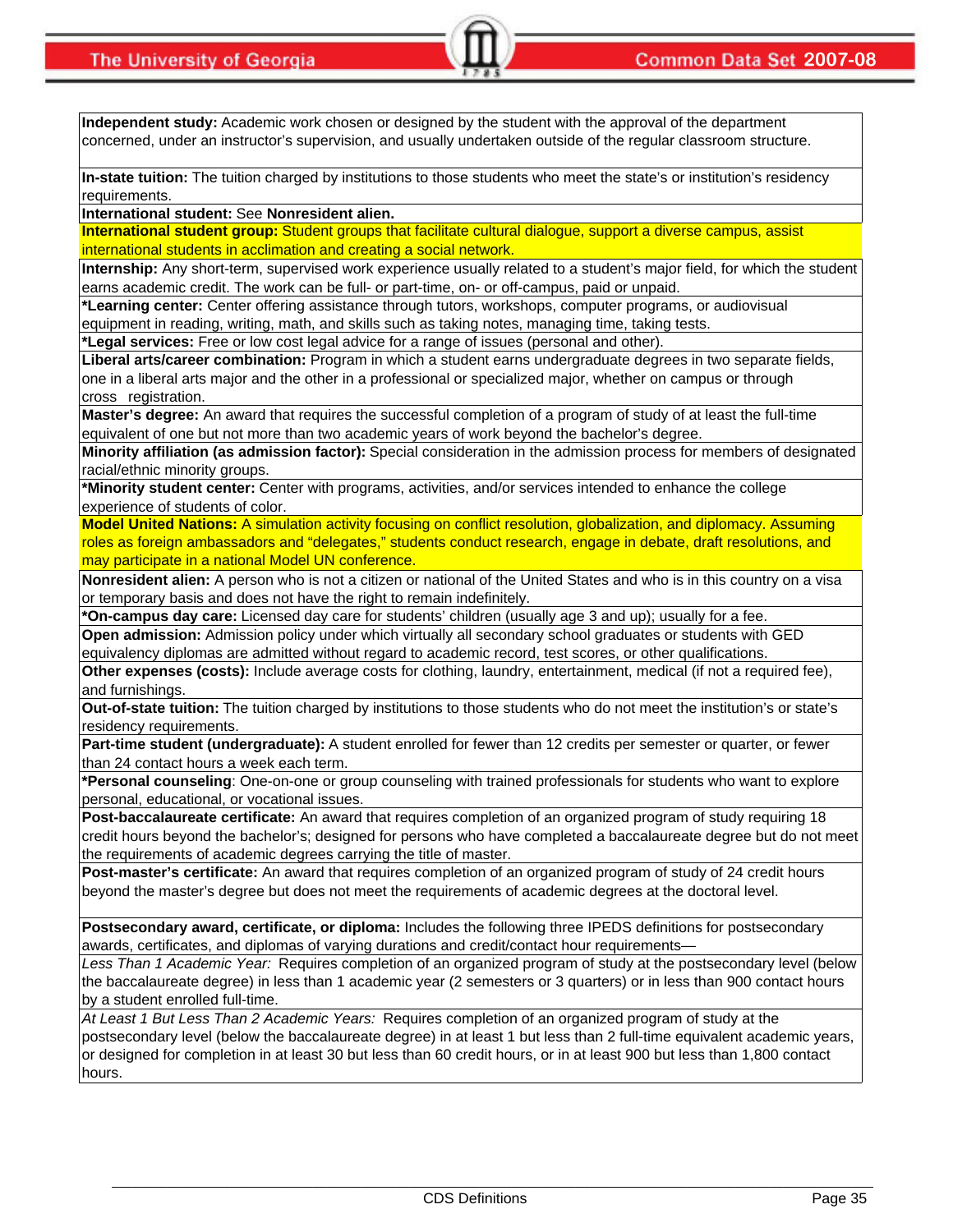*At Least 2 But Less Than 4 Academic Years:* Requires completion of an organized program of study at the postsecondary level (below the baccalaureate degree) in at least 2 but less than 4 full-time equivalent academic years, or designed for completion in at least 60 but less than 120 credit hours, or in at least 1,800 but less than 3,600 contact hours.

**Private institution:** An educational institution controlled by a private individual(s) or by a nongovernmental agency, usually supported primarily by other than public funds, and operated by other than publicly elected or appointed officials.

**Private for-profit institution:** A private institution in which the individual(s) or agency in control receives compensation, other than wages, rent, or other expenses for the assumption of risk.

**Private nonprofit institution:** A private institution in which the individual(s) or agency in control receives no compensation, other than wages, rent, or other expenses for the assumption of risk. These include both independent nonprofit schools and those affiliated with a religious organization.

**Proprietary institution:** See **Private for-profit institution.**

**Public institution:** An educational institution whose programs and activities are operated by publicly elected or appointed school officials, and which is supported primarily by public funds.

**Quarter calendar system:** A calendar system in which the academic year consists of three sessions called quarters of **Race/ethnicity:** Category used to describe groups to which individuals belong, identify with, or belong in the eyes of the community. The categories do not denote scientific definitions of anthropological origins. A person may be counted in only one group.

**Race/ethnicity unknown:** Category used to classify students or employees whose race/ethnicity is not known and whom institutions are unable to place in one of the specified racial/ethnic categories.

**Religious affiliation/commitment (as admission factor):** Special consideration given in the admission process for affiliation with a certain church or faith/religion, commitment to a religious vocation, or observance of certain religious tenets/lifestyle.

**\*Religious counseling:** One-on-one or group counseling with trained professionals for students who want to explore religious problems or issues.

**\*Remedial services:** Instructional courses designed for students deficient in the general competencies necessary for **Required fees:** Fixed sum charged to students for items not covered by tuition and required of such a large proportion

of all students that the student who does NOT pay is the exception. Do not include application fees or optional fees such as lab fees or parking fees.

**Resident alien or other eligible non-citizen:** A person who is not a citizen or national of the United States and who has been admitted as a legal immigrant for the purpose of obtaining permanent resident alien status (and who holds either an alien registration card [Form I-551 or I-151], a Temporary Resident Card [Form I-688], or an Arrival-Departure Record [Form I-94] with a notation that conveys legal immigrant status, such as Section 207 Refugee, Section 208 Asylee, Conditional Entrant Parolee or Cuban-Haitian).

**Room and board (charges)—on campus:** Assume double occupancy in institutional housing and 19 meals per week (or maximum meal plan).

**Secondary school record (as admission factor):** Information maintained by the secondary school that may include such things as the student's high school transcript, class rank, GPA, and teacher and counselor recommendations.

**Semester calendar system:** A calendar system that consists of two semesters during the academic year with about 16 weeks for each semester of instruction. There may be an additional summer session.

**Student-designed major:** A program of study based on individual interests, designed with the assistance of an adviser.

**Study abroad:** Any arrangement by which a student completes part of the college program studying in another country. Can be at a campus abroad or through a cooperative agreement with some other U.S. college or an institution of another country.

**\*Summer session:** A summer session is shorter than a regular semester and not considered part of the academic year. It is not the third term of an institution operating on a trimester system or the fourth term of an institution operating on a quarter calendar system. The institution may have 2 or more sessions occurring in the summer months. Some schools, such as vocational and beauty schools, have year-round classes with no separate summer session.

**Talent/ability (as admission factor):** Special consideration given to students with demonstrated talent/abilities in areas of interest to the institution (e.g., sports, the arts, languages, etc.).

**Teacher certification program:** Program designed to prepare students to meet the requirements for certification as teachers in elementary, middle/junior high, and secondary schools.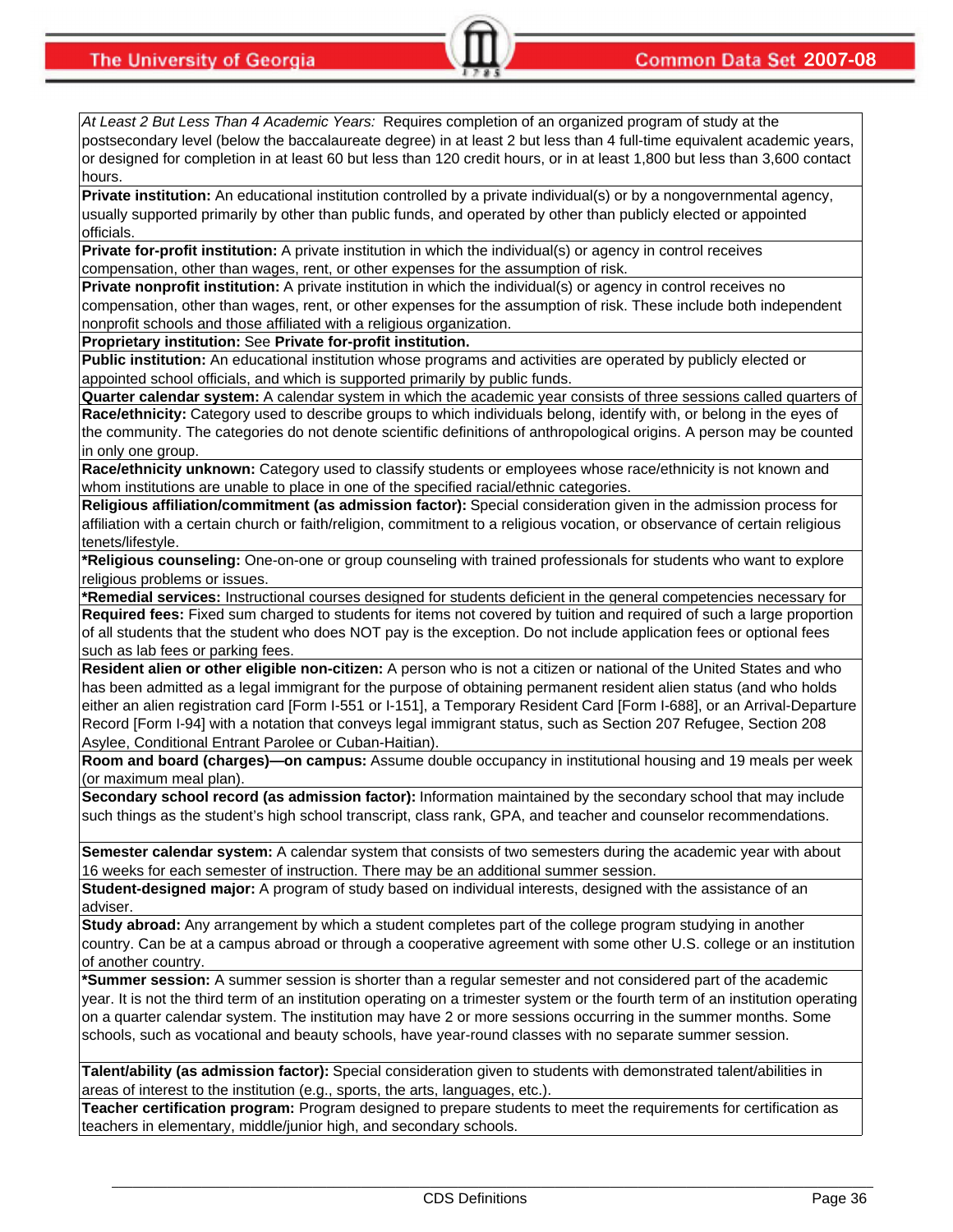**Transfer applicant:** An individual who has fulfilled the institution's requirements to be considered for admission (including payment or waiving of the application fee, if any) and who has previously attended another college or university and earned college-level credit.

**Transfer student:** A student entering the institution for the first time but known to have previously attended a postsecondary institution at the same level (e.g., undergraduate). The student may transfer with or without credit.

**Transportation (costs):** Assume two round trips to student's hometown per year for students in institutional housing or daily travel to and from your institution for commuter students.

**Trimester calendar system:** An academic year consisting of 3 terms of about 15 weeks each.

**Tuition:** Amount of money charged to students for instructional services. Tuition may be charged per term, per course, or per credit.

**\*Tutoring:** May range from one-on-one tutoring in specific subjects to tutoring in an area such as math, reading, or

**Unit:** a standard of measurement representing hours of academic instruction (e.g., semester credit, quarter credit, contact hour).

**Undergraduate:** A student enrolled in a four- or five-year bachelor's degree program, an associate degree program, or

**\*Veteran's counseling:** Helps veterans and their dependents obtain benefits for their selected program and provides certifications to the Veteran's Administration. May also provide personal counseling on the transition from the military to a civilian life.

**\*Visually impaired:** Any person whose sight loss is not correctable and is sufficiently severe as to adversely affect educational performance.

**Volunteer work (as admission factor):** Special consideration given to students for activity done on a volunteer basis (e.g., tutoring, hospital care, working with the elderly or disabled) as a service to the community or the public in general.

**Wait list:** List of students who meet the admission requirements but will only be offered a place in the class if space becomes available.

**Weekend college:** A program that allows students to take a complete course of study and attend classes only on weekends.

**White, non-Hispanic:** A person having origins in any of the original peoples of Europe, North Africa, or the Middle East (except those of Hispanic origin).

**\*Women's center:** Center with programs, academic activities, and/or services intended to promote an understanding of the evolving roles of women.

**Work experience (as admission factor):** Special consideration given to students who have been employed prior to application, whether for relevance to major, demonstration of employment-related skills, or as explanation of student's academic and extracurricular record.

#### **Financial Aid Definitions**

**Awarded aid**: The dollar amounts offered to financial aid applicants.

**External scholarships and grants:** Scholarships and grants received from outside (private) sources that students bring with them (e.g., Kiwanis, National Merit scholarships). The institution may process paperwork to receive the dollars, but it has no role in determining the recipient or the dollar amount awarded.

**Financial aid applicant**: Any applicant who submits **any one of** the institutionally required financial aid applications/forms, such as the FAFSA.

**Indebtedness**: Aggregate dollar amount borrowed through any loan program (federal, state, subsidized, unsubsidized, private, etc.; excluding parent loans) while the student was enrolled at an institution. Student loans co-signed by a parent are assumed to be the responsibility of the student and **should** be included.

**Institutional scholarships and grants**: Endowed scholarships, annual gifts and tuition funded grants for which the institution determines the recipient.

**Financial need**: As determined by your institution using the federal methodology and/or your institution's own standards.

**Need-based aid**: College-funded or college-administered award from institutional, state, federal, or other sources for which a student must have financial need to qualify. This includes both institutional and noninstitutional student aid (grants, jobs, and loans).

**Need-based scholarship or grant aid**: Scholarships and grants from institutional, state, federal, or other sources for which a student must have financial need to qualify.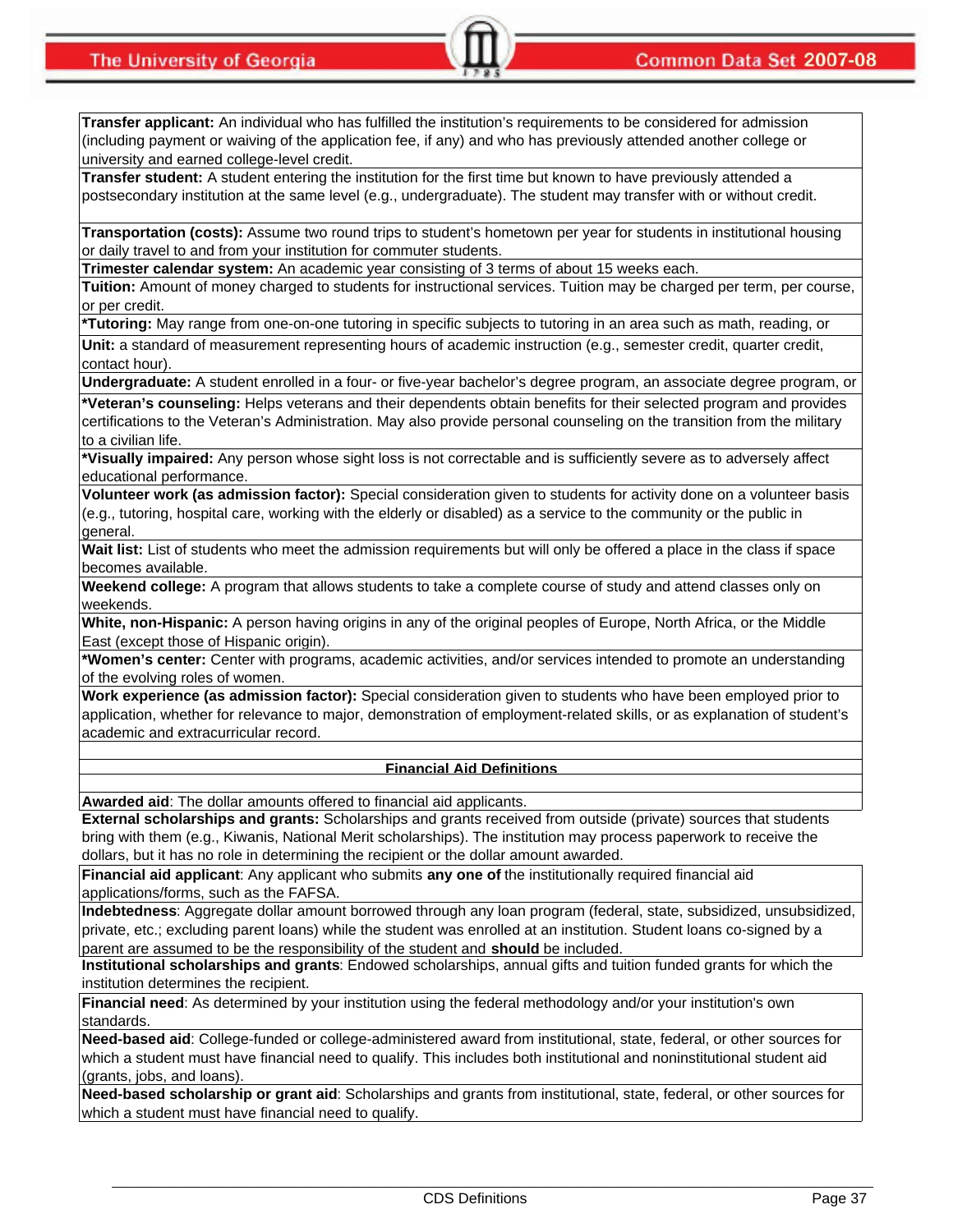**Need-based self-help aid**: Loans and jobs from institutional, state, federal, or other sources for which a student must demonstrate financial need to qualify.

**Non-need-based scholarship or grant aid**: Scholarships and grants, gifts, or merit-based aid from institutional, state, federal, or other sources (including unrestricted funds or gifts and endowment income) awarded solely on the basis of academic achievement, merit, or any other non-need-based reason. When reporting questions H1 and H2, non-needbased aid that is used to meet need should be counted as need-based aid.

**Note: Suggested order of precedence for counting non-need money as need-based:**

Non-need institutional grants

Non-need tuition waivers

Non-need athletic awards

Non-need federal grants

Non-need state grants

Non-need outside grants

Non-need student loans

Non-need parent loans

Non-need work

**Non-need-based self-help aid**: Loans and jobs from institutional, state, or other sources for which a student need not demonstrate financial need to qualify.

**Work study and employment**: Federal and state work study aid, and any employment packaged by your institution in financial aid awards.